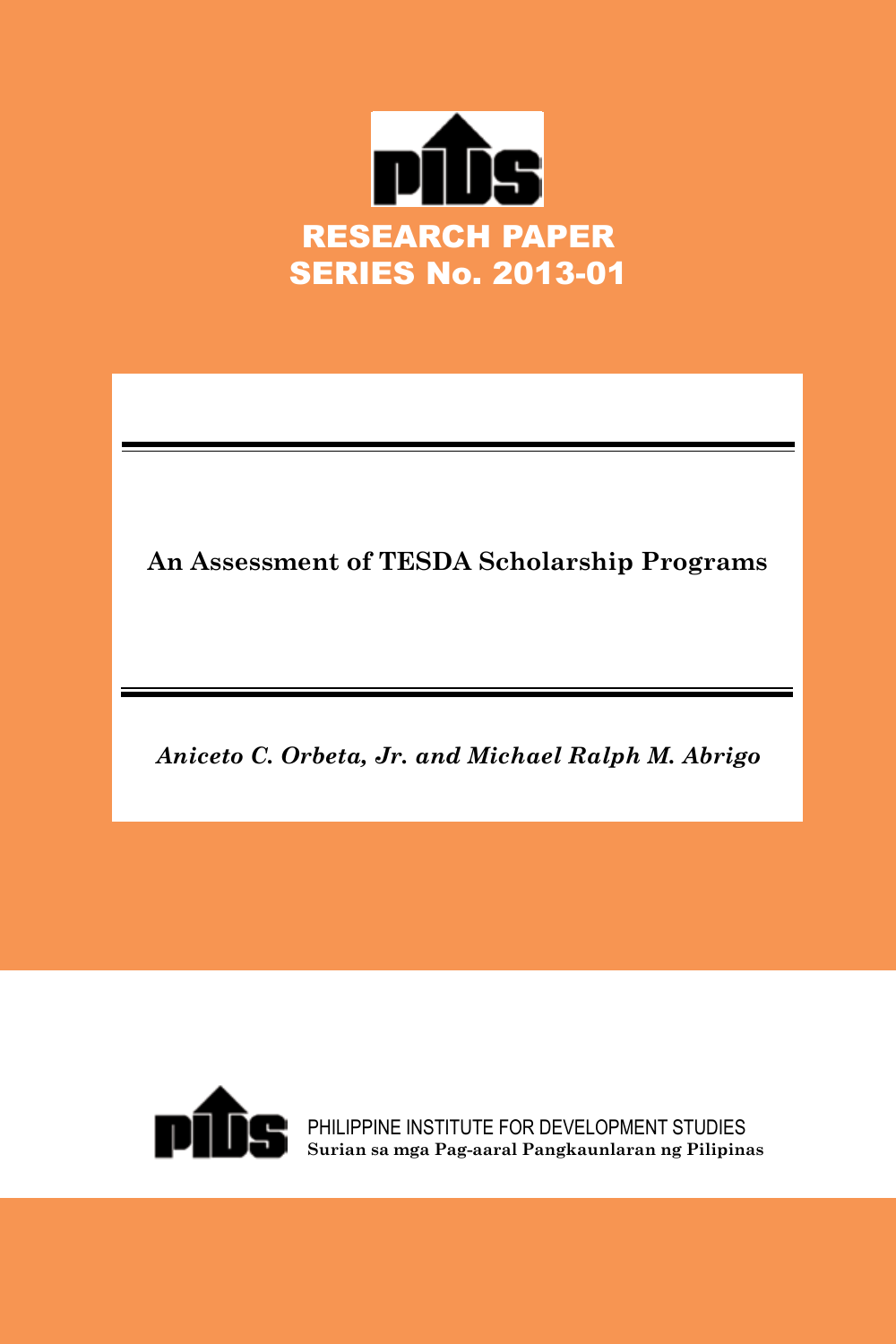The authors are Senior Research Fellow and Research Specialist, respectively, at the Philippine Institute for Development Studies (PIDS). All opinions expressed herein are those of the authors and not of PIDS or the Department of Budget and Management (DBM). The very able research assistance by Earl Justin Concepcion and Emma Cinco are gratefully acknowledged. We also gratefully acknowledge the inputs provided by the respondents during the focus group discussions which were invaluable in providing a better picture of the technical vocational education and training (TVET) sector, in general, and the scholarships, in particular. An earlier version of this report has been presented to the DBM. The report has also been sent by the DBM to the Technical Education and Skills Development Authority (TESDA) for their comments. All errors are the responsibility of the authors.

This study was commissioned by the DBM.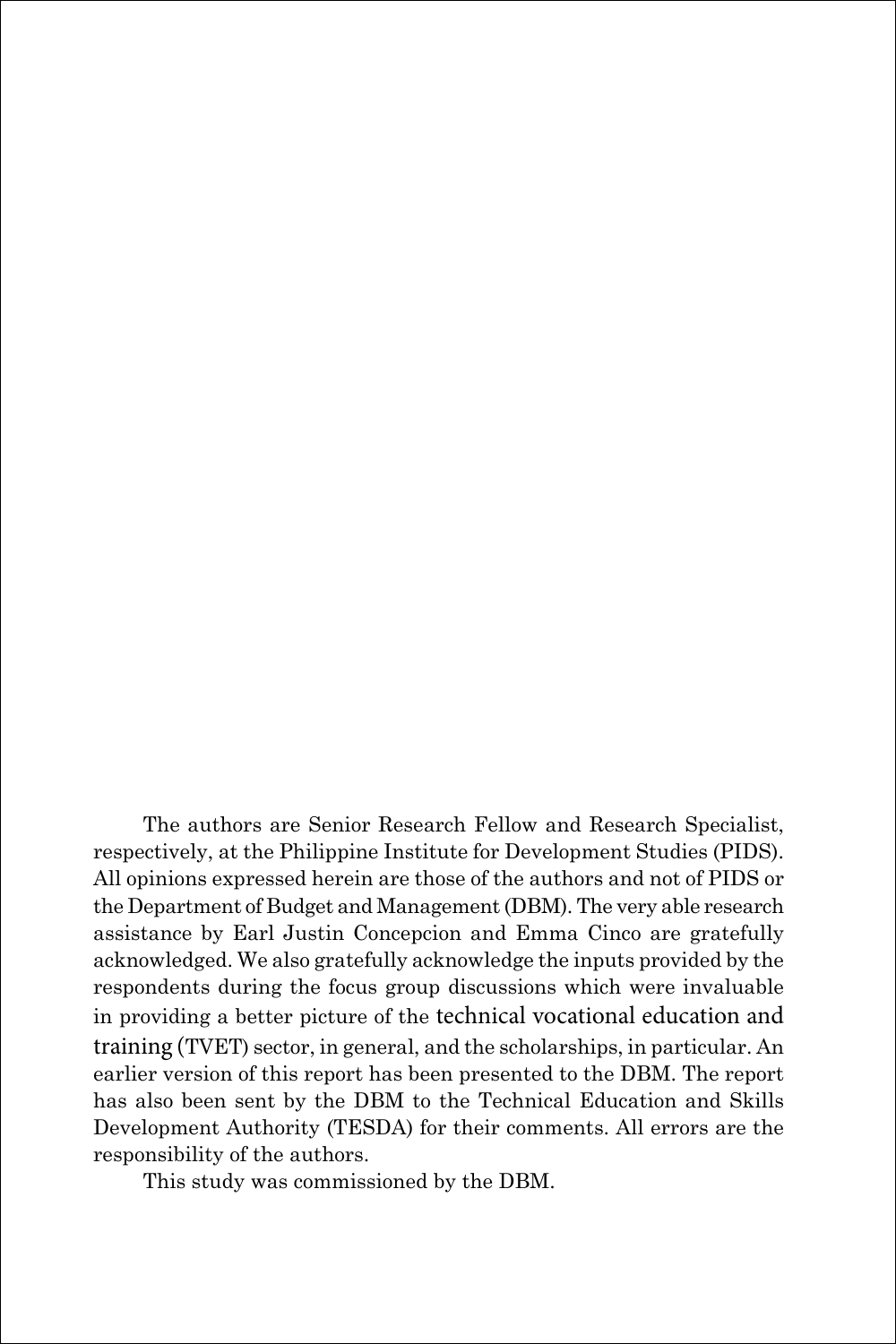**An Assessment of TESDA Scholarship Programs**

## *Aniceto C. Orbeta, Jr. and Michael Ralph M. Abrigo*

Research Paper Series No. 2013-01



PHILIPPINE INSTITUTE FOR DEVELOPMENT STUDIES Surian sa mga Pag-aaral Pangkaunlaran ng Pilipinas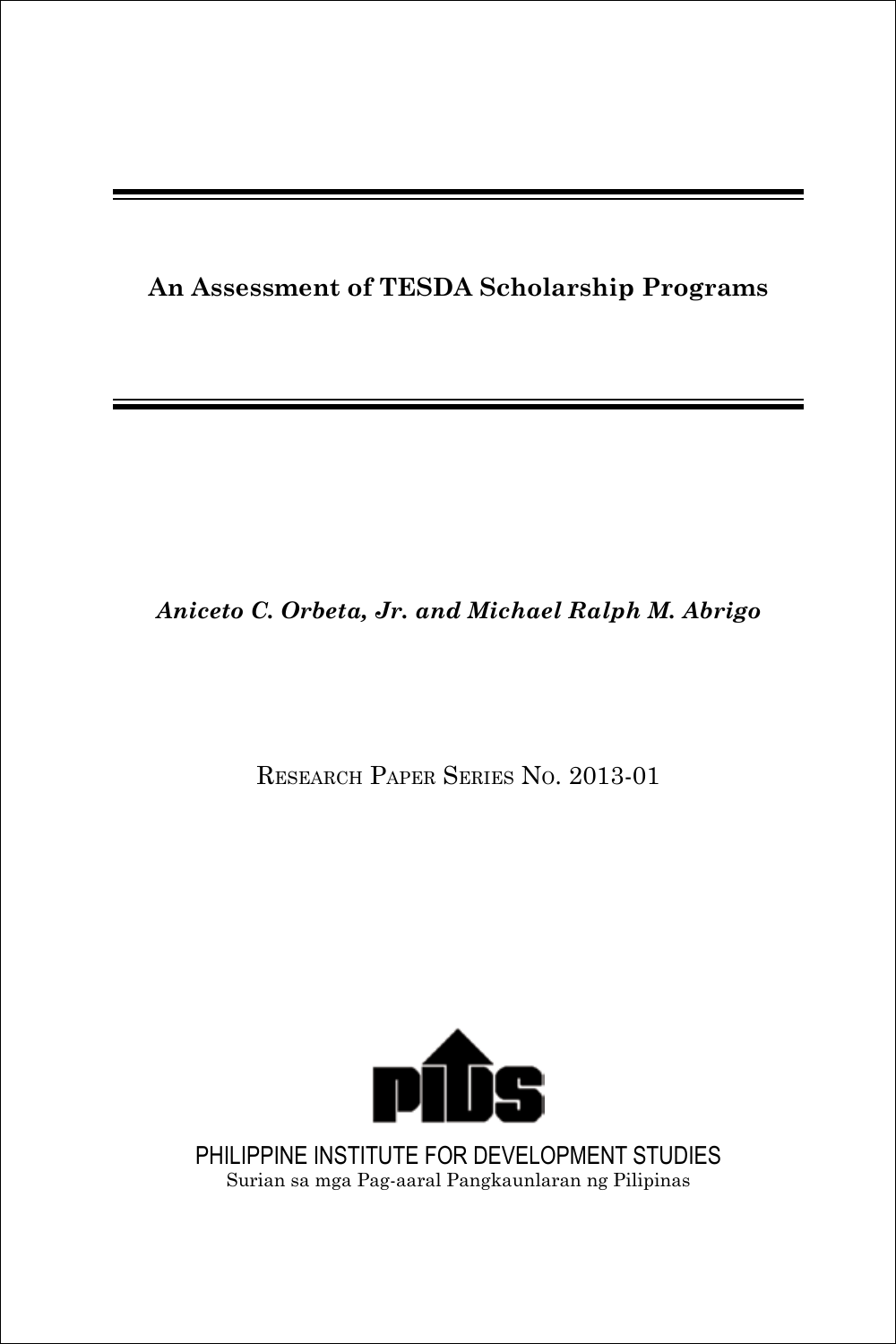Copyright 2013 Philippine Institute for Development Studies

Printed in the Philippines. All rights reserved.

The views expressed in this paper are those of the authors and do not necessarily reflect the views of any individual or organization. Please do not quote without permission from the authors or PIDS.

Please address all inquiries to:

Philippine Institute for Development Studies NEDA sa Makati Building, 106 Amorsolo Street Legaspi Village, 1229 Makati City, Philippines Tel: (63-2) 893-5705 / 894-2584 Fax: (63-2) 893-9589 / 894-2584 E-mail: publications@pids.gov.ph Website: http://www.pids.gov.ph

ISSN 1908-3297 RP 08-13-600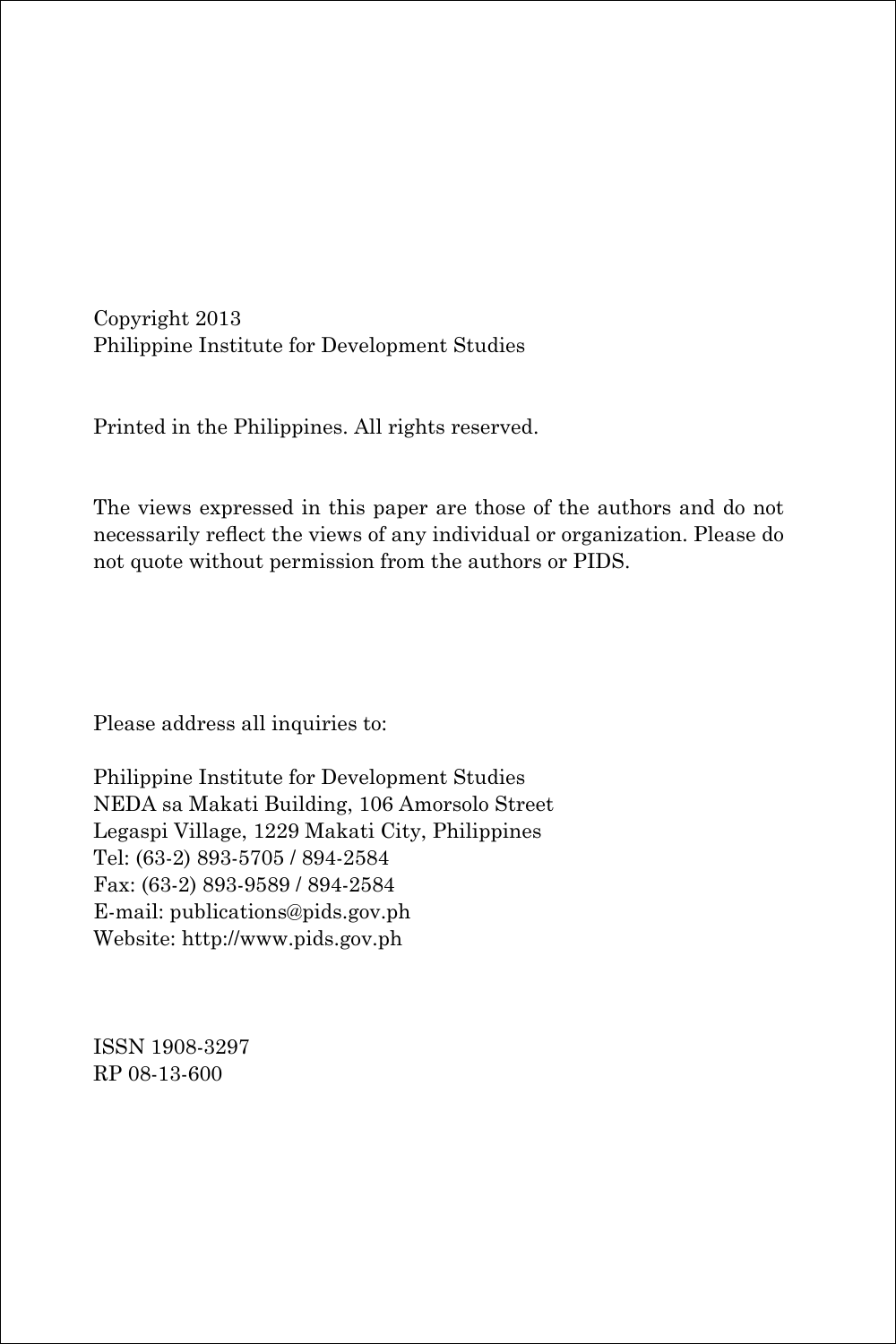## **Table of Contents**

|                | List of Tables, Figures, and Annexes           | υ                |
|----------------|------------------------------------------------|------------------|
|                | List of Acronyms                               | υi               |
|                | Abstract                                       | vii              |
| 1              | Introduction                                   | $\mathbf 1$      |
| $\overline{2}$ | Methodology and Data Sources                   | $\boldsymbol{3}$ |
| 3              | The TVET Market                                | 4                |
| 4              | <b>Program Description</b>                     | 6                |
|                | Private Education Student Financial Assistance | 6                |
|                | Training for Work Scholarship Program          | 8                |
| 5              | Assessment of Performance                      | 14               |
|                | Coverage                                       | 14               |
|                | Characteristics of Scholars                    | 15               |
|                | Internal Efficiency                            | 18               |
|                | <b>External Efficiency</b>                     | 22               |
|                | Impact of Scholarship                          | 27               |
| 6              | Summary and Recommendations                    | 29               |
|                | On the Role of TVET                            | 29               |
|                | On the Role of Government in TVET              | 30               |
|                | On the Role of Scholarships in TVET            | 30               |
|                | Internal Efficiency                            | 31               |
|                | <b>External Efficiency</b>                     | 31               |
|                | Monitoring and Evaluation                      | 33               |
|                | Selection of Skills                            | 33               |
|                | Enhancing the Role of Private Employers        | 34               |
|                | <b>Regulation of TVET</b>                      | 35               |
|                | Selection of Scholars                          | 35               |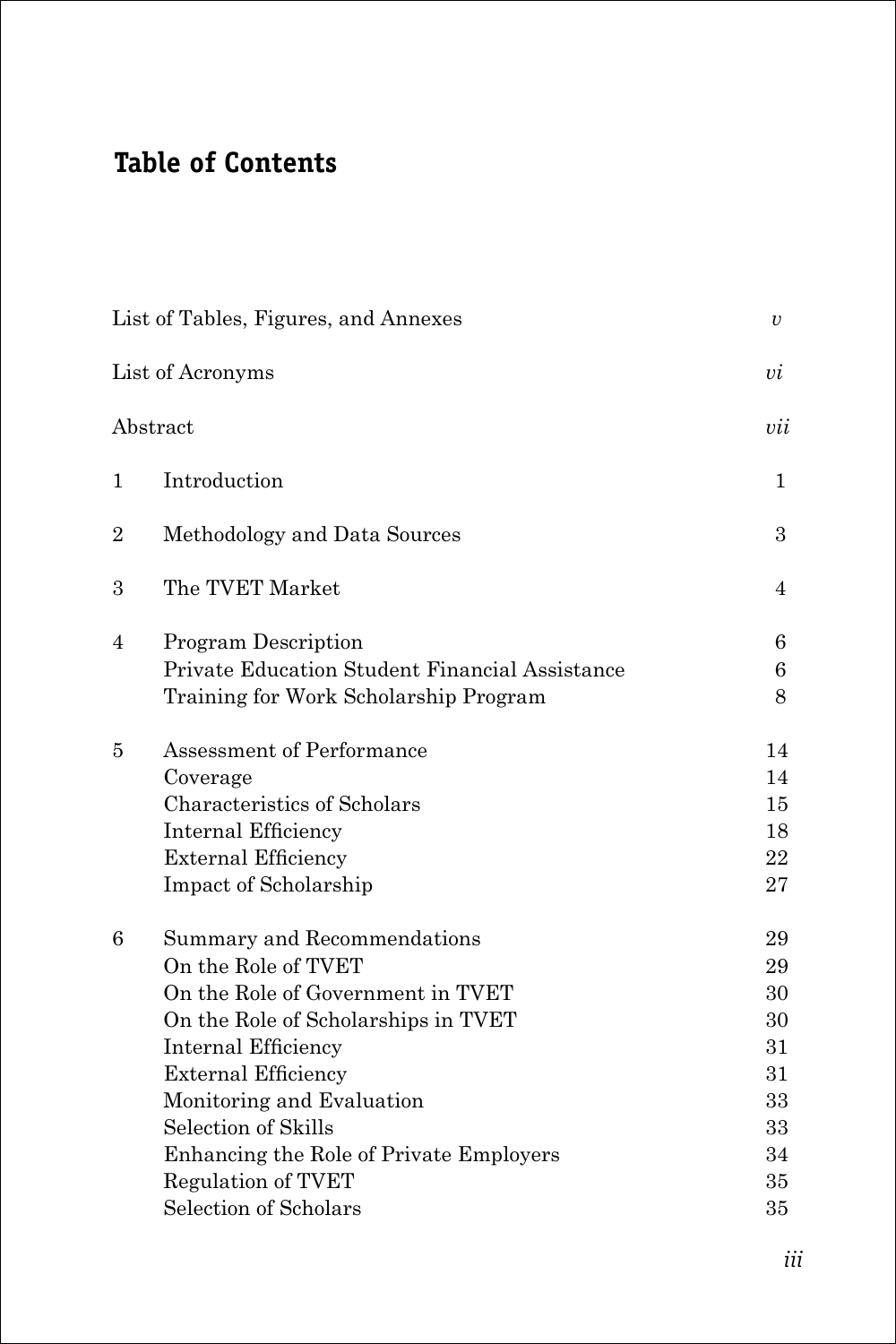| Multiple Availment<br>Should We Have Several TVET Scholarship Programs? | 36<br>36 |
|-------------------------------------------------------------------------|----------|
| References                                                              | 38       |
| Postscript                                                              |          |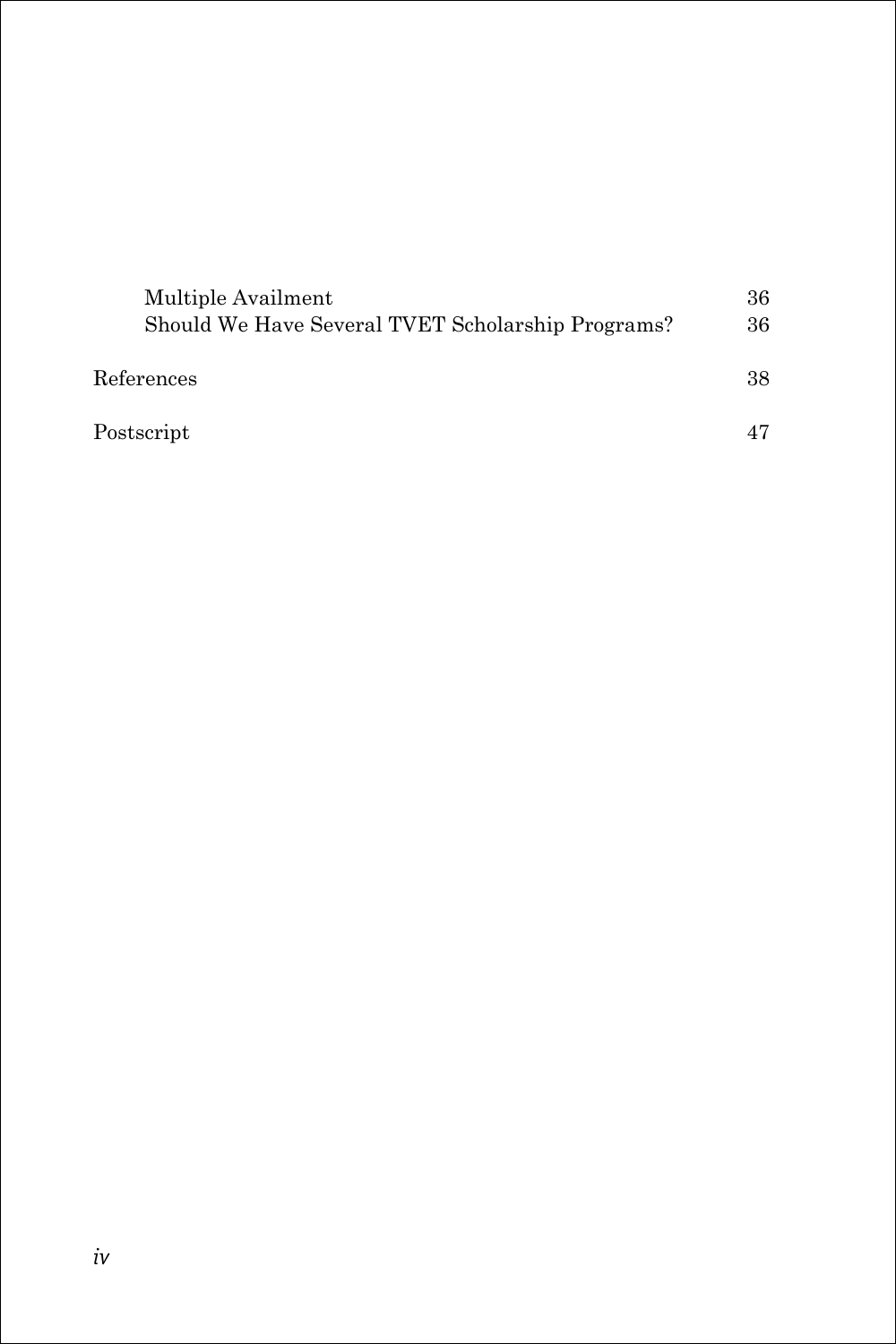## **List of Tables, Figures, and Annexes**

## **Table**

| $\mathbf{1}$   | Summary of TESDA Scholarship Programs, PESFA and TWSP | 11 |
|----------------|-------------------------------------------------------|----|
| $\overline{2}$ | Scholarship Coverage                                  | 14 |
| 3              | ESFA and TWSP Expenses (PHP Million), 2006-2009       | 14 |
| $\overline{4}$ | Performance of Scholarship Programs                   | 15 |
| 5              | Education of TVET Graduates Prior to Training         | 17 |
| 6              | Employment Status of TVET Graduates Prior to Training | 18 |
| 7              | Certification of TVET Graduates                       | 21 |
| 8              | <b>Employment of TVET Graduates</b>                   | 23 |
| 9              | Duration of Job Search                                | 24 |
| 10             | Utilization Rate                                      | 25 |
| 11             | Quality of Employment                                 | 27 |
| 12             | Summary of Impact Estimates                           | 28 |
|                |                                                       |    |

## **Figure**

| $\mathbf{1}$ | TWSP Financial and Administrative Flowchart      | 13 |
|--------------|--------------------------------------------------|----|
| $2^{\circ}$  | Distribution of TVET scholars by Priority Sector |    |
|              | and Scholarship Program                          | 19 |
| 3            | Unemployment Duration                            | 26 |

### **Annex**

| A             | The TESDA Administrative Reporting System      | 39 |
|---------------|------------------------------------------------|----|
| B.            | <b>Impact Evaluation Studies</b>               | 40 |
| $\mathcal{C}$ | Focus Group Discussion Guide Questions         | 41 |
| $\Box$        | Comments/Observations on the Report from TESDA | 43 |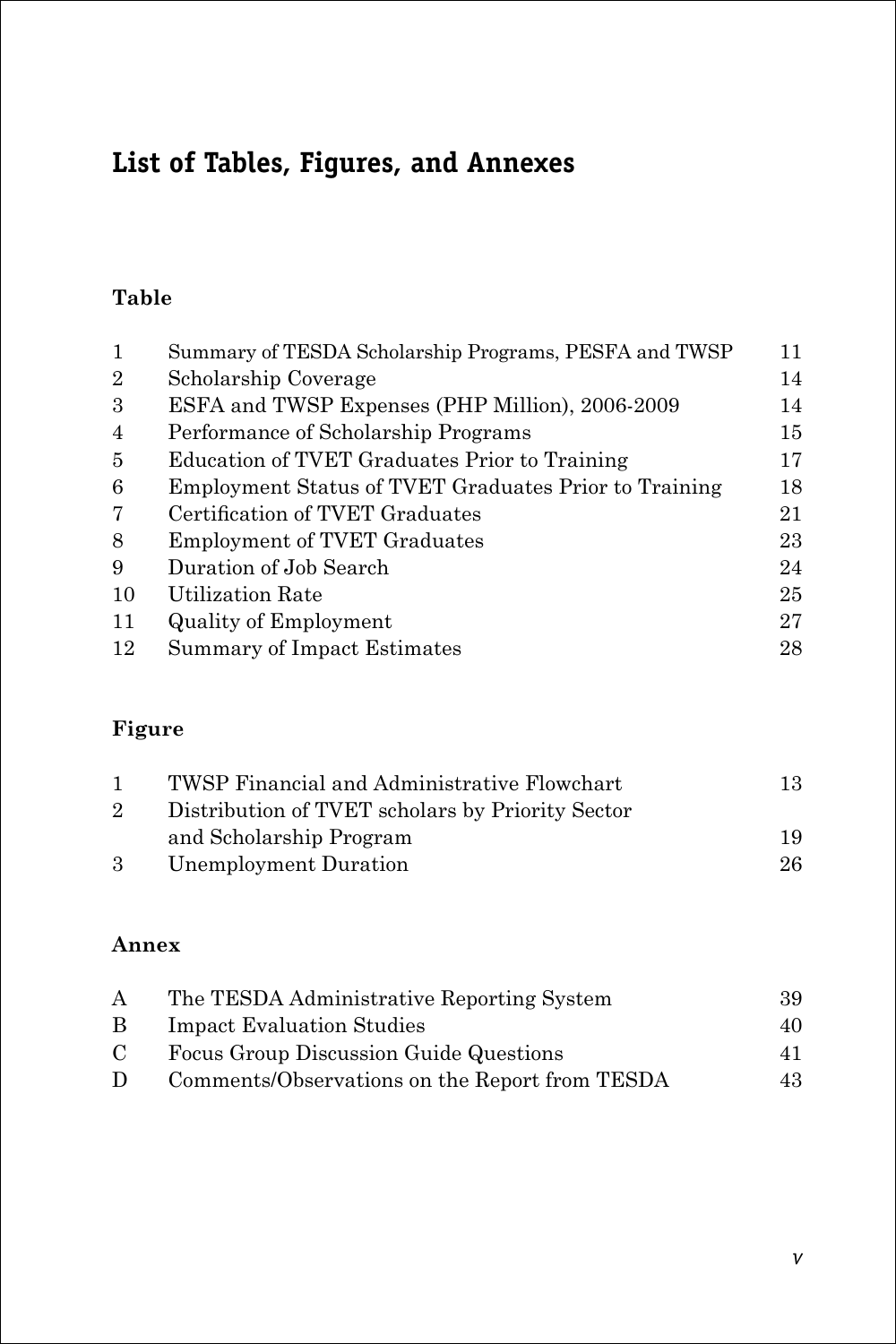## **List of Acronyms**

| <b>APIS</b>   | - Annual Poverty Indicators Survey                                              |
|---------------|---------------------------------------------------------------------------------|
| <b>BPAP</b>   | - Business Processing Association of the Philippines                            |
| <b>CHED</b>   | - Commission on Higher Education                                                |
| DBM           | - Department of Budget and Management                                           |
| DepEd         | - Department of Education                                                       |
| <b>DOLE</b>   | - Department of Labor and Employment                                            |
| <b>DTS</b>    | - dual training system                                                          |
| FGD           | - focus group discussion                                                        |
| <b>GASTPE</b> | - Government Assistance to Students and Teachers in<br><b>Private Education</b> |
| <b>IES</b>    | - Impact Evaluation Study                                                       |
| <b>MTPDP</b>  | - Medium-Term Philippine Development Plan                                       |
| <b>NCAE</b>   | - National Career Assessment Examination                                        |
| <b>NCR</b>    | - National Capital Region                                                       |
| <b>NSCB</b>   | - National Statistical Coordination Board                                       |
| <b>NSO</b>    | - National Statistics Office                                                    |
| <b>NTESDP</b> | - National Technical Education and Skills Development<br>Plan                   |
| <b>OFWs</b>   | - overseas Filipino workers                                                     |
| <b>PESFA</b>  | - Private Education Student Financial Assistance                                |
| <b>PIDS</b>   | - Philippine Institute for Development Studies                                  |
| <b>RA</b>     | - Republic Act                                                                  |
| <b>TESDA</b>  | - Technical Education and Skills Development<br>Authority                       |
| <b>TR</b>     | - training regulation                                                           |
| <b>TVET</b>   | - technical vocational education and training                                   |
| <b>TVI</b>    | - technical vocational institutions                                             |
| <b>TWSP</b>   | - Training for Work Scholarship Program                                         |
| YP4SC         | - Youth Profiling for Starring Careers                                          |
| ZBB           | - zero-based budgeting                                                          |
|               |                                                                                 |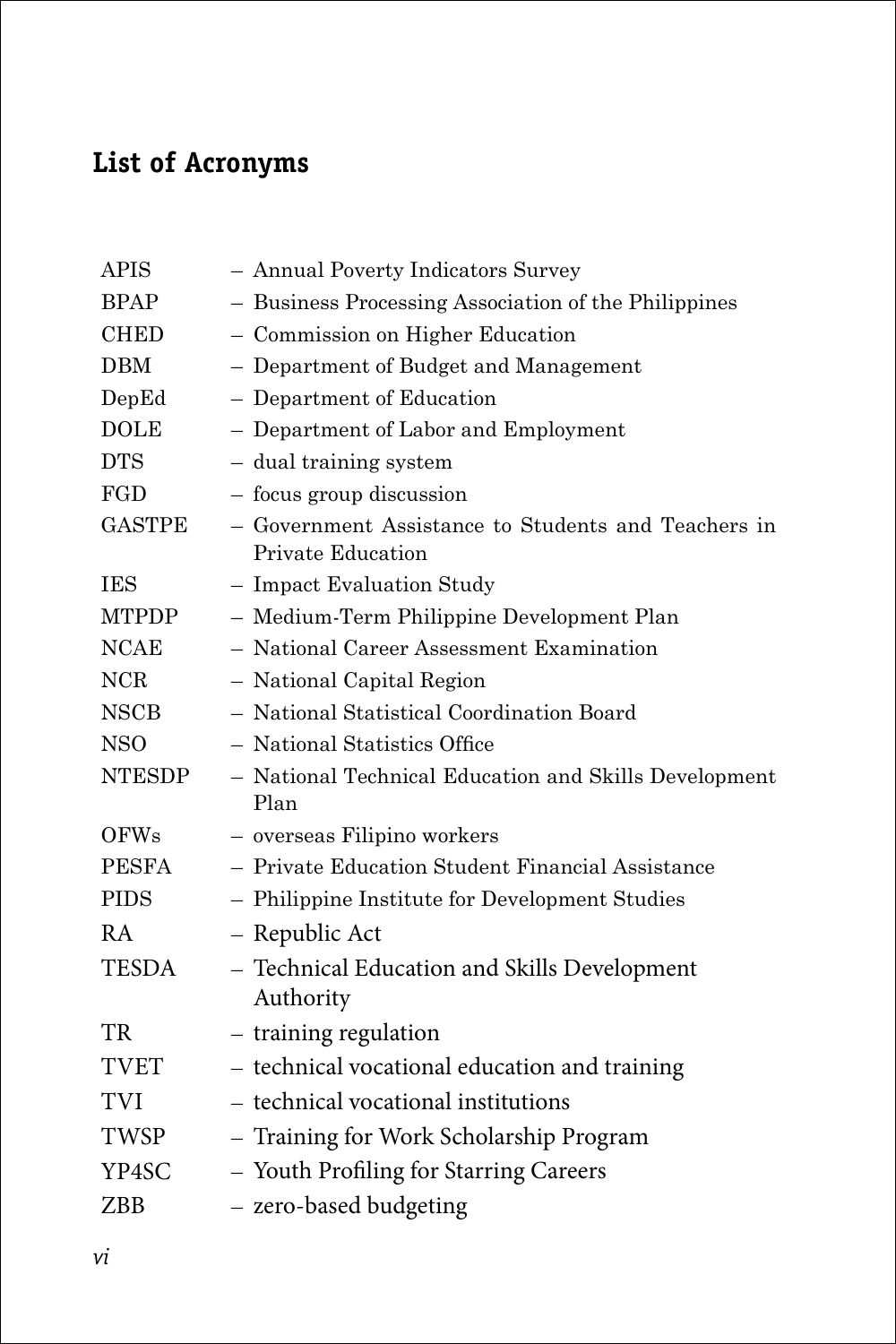## **Abstract**

This paper reports on the results of the review of the two major scholarship programs of the Technical Education and Skills Development Authority (TESDA), namely: (a) the Training for Work Scholarship Program (TWSP); and (b) the Private Education Student Financial Assistance (PESFA). The two scholarship programs accounted for 73 percent of scholars among the technical vocational education and training (TVET) graduates in 2007 (TESDA 2010a). The paper was commissioned by the Department of Budget and Management to be an input to the effort of the Philippine government to improve the policy basis and result orientation of the budgeting process.

The primary objectives of the study are to determine (a) internal efficiency (through the drop-out rate); and (b) external efficiency (through the rate of employment) of scholars of the TESDA technical vocational scholarship programs. Given limited time and resources, the study had to rely on data generated by TESDA. In particular, it did a re-analysis of the 2008 Impact Evaluation Study (IES) survey data to generate empirical evidence on the various issues of the study. It also used data from reports regularly submitted by the technical vocational institutions (TVIs) to TESDA for one region—the National Capital Region. This particular data set is the primary source of official TVET statistics. Administrative data from the implementing units of the scholarship programs were also used. In addition to these data sets, three separate focus group discussions involving relevant decisionmakers were also done. One was with national TESDA officials, another with the regional TESDA officials, and third was with the officials of the TVIs and TVI employers.

The assessment shows that the scholarship programs are performing well in terms of internal efficiency as indicated by the high graduation rates particularly in recent years. They are not performing well though in terms of external efficiency, as indicated by low employment rate. It is important to emphasize, however, that the scholars, particularly PESFA scholars (but not TWSP scholars) are performing slightly better compared with nonscholars in terms employment. It appears that the low external efficiency performance is a general TVET sector problem and not a problem specific to the scholarship programs.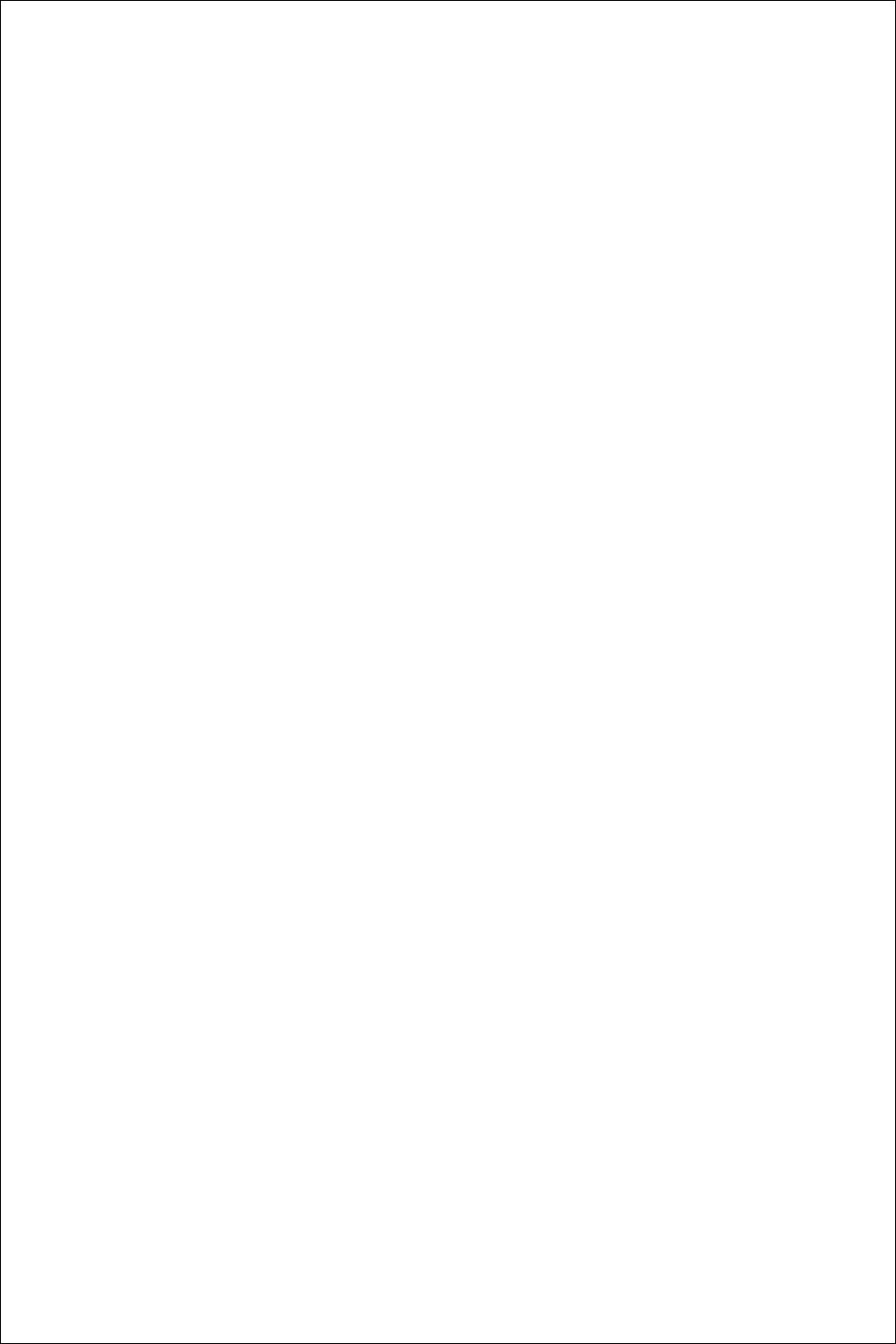## **1 Introduction**

To improve the policy basis and result orientation of the budgeting process, the Philippine government embarked on multiyear and multicomponent public expenditure management reforms. One of the new initiatives is zero-based budgeting (ZBB). The ZBB requires a periodic evaluation/ review of major programs to avoid automatic program carryover and "incrementalism" in the department budgets. One of the programs that has been identified for review is the scholarship programs on technical and vocational education of the Technical Education and Skills Development Authority (TESDA). This paper reports on the results of the review of the two major scholarship programs of TESDA, namely: (a) the Training for Work Scholarship Program (TWSP); and (b) the Private Education Student Financial Assistance (PESFA). The two scholarship programs accounted for 73 percent of the number of scholars among the technical vocational education and training (TVET) graduates in 2007 (TESDA 2010a).

TESDA scholarship programs have been implemented for a while with doubtful performance. For instance, from 2006 to 2008, the ZBB studies have shown based on available records that the program suffers from a high 6.1 percent dropout rate and a low 28.5 percent employment rate among graduates, with huge variability in employment rates among graduates across the regions. Commission on Audit reports for years 2006–2008 have noted these and have pointed out the need for an in-depth study on the reasons for this performance.

The primary objectives of the study were to determine (a) the internal efficiency (through the dropout rate); and (b) the external efficiency (through the rate of employment) of scholars of the TESDA technical vocational scholarship programs. These questions were designed to answer the basic policy question of whether or not the program is worth spending scarce resources on. Once these basic questions were answered, the study went on to the next set of operational questions aimed at identifying the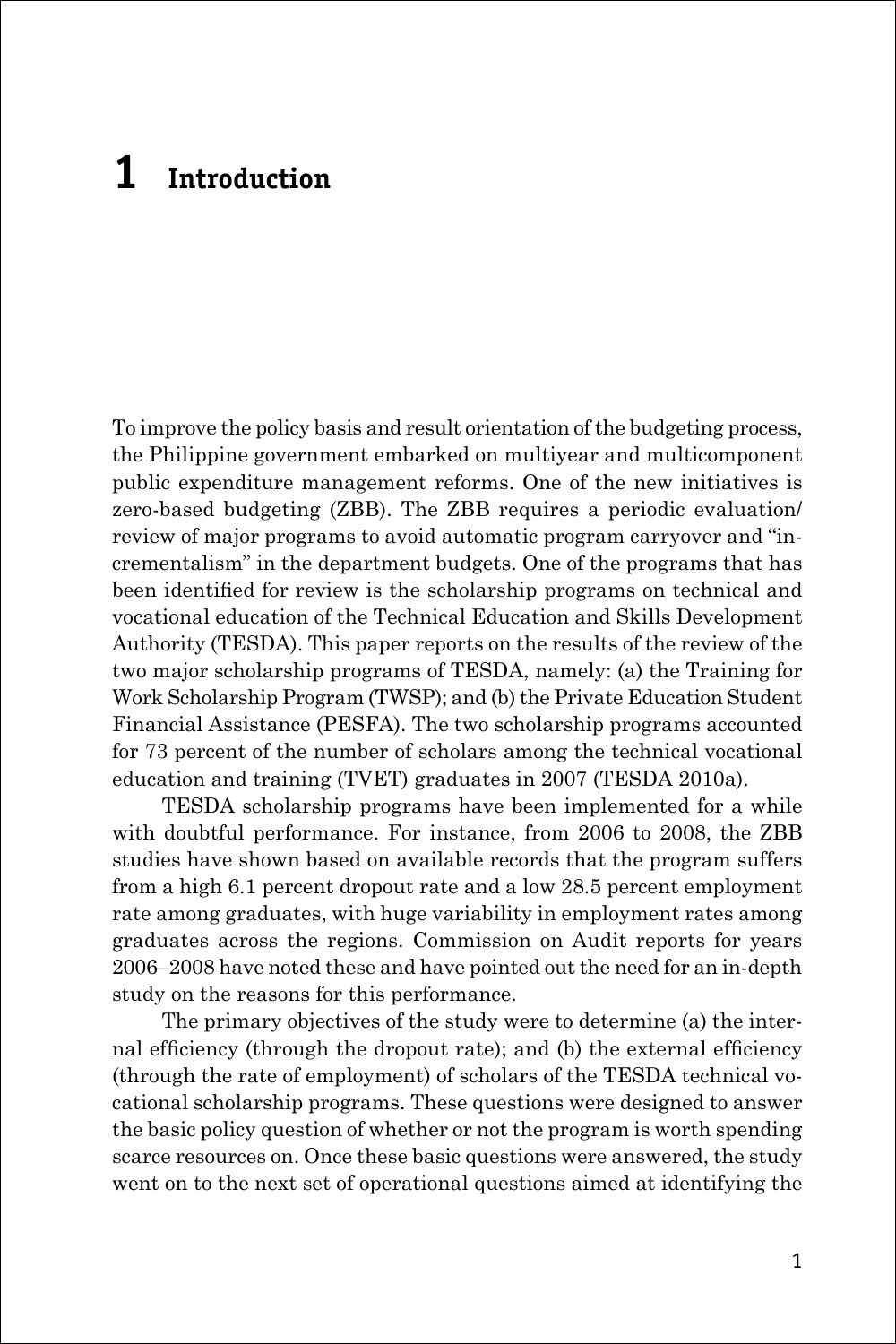avenues for improving the effectiveness and efficiency of the programs. To address effectiveness, the study looked at ways of improving (a) the selection of scholars, (b) the selection of skills that need promoting through scholarships, and (c) selection of training institutions. Finally, ways of improving the efficiency of delivering the service were also explored.

The assessment shows that the scholarship programs are performing well in terms of internal efficiency particularly in recent years. They are not performing well, though, in terms of external efficiency. It is important to emphasize, however, that the scholars, particularly PESFA scholars but not TWSP scholars, are performing better in terms employment compared to nonscholars. Thus, the low external efficiency performance is a general TVET sector problem and not a problem specific to the scholarship programs.

The paper is organized as follows. The next section provides a description of the methodology and the data employed. A description of the TVET market and the scholarship programs is presented next. This is followed by the performance assessment of the programs. The final section provides a summary and recommendations.

After the presentation of the report to TESDA, the agency issued a rejoinder. The rejoinder is included in this report as Annex D for easy reference. The points raised where we have evidence are answered in this report. The authors, however, cannot comment on results cited using the 2011 Impact Evaluation Study (IES) because they did not yet have access to the data set.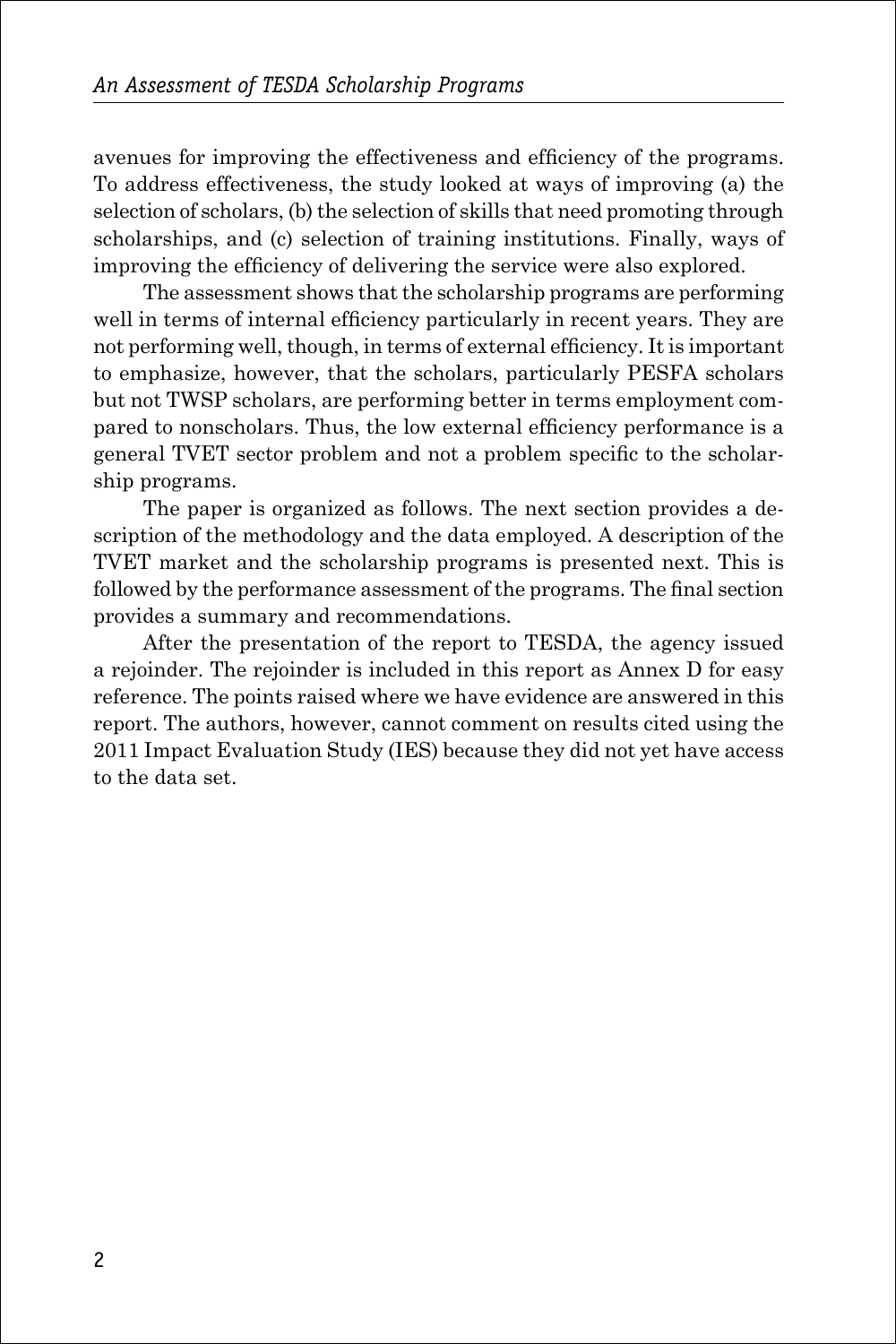# **2 Methodology and Data Sources**

Given limited time and resources, the study had to resort to second-best methods and sources of data in reviewing the scholarship programs. First, we relied heavily on primary data generated by TESDA. In particular, we did a re-analysis of the 2008 IES data, covering graduates in 2007, to generate stronger empirical evidence on the issues of the study. The details of the re-analysis are contained in a separate background paper for the study (Orbeta and Abrigo  $2011$ ).<sup>1</sup> We also used raw data from reports submitted regularly by technical vocational institutions (TVIs) to TESDA for the National Capital Region (NCR). This data is supposed to be the basic source of information that goes into the official TVET statistics. We also used available administrative data generated by the implementing units of TESDA to describe the performance of the scholarship programs through the years. Second, we conducted focus group discussions (FGDs) with relevant decisionmakers of the programs. The first group consisted of national TESDA officials directly involved in administering the program. Another FGD was conducted with the NCR regional office and its district officials. Finally, an FGD with TVIs and TVI employers was also conducted to understand the challenges faced by training institutions. The FGDs were designed to dig into the decisionmaking process, and the opportunities and constraints facing the program implementers, which would help provide a better understanding of the issues in implementing the TESDA scholarship programs.The FGD instrument used is provided in Annex C.

<sup>1</sup> As this report was being prepared, the 2011 IES covering graduates from 2009 was being processed. This is also mentioned in the comments of TESDA (Annex D). It would be good to validate the results of this study with this new data set when it becomes available.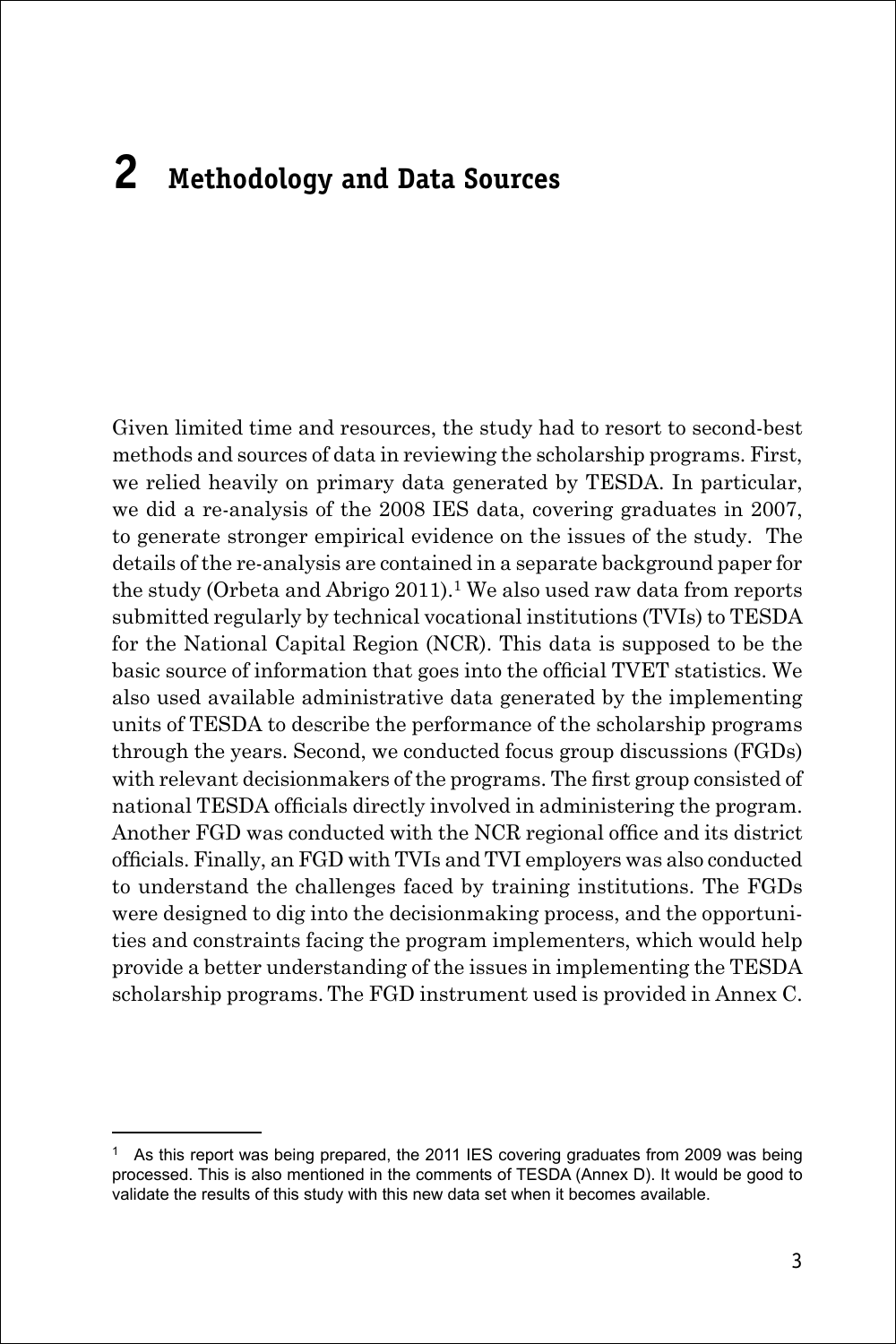# **3 The TVET Market**

To better understand the performance of the TVET scholarship programs, it would be useful to provide a perspective of the TVET market. We do this by providing a description of both the client side and the training institution side.

*TVET clients.* The potential clients of TVET are of four types. First are those who are out of school and trying to improve their chances of entering the labor market. This includes (a) high school graduates, (b) secondary school leavers, (c) college undergraduates, and (d) college graduates who want to acquire specific competencies in different occupation fields. Second are unemployed persons who are actively looking for work and want to improve their chances of getting jobs that are in demand. This will include displaced workers because of closure of establishments, retrenchments, or laying off due to economic or other related reasons. Third are returning overseas Filipino workers (OFWs) who decided to remain in the country and who want to avail themselves of the government re-integration program. Finally, employed persons who want to upgrade their skills or acquire new skills provided by TVIs (cf. Lanzona 2008).

Data from the 2008 IES show that the largest bulk of TVET graduates before attending training were high school graduates (50%), followed by college undergraduates (16%), college graduates and beyond (13%), and previous TVET graduates (12%). In terms of status of employment prior to attending training, the bulk (72%) came from the unemployed, while 25 percent were employed and the remainder did not indicate their employment status.

Another independent estimate of the structure of the TVET clients can be generated from the National Statistics Office's (NSO) 2008 Annual Poverty Indicators Survey (APIS). It showed that 61 percent of those attending postsecondary courses had secondary education; 38 percent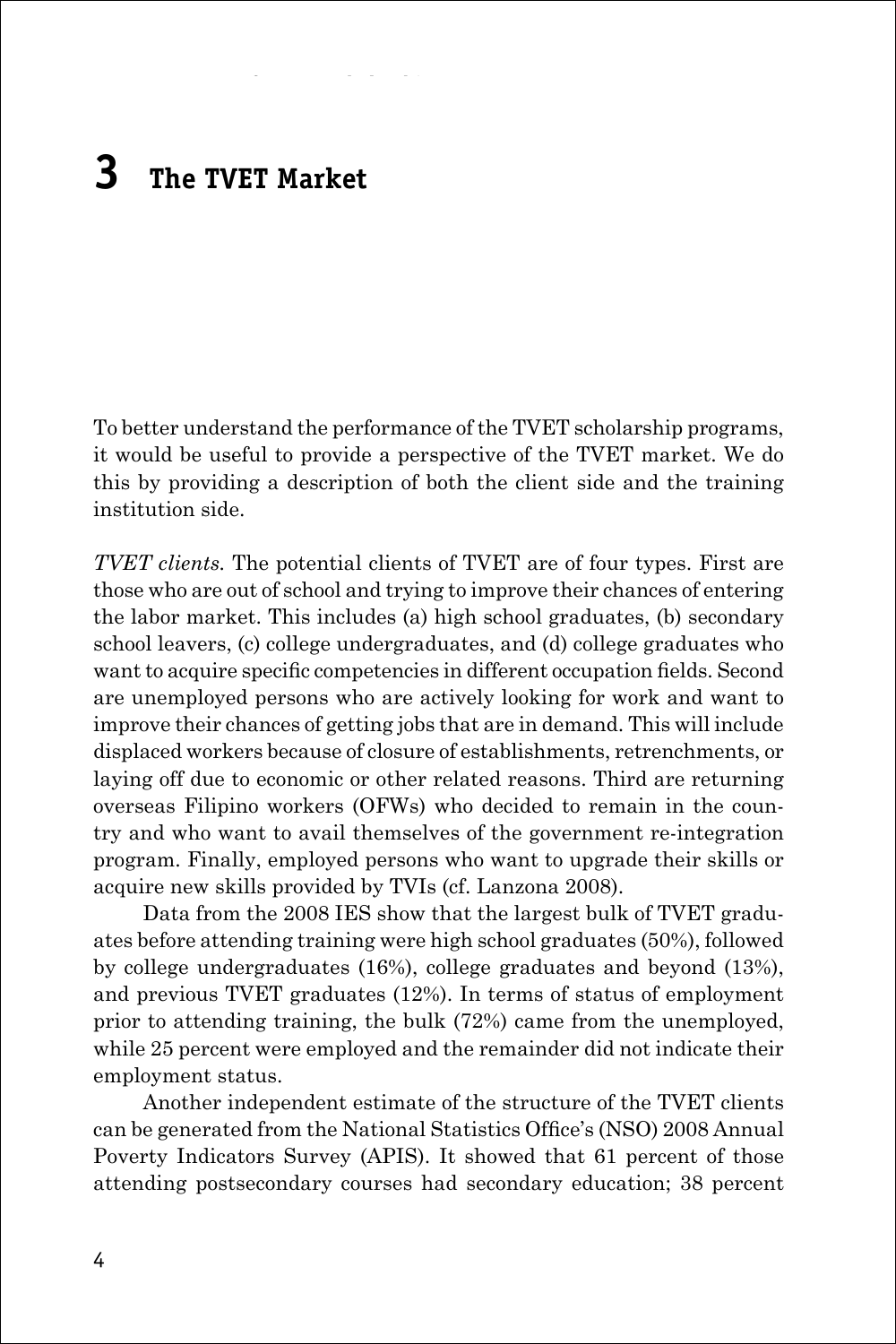had other postsecondary education, and 0.7 percent were either college undergraduates or college graduates and above.

*TVET training institutions.* As of December 2009, there were 4,041 TVET training institutions, 90 percent (3,628) of which were private. More than a third (68%) TVIs were located in Luzon, with around half situated in the NCR (28%), Region IV-A (10%), and Region III (9%) combined (TESDA 2010b).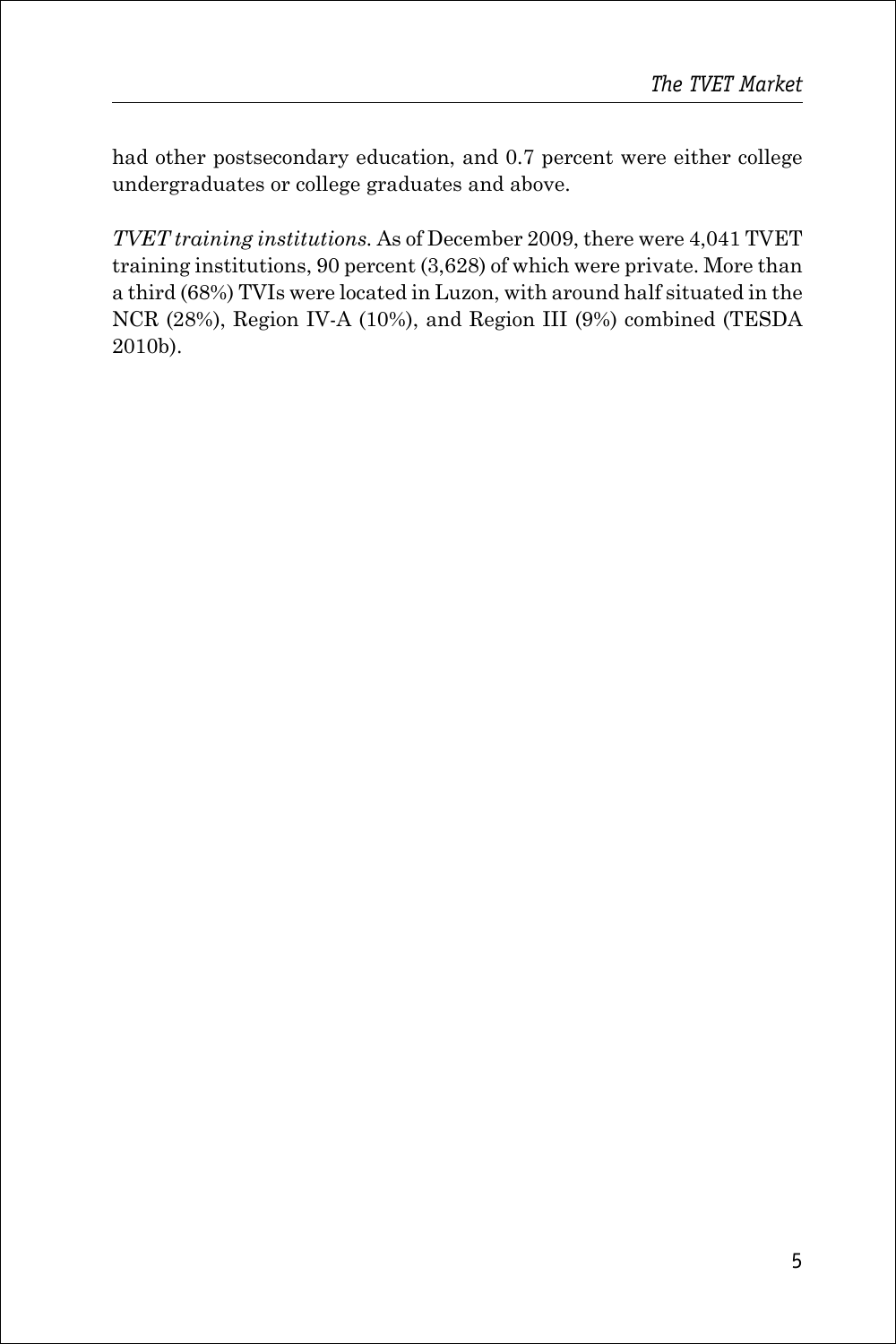# **4 Program Description**

#### **Private Education Student Financial Assistance**

*Rationale.* The passage of Republic Act (RA) 6728, otherwise known as the "Government Assistance to Students and Teachers in Private Education (GASTPE) Act", in 1989 introduced the Private Education Student Financial Assistance (PESFA) Program, predating the TESDA established in 1994. PESFA is a financial assistance program for deserving underprivileged students, which are targeted based on family income, geographical spread, and student academic standing. Although the program covers students enrolled in technical and vocational courses, it was not until the enactment of RA 8545 or the "Expanded GASTPE Act" a decade after when administration of PESFA was divided between the Commission on Higher Education (CHED) for enrollment in nondegree courses and TESDA for enrollment in nondegree technical vocational courses. PESFA under TESDA has an annual budgetary appropriation of PHP 200 million.

TESDA-PESFA aims to improve equity and access to TVET opportunities, as well as to ensure immediate employment among its beneficiaries, at the microlevel. At the more aggregate level, meanwhile, the program seeks to induce investments in TVET, and to encourage TVIs to offer courses that are more responsive to labor market demands.

*Selection.* The target beneficiaries of PESFA are the unemployed and underemployed. In general, PESFA scholars must have the following qualifications: (a) be at least eighteen years old at completion of the training; (b) be a high school graduate; (c) has taken the National Career Assessment Examination (NCAE) or the Youth Profiling for Starring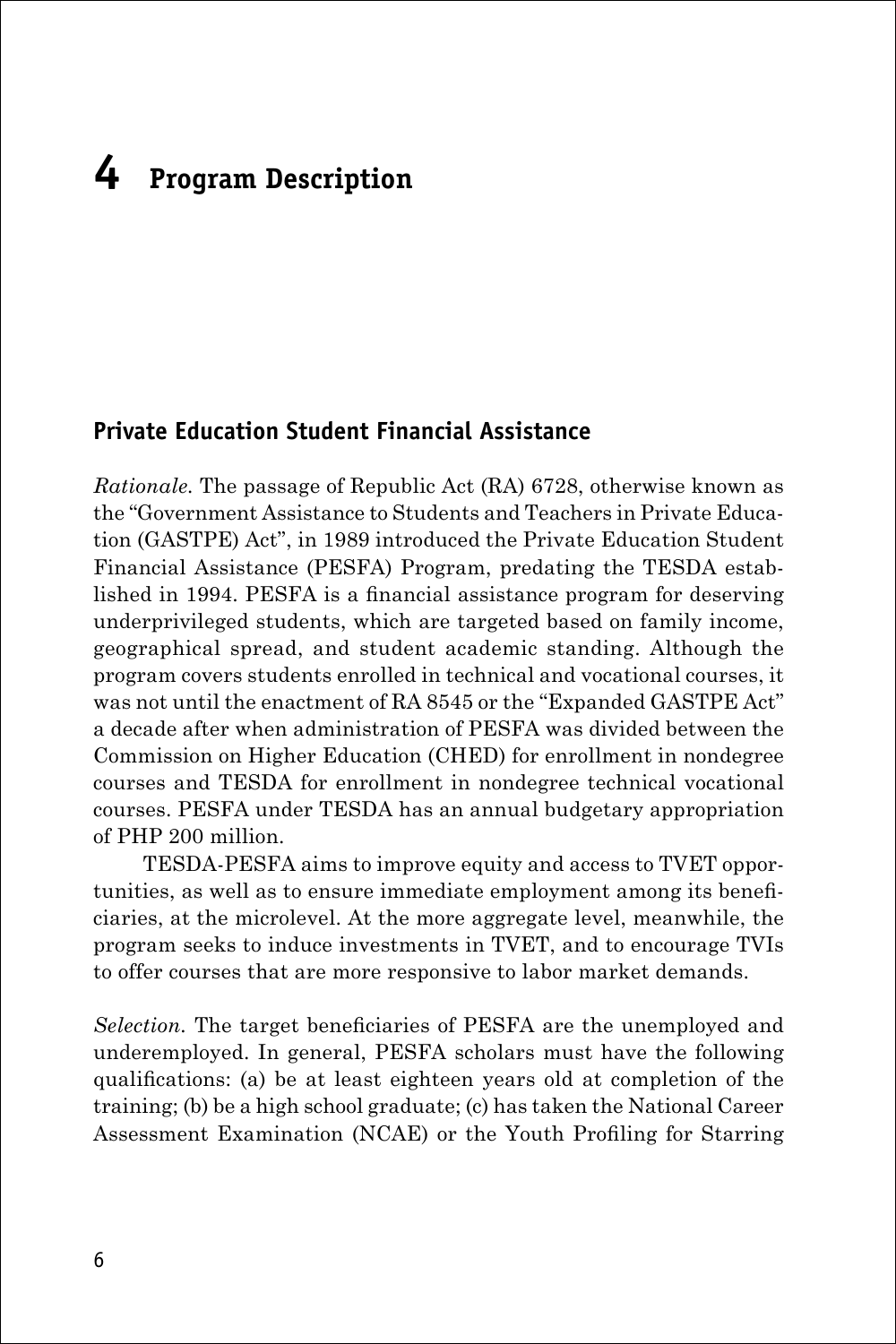Careers  $(YP4SC)^2$ ; and (d) have an annual family income of up to  $PHP$ 120,000. In addition, grantees must pass the applicable pretraining qualifications required by the training program he/she wishes to enroll in. Selection of beneficiaries is determined through the local offices of TESDA.

In the early years of TESDA-PESFA, the selection criteria was more stringent requiring, for instance, beneficiaries to have not taken any postsecondary or higher education units after high school graduation. Also, beneficiaries must have a general average of not less than 80 percent in his/her final year in secondary school.

*Benefits.* TESDA-PESFA is mainly a scholarship program, which includes the following: (a) full training cost per TESDA-approved cost schedule; (b) student allowance equivalent to PHP 2.80 per hour multiplied by the prescribed training hours; and (c) book allowance ranging from PHP 100 to 500 depending on number of months of prescribed training. Scholars may likewise benefit from the general support services provided to the TVET system by TESDA, including: (a) free career profiling, and (b) employment referral.

PESFA is administered using a voucher system. Each person may avail himself or herself of a PESFA scholarship only once. Since 2007, the vouchers may only be used in private TVIs for modular qualificationbased training programs registered with TESDA instead of the 1-2-3 years training programs followed by the TVET sector in earlier years. PESFA vouchers are nontransferable and not for sale. In addition, the vouchers may not be used outside the province/district of his/her residence except for the following reasons: (a) no registered program of the grantee's choice within the province/district of residence; or (b) registered program in adjacent province/district is more accessible to the grantee. Deferment may be considered only in cases of (a) serious illness, (b) death in the family, or (c) other unavoidable circumstances that would prevent the scholar from continuing his/her studies.

<sup>&</sup>lt;sup>2</sup> NCAE is a paper-and-pencil test administered by the DepEd to graduating students from both public and private high schools nationwide. In addition to a general scholastic aptitude, NCAE also measures technical vocational aptitude, entrepreneurial skills, nonverbal ability, and occupational interest. YP4SC, meanwhile, is a web-based multicomponent career guidance program provided by TESDA. Unlike NCAE, which is only provided to graduating high school students, the YP4SC module is available online for anyone to use. Both programs aim to minimize the mismatch in career choices of its clients with respect to their skills and inclinations.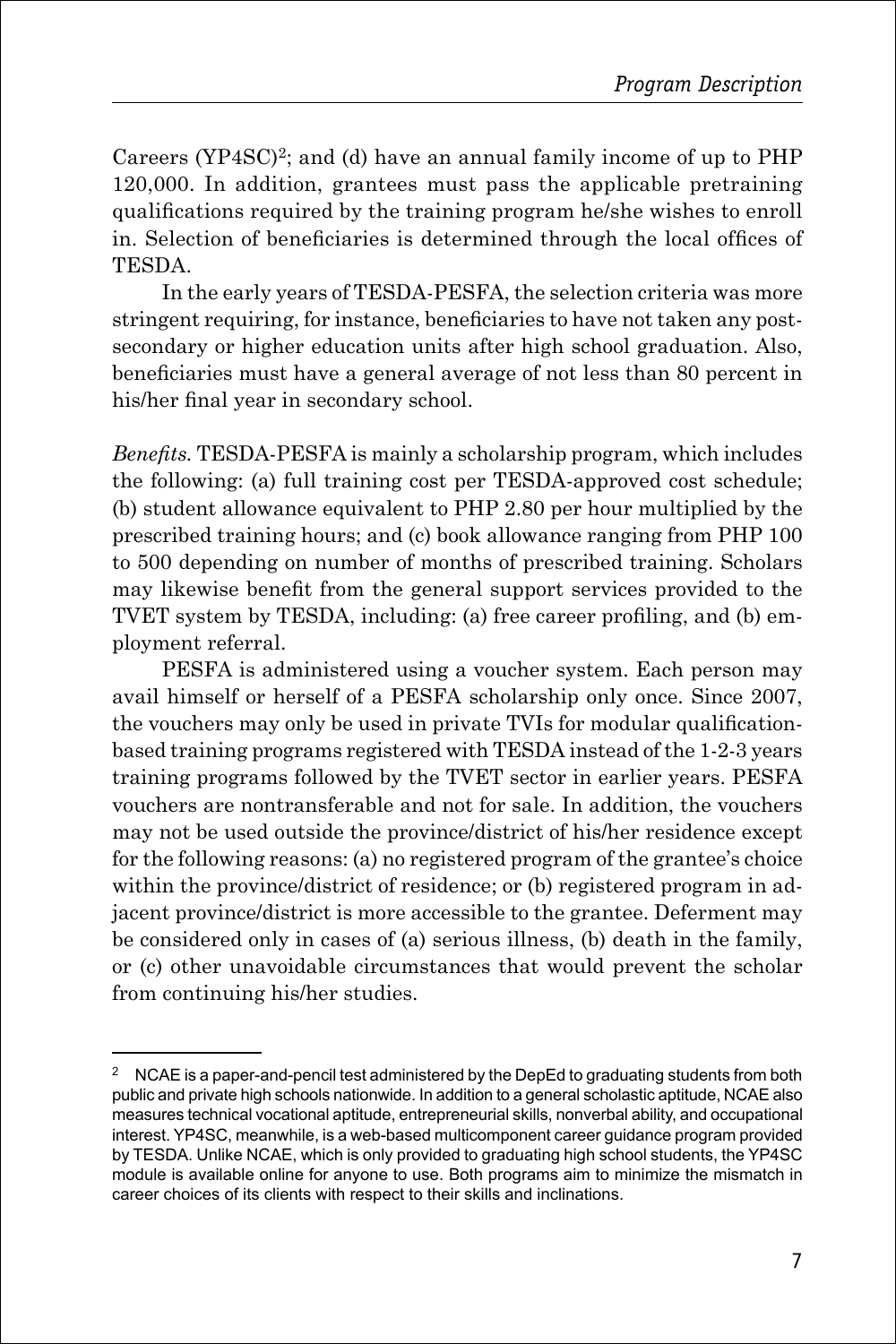*Allocation.* Based on the latest official poverty incidence estimates from the National Statistical Coordination Board (NSCB) and the number of high school graduates from the Department of Education (DepEd), the PHP 200 million annual PESFA budget is allocated by TESDA Central Office to the different local TESDA units, i.e., regional and provincial/ district offices, proportional to the expected number of poor high school graduates in each congressional district covered by the respective TESDA unit. The expected number of slots available for a given area is computed by dividing the budgetary allocation for the area by a fixed per capita cost3. Budgetary and slot allotments are disaggregated by region, province/district, and legislative district. Area-specific priority skills wherein scholars may enroll are identified in qualification maps prepared by local TESDA offices in coordination with local industry leaders and partners.

*Performance metrics.* Participation of TVIs in the program is conditional on their ability to meet the minimum performance standards set by TESDA. In 2010, for instance, based on results of the 2008 TESDA Impact Evaluation Study, TVIs must have at least: (a) 55 percent employment rate within six months after end of training, and (b) 84 percent certification rate among its graduates. TVIs that fail to meet the requirements shall be removed from the list of qualified TVIs for one year.

## **Training for Work Scholarship Program**

*Rationale.* The Training for Work Scholarship Program (TWSP) was introduced in 2006 largely as a response to findings presented in the Department of Labor and Employment (DOLE) National Manpower Summit conducted in the same year. An initial PHP 500 million was provided to TESDA for 100,000 scholarship grants, covering either full or partial TVET costs, to address structural unemployment, as well as to pump-prime the economy. Unlike the more general framework expounded in PESFA, TWSP is more focused on skills trainings that are directly connected to existing jobs.

*Selection.* In addition to the unemployed and underemployed, TWSP targets beneficiaries which include displaced workers, both OFWs and local

<sup>&</sup>lt;sup>3</sup> In 2010, the expected per capita cost is pegged at PHP 14, 000 per training program.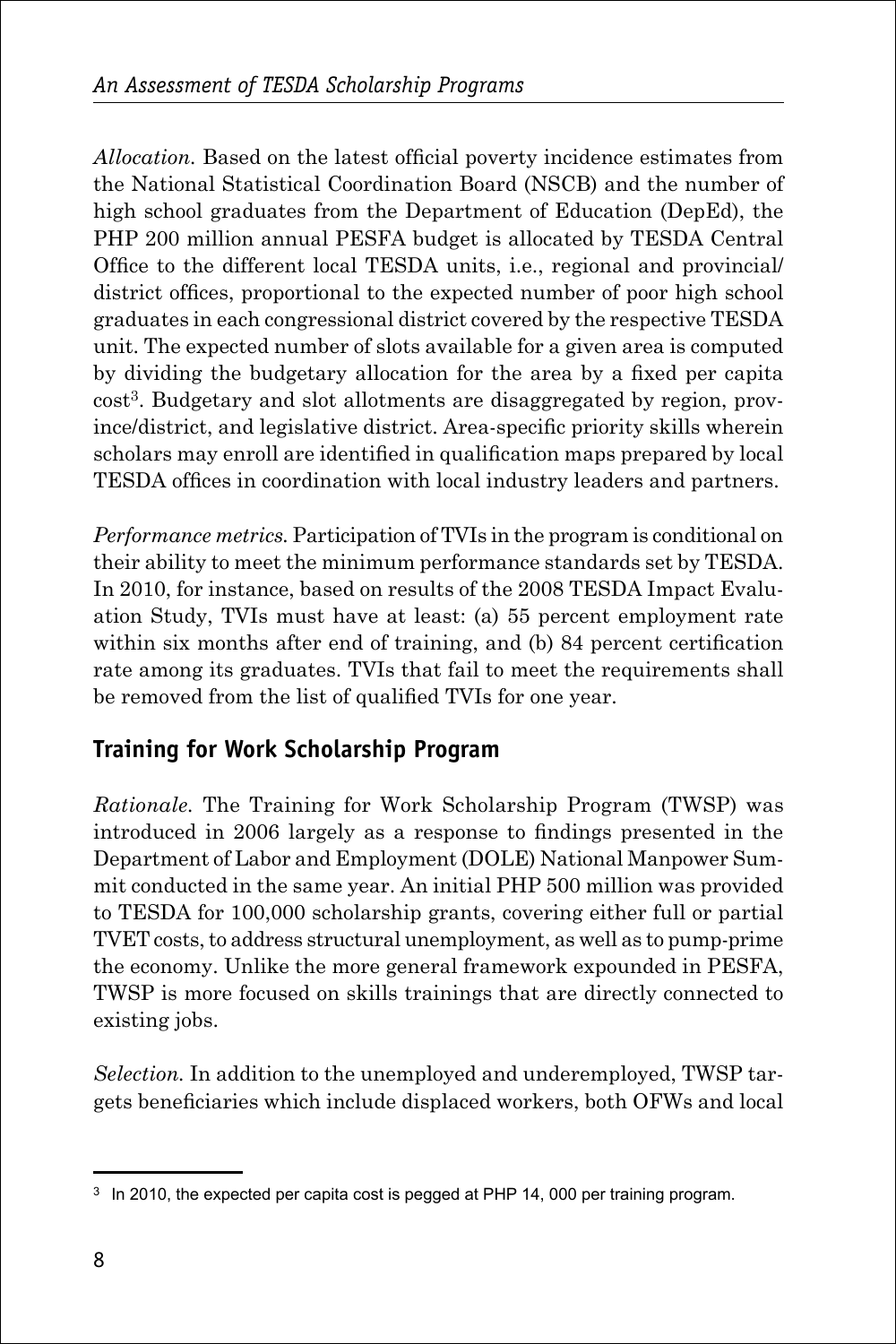workers as identified by the DOLE. Eligibility requirements for TWSP are more general than that for PESFA. These include: (a) age of at least fifteen years old; (b) completion of the NCAE or YP4SC; and (c) passing the applicable pretraining assessment or entry-level requirements.

Additional qualifications are training program-specific. For instance, TWSP beneficiaries who wish to enroll in Ladderized Education Programs must be at least a high school graduate and enrolled in a TESDA- or CHED-approved ladderized program. Those who wish to be trained in Heavy Equipment Operation are required to have a valid driver's license. Prerequisites for other training programs are specified in the respective training program's competency-based curriculum developed by TESDA.

When TWSP was first introduced in 2006, potential beneficiaries wanting to avail themselves of the scholarship program needed to register at TESDA Regional, Provincial, or District office, where TESDA officers assess their qualifications vis-à-vis the training program they want to enroll in. More recently, however, TVIs have to conduct the search, recruitment, and prequalification of scholars under the supervision of TESDA. A summary of TESDA-TWSP procedural flow is provided in Figure 1.

*Benefits.* TWSP provides similar benefits to PESFA, to wit: (a) full training cost; (b) student allowance; and (c) other post-training services embedded in the TVET system support services of TESDA. TWSP does not provide a book allowance unlike in PESFA. However, the TWSP rate for student allowance is higher. TWSP beneficiaries identified as displaced workers by DOLE are entitled to an income support fund amounting to half the regional non-agricultural sector minimum wage set by the Regional Tripartite Wages and Productivity Board. The rest receive PHP 60.00 per day from a training support fund. The total support is based on the number of days the scholar is present, but not more than the total number of training days identified in the competency-based curriculum developed for the respective training programs. Beneficiaries under some subprograms of TWSP, such as "Sa TEK-BOK, May Hanapbuhay Ka Program" and "TESDA Balik-Buhay sa Mindanao Program", receive tool kits after completion of the training program, in addition to those benefits already mentioned.

TWSP is also administered as a voucher system. Unlike PESFA, however, the restriction on single availment of TWSP per person was lifted in March 2009 in support of the Economic Resiliency Program of the government in response to the 2009 global economic crisis. After March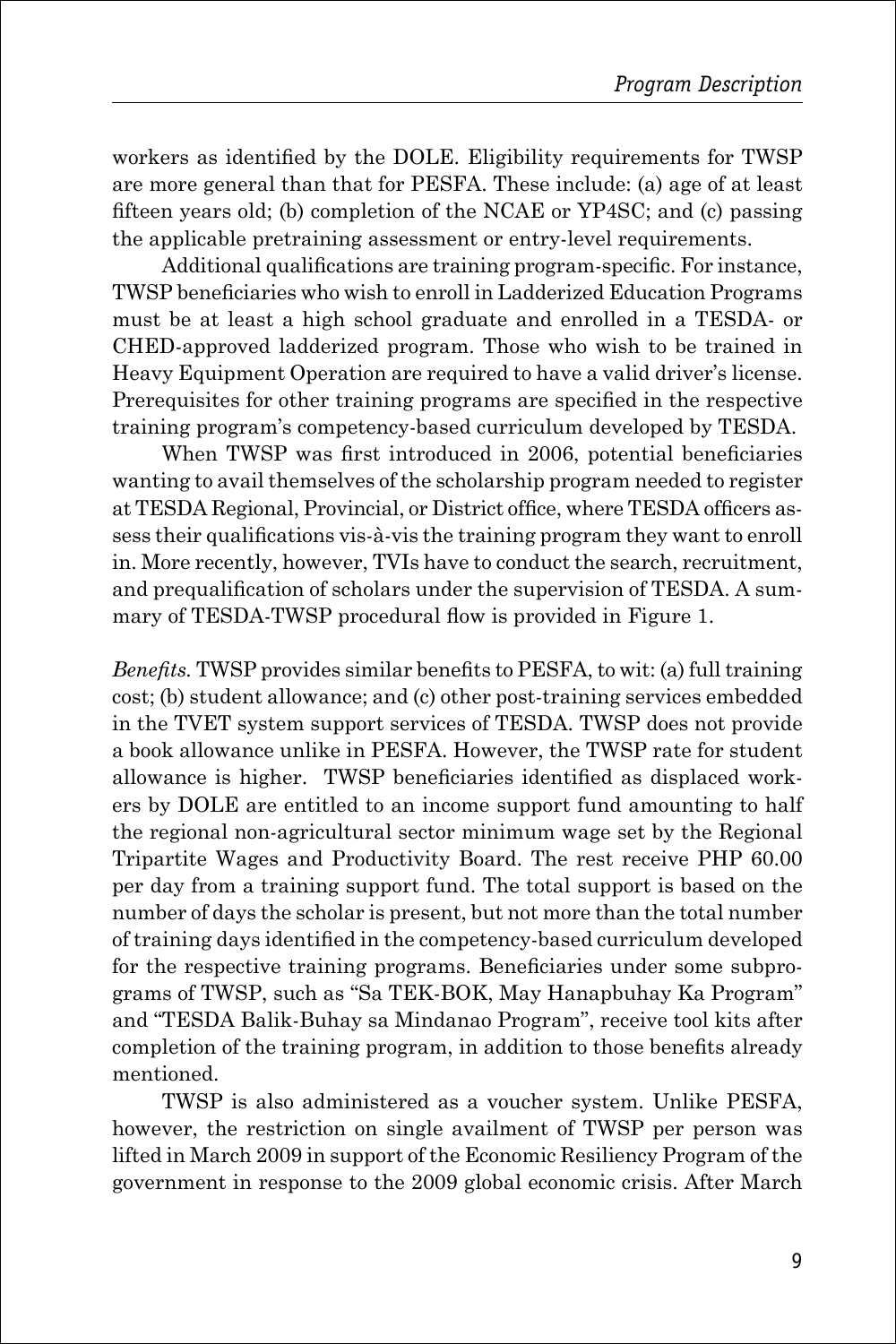2009, interested scholars may avail themselves of two related training programs plus an optional language course. Another difference of TWSP with PESFA is the portability of the scholarship grant across regions, which is maintained by TWSP since its introduction in 2006. This means that TWSP vouchers issued in one region may be used by scholars for enrollment in any other region, where the voucher will be credited.

*Allocation.* The TESDA Central Office allocates the scholarship budget to the regional units based on a formula. In 2011, for instance, the TWSP budgetary allocation was proportional to the number of TESDA-registered training programs in a given region. Qualification maps, which identify regional targets on the number of beneficiaries by skill type, are prepared by TESDA local offices and submitted to the TESDA Central Office for approval. The local units set their targets based on the following parameters: (a) labor market demand by skill type; (b) geographical sectoral capacity; and (c) priorities set by the government economic program. The Central Office ensures that the proposed budget does not exceed the allotted budget for the regional unit.

*Performance metrics.* Similar to PESFA, subsequent participation of TVIs is based on their ability to meet the minimum performance standards set by TESDA. In general, these requirements are more relaxed than those imposed in PESFA. The performance indicators include: (a) 60 percent employment rate within one year after end of training; and (b) 75 percent certification rate among its graduates. TVIs that fail to meet the above conditions are subjected to a moratorium on scholarship vouchers from TESDA.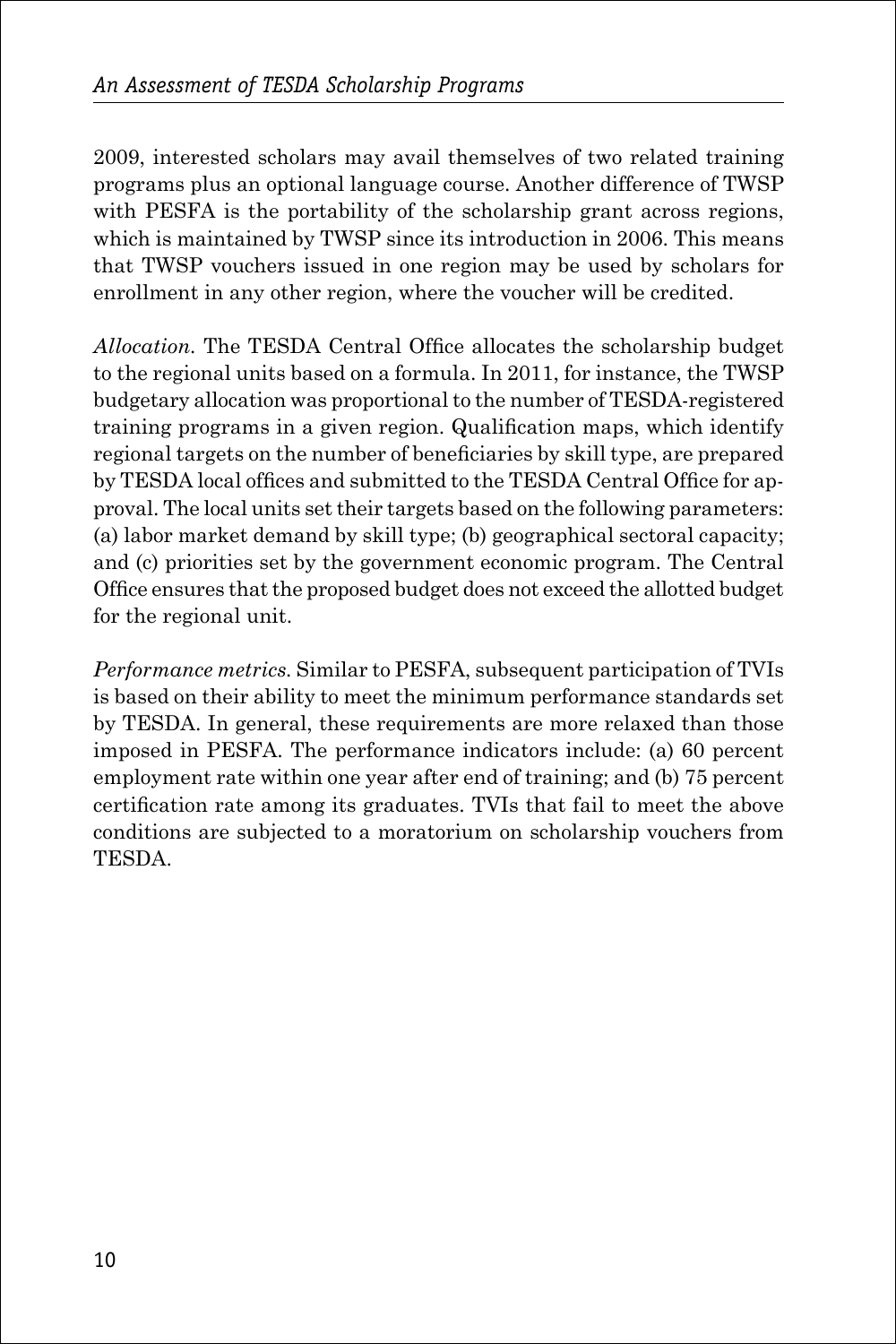|                           | <b>PESFA</b>                                                                                                                                                                                                                                                                                   | TWSP                                                                                                                                                                                                                                                                                               |  |
|---------------------------|------------------------------------------------------------------------------------------------------------------------------------------------------------------------------------------------------------------------------------------------------------------------------------------------|----------------------------------------------------------------------------------------------------------------------------------------------------------------------------------------------------------------------------------------------------------------------------------------------------|--|
| <b>Scope</b>              |                                                                                                                                                                                                                                                                                                |                                                                                                                                                                                                                                                                                                    |  |
| Qualification/program     | All qualifications and clusters of competencies with training<br>regulations as provided by various TESDA issuances; criti-<br>cal competencies/qualifications approved by TESDA that<br>respond to emerging and highly in-demand job require-<br>ments in the local and overseas labor market |                                                                                                                                                                                                                                                                                                    |  |
| <b>Training providers</b> | All private TVET institutions<br>All public and private TVET<br>institutions and enterprise-<br>with TESDA-registered<br>based training providers<br>programs<br>with TESDA-registered<br>programs                                                                                             |                                                                                                                                                                                                                                                                                                    |  |
| Scholar's qualification   |                                                                                                                                                                                                                                                                                                |                                                                                                                                                                                                                                                                                                    |  |
| General                   | Has taken NCAE or YP4SC; has passed the applicable<br>pretraining assessment/entry level requirements of the<br>qualification                                                                                                                                                                  |                                                                                                                                                                                                                                                                                                    |  |
| <b>Specific</b>           | At least 18 years old on<br>the completion of training;<br>annual family income of not<br>more than PHP 120,000;<br>high school graduate<br>(TESDA Circular No. 08, s.<br>2010)                                                                                                                | At least 15 years old                                                                                                                                                                                                                                                                              |  |
| <b>Benefits</b>           |                                                                                                                                                                                                                                                                                                |                                                                                                                                                                                                                                                                                                    |  |
| General                   | Free career profiling; free full training cost per approved<br>cost schedule; employment referral                                                                                                                                                                                              |                                                                                                                                                                                                                                                                                                    |  |
| <b>Specific</b>           | Student allowance equiva-<br>lent to PHP 2.80 multiplied<br>by the prescribed training<br>hours; book allowance<br>ranging from PHP 100-500<br>depending on number of<br>months of prescribed train-<br>ing (TESDA Circular No.<br>08, s. 2010)                                                | Income support fund for<br>displaced workers at half<br>the daily minimum wage per<br>training day; training support<br>fund for others at PHP 60.00<br>per training day; provision of<br>tool kit as per approved cost<br>schedule for select training<br>programs; free competency<br>assessment |  |
| <b>Containment policy</b> | Yes (TESDA Circular No.<br>08, s. 2010)                                                                                                                                                                                                                                                        | No                                                                                                                                                                                                                                                                                                 |  |

## **Table 1. Summary of TESDA scholarship programs, PESFA and TWSP**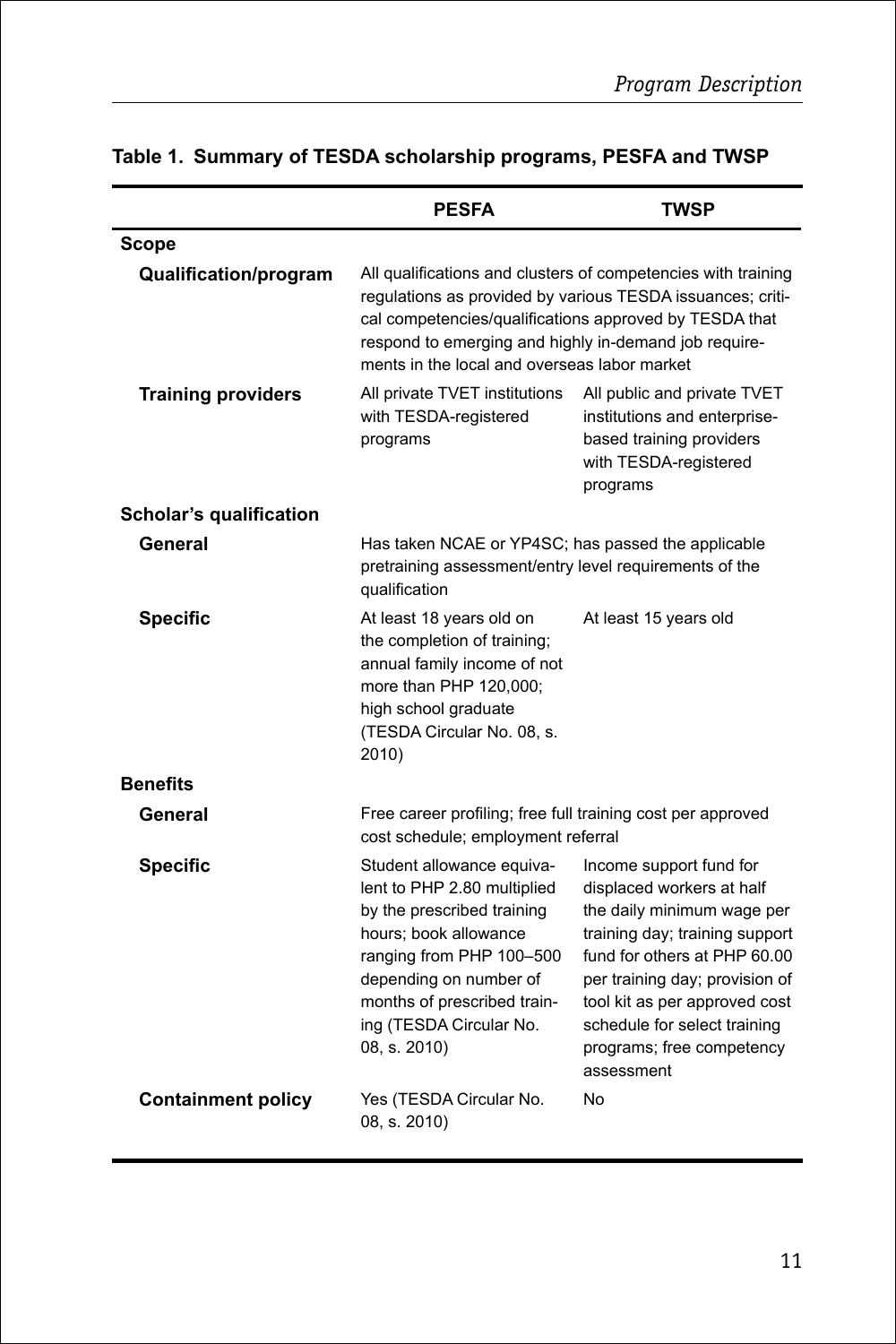### **Table 1. (continued)**

|                              | <b>PESFA</b>                                                                                                                                                | TWSP                                                                                                           |
|------------------------------|-------------------------------------------------------------------------------------------------------------------------------------------------------------|----------------------------------------------------------------------------------------------------------------|
| <b>Multiple availment</b>    | No (TESDA Circular No. 08, Yes<br>s.2010                                                                                                                    |                                                                                                                |
| <b>Geographic allocation</b> |                                                                                                                                                             |                                                                                                                |
| Basis                        | Number of high school<br>graduates; poverty inci-<br>dence; allocation propor-<br>tional to the expected<br>number of poor high school<br>graduates in area | Labor market demand per<br>qualification; area sectoral<br>capacity; priorities set by the<br>economic program |
| <b>Basic allocation unit</b> | Legislative district                                                                                                                                        | Province/District                                                                                              |
| Performance indicator        | 55 percent employment<br>rate within six months after<br>training; 84 percent certifi-<br>cation rate (TESDA Circular<br>No. 08, s. 2010)                   | 60 percent employment rate<br>within one year after train-<br>ing; 75 percent certification<br>rate            |
| Year Started                 | 1999                                                                                                                                                        | 2006                                                                                                           |

Source: TESDA Circular No. 20, s. 2009 on "General policies governing all TESDA scholarship programs" unless otherwise stated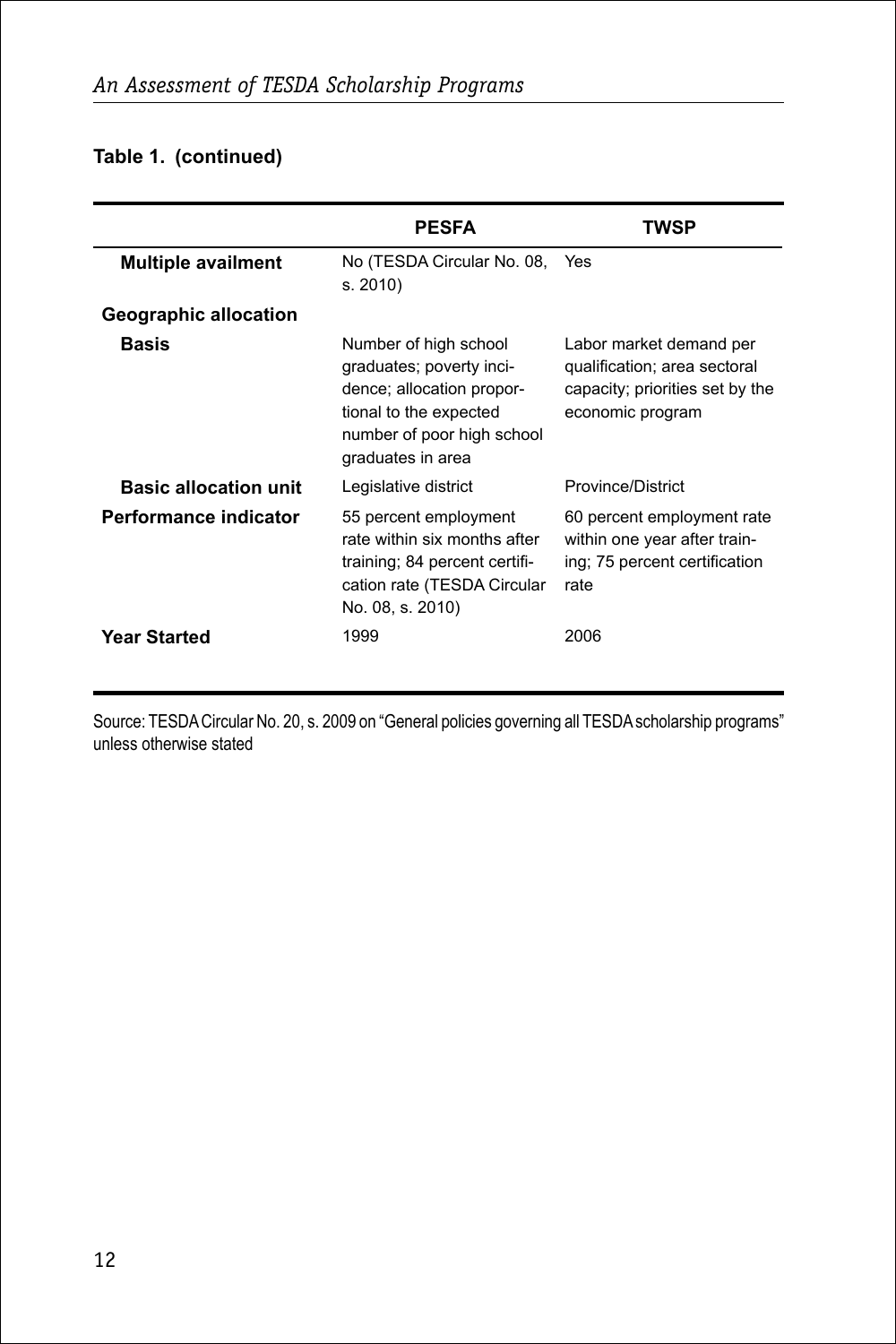**Figure 1. TWSP financial and administrative flowchart**



Adopted from TESDA (2009). Pangulong Gloria Scholarships: Financial and Administrative Procedures Manual. Document No.STP-015-SCH-01.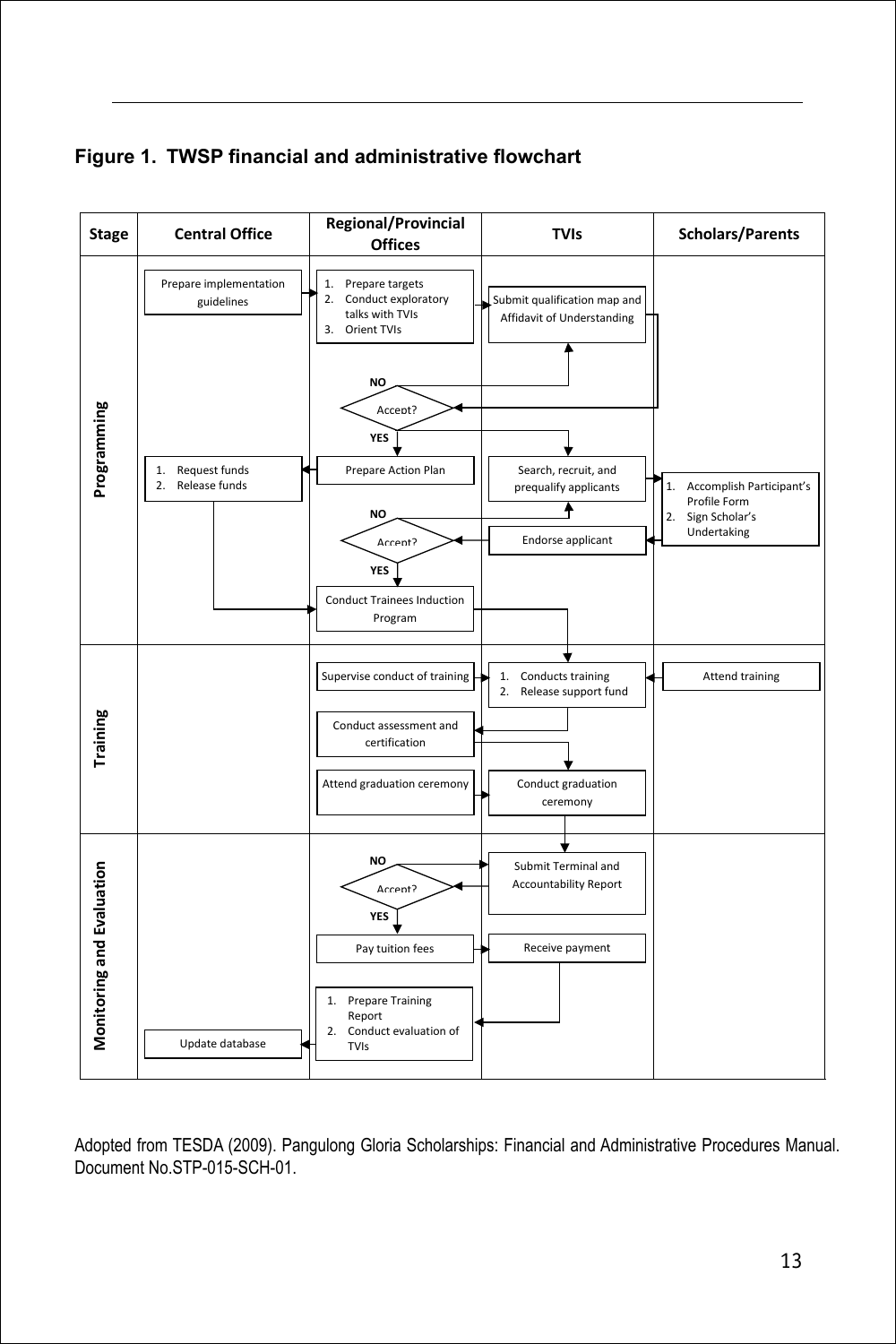# **5 Assessment of Performance**

#### **Coverage**

Table 2 provides an estimate of the proportion of TVET graduates that have enjoyed scholarship support. It shows that although coverage is relatively low, it has quadrupled to 17 percent in 2007 from 4 percent in 2004 using data from the 2005 and 2008 IES (Table 2). This is largely because of the expansion of the TWSP. While the budget for PESFA hovers at less than 200 million, TWSP's budget expanded to 5.6 billion in 2009 from 200 million in 2006 (Table 3). The number of TWSP scholars also increased to more than 700,000 in 2009 from 200,000 in 2006/07 (Table 4). For PESFA, the number of scholars is only around 20,000.

|               | <b>Total Graduates</b> |               | <b>With Scholarship</b> |
|---------------|------------------------|---------------|-------------------------|
| <b>Survey</b> |                        | <b>Number</b> | % to Graduates          |
| 2008 IES      | 216.940                | 36.194        | 17                      |
| 2005 IES      | 192.838                | 6.942         | 4                       |

|  | Table 2. Scholarship coverage |  |
|--|-------------------------------|--|
|--|-------------------------------|--|

Note: 2008 refers to 2007 graduates; 2005 refers to 2004 graduates

| Table 3. PESFA and TWSP expenses (PHP million), 2006–2009 |  |  |  |
|-----------------------------------------------------------|--|--|--|
|                                                           |  |  |  |

| Scholarship<br>Program | 2006   | 2007     | 2008     | 2009     |
|------------------------|--------|----------|----------|----------|
| <b>TWSP</b>            | 211.93 | 1,060.00 | 1.350.00 | 5,660.00 |
| <b>PESFA</b>           | 184.71 | 191.56   | 120.61   | 152.63   |

Source: TESDA-TWSP Project Monitoring Office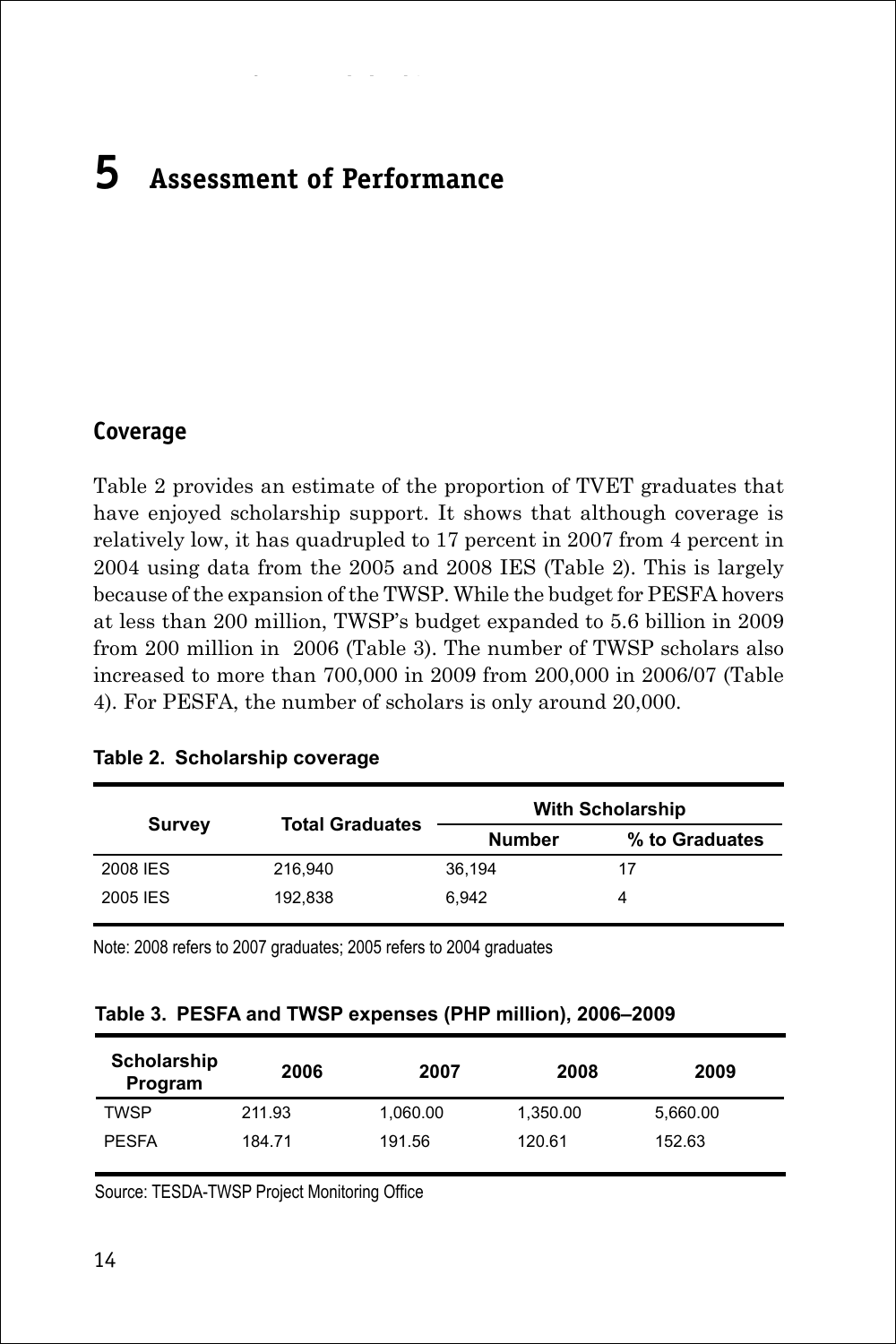## **Characteristics of scholars**

It is obvious that characteristics determine outcomes. Hence, it is useful to look at the characteristics of scholars before they went into training. Unfortunately, we only have detailed data for TVET graduates from the 2008 IES and not for all TVET students. We use this data set of TVET graduates to describe the characteristics of scholars, particularly education and employment status, before they went into training. Table 5 shows that the bulk (50%) of TVET graduates were high school graduates before attending training. This cohort is distinctly higher among PESFA scholars (68%) compared with TWSP scholars (41%), other scholars (50%), and nonscholars (50%) TVET graduates. It also appears that a larger proportion of TWSP and other scholars had a higher educational attainment before

|                                         | 2006-2007 | 2008    | 2009    |
|-----------------------------------------|-----------|---------|---------|
| <b>TWSP</b>                             |           |         |         |
| Total budget (in PHP million)           | 1,272     | 1,350   | 5,660   |
| Number of persons benefited             |           |         |         |
| Enrollees                               | 222,698   | 156.931 | 743,465 |
| Dropouts                                | 7,280     | 15,728  | 10,809  |
| Graduates                               | 215,418   | 141,203 | 732,656 |
| Number assessed                         |           |         | 403,423 |
| Number certified                        |           |         | 313,972 |
| Number employed                         | 57,667    | 44,050  | 132,460 |
| Performance indicators                  |           |         |         |
| Graduation rate                         | 96.7      | 90.0    | 98.5    |
| Dropout rate                            | 3.3       | 10.0    | 1.5     |
| Certification rate                      |           |         | 77.8    |
| No. of employed as percent of graduates | 26.8      | 31.2    | 18.1    |
| No. of employed as percent of enrollees | 25.9      | 28.1    | 17.8    |
| Average cost                            |           |         |         |
| Per enrollee                            | 5,711     | 8,603   | 7,613   |
| Per graduate                            | 5,904     | 9,561   | 7,725   |
| Per employed graduate                   | 22,056    | 30,647  | 42,730  |

#### **Table 4. Performance of scholarship programs**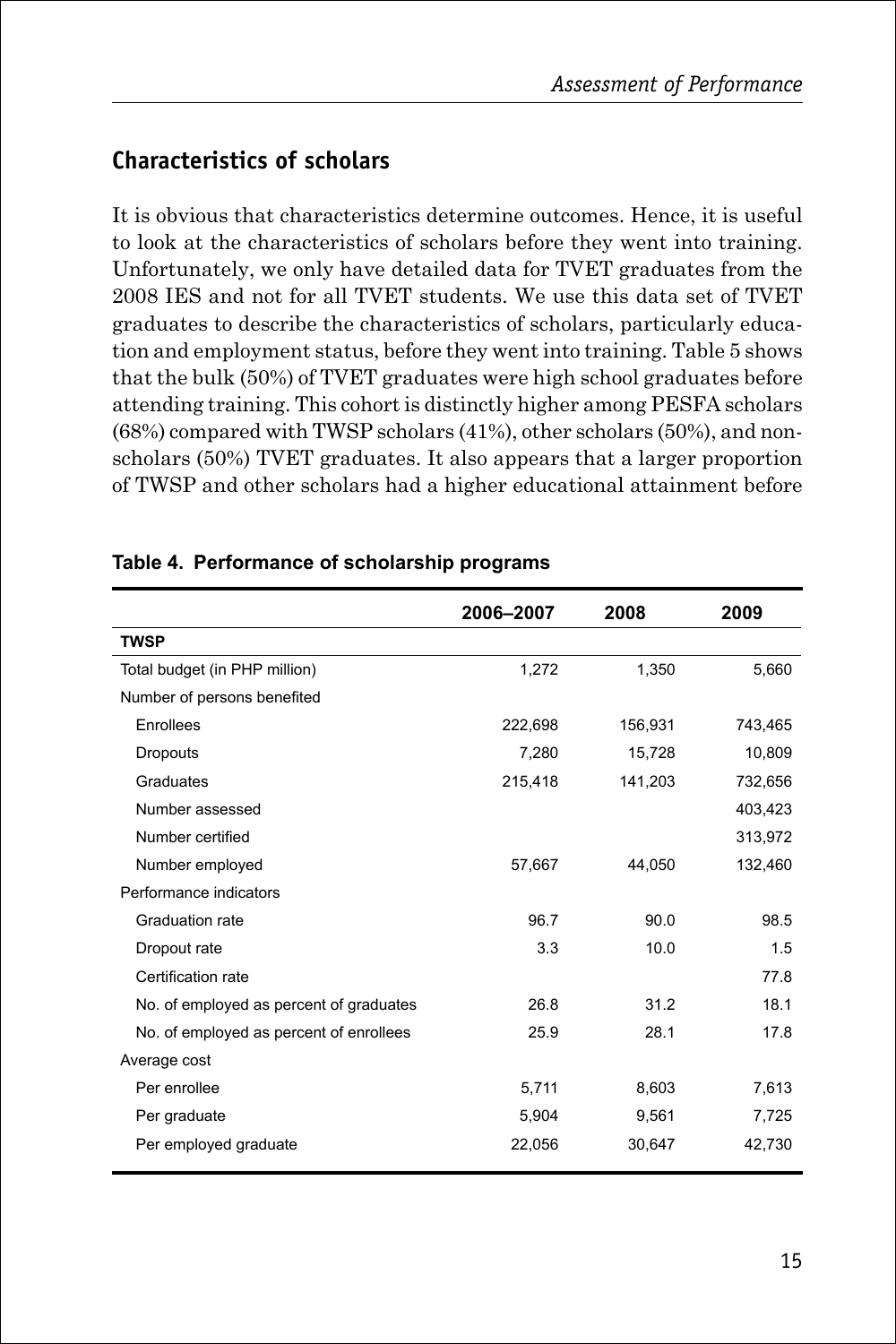### **Table 4. (continued)**

| <b>PESFA</b>                            |           |           |           |
|-----------------------------------------|-----------|-----------|-----------|
| Total budget (in PHP million)           | 376       | 121       | 153       |
| Number of persons benefited             |           |           |           |
| Slots available                         | 27,075    | 28,032    | 18,478    |
| Enrollees                               | 30,725    | 15,929    | 17,205    |
| Dropouts                                |           |           | 159       |
| Graduates                               | 28,913    | 23,845    | 17,046    |
| Number assessed                         |           |           | 12,215    |
| Number certified                        |           |           | 8,593     |
| Number employed                         |           |           | 1,698     |
| Performance indicators                  |           |           |           |
| Graduation rate                         | 94.1      | 149.7     | 99.08     |
| Dropout rate                            |           |           | 0.92      |
| Certification rate                      |           |           | 70.35     |
| No. of employed as percent of graduates |           |           | 9.96      |
| No. of employed as percent of enrollees |           |           | 9.87      |
| Average cost                            |           |           |           |
| Per enrollee                            |           |           | 8,871     |
| Per graduate                            | 13,014    | 5,058     | 8,954     |
| Per employed graduate                   |           |           | 89,890    |
| AII TVET                                |           |           |           |
| Total budget (in PHP million)           | 6,083     | 4,228     | 7,871     |
| Number of persons benefited             |           |           |           |
| Enrollees                               | 3,879,279 | 2,013,920 | 1,982,435 |
| Dropouts                                | 836,352   | 201,392   | 78,642    |
| Graduates                               | 3,042,927 | 1,812,528 | 1,903,793 |
| Number assessed                         | 656,507   | 552,356   | 836,131   |
| Number certified                        | 454,160   | 431,487   | 690,836   |
| Number employed                         |           |           |           |
| Performance indicators                  |           |           |           |
| Graduation rate                         | 78.4      | 90.0      | 96.0      |
| Dropout rate                            | 21.6      | 10.0      | 4.0       |
| Certification rate                      | 69.2      | 78.1      | 82.6      |
| No. of employed as percent of graduates |           |           |           |
| No. of employed as percent of enrollees |           |           |           |
| Average cost                            |           |           |           |
| Per enrollee                            | 1,568     | 2,099     | 3,970     |
| Per graduate                            | 1,999     | 2,332     | 4,134     |
| Per employed graduate                   |           |           |           |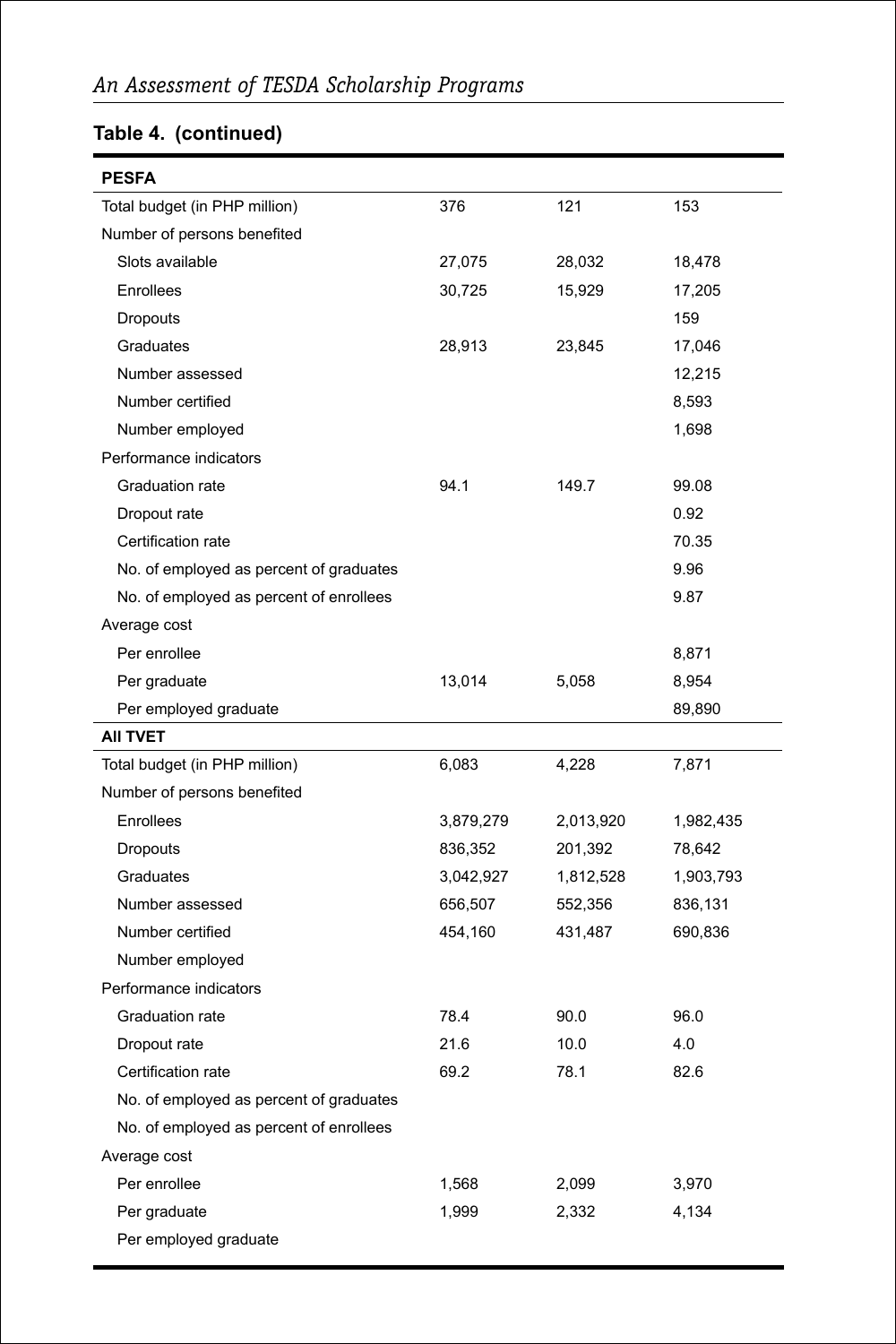|                                                                                                                                                                                                                                                               |                | Scholarship Type  |                |               | <b>Total</b>    |                           | Total             |
|---------------------------------------------------------------------------------------------------------------------------------------------------------------------------------------------------------------------------------------------------------------|----------------|-------------------|----------------|---------------|-----------------|---------------------------|-------------------|
| Education                                                                                                                                                                                                                                                     | Indicated<br>ŏ | PESFA             | TWSP           | <b>Others</b> | <b>Scholars</b> | scholars<br>$\frac{1}{2}$ | Graduates<br>TVET |
| Not indicated                                                                                                                                                                                                                                                 |                | $\frac{6}{1}$     | Ξ              | œ             | $\frac{3}{2}$   | -<br>ہ                    | 53                |
| Elementary undergraduate/graduate                                                                                                                                                                                                                             | ن<br>0         | $\overline{0}$    | $\overline{0}$ | $\sim 1$      | 20              | $\frac{8}{1}$             | $\frac{8}{1}$     |
| High school undergraduate                                                                                                                                                                                                                                     |                | $\overline{0}$ .  | $\frac{2}{1}$  | 88            | 17              | 34                        | $\tilde{s}$       |
| High school graduate                                                                                                                                                                                                                                          | 523            | 68.3              | 41.4           | 50.0          | 48.9            | 49.8                      | 49.6              |
| Technical vocational graduate                                                                                                                                                                                                                                 | 20.4           | 14.6              | 12.5           | 15.5          | 13.9            | 11.5                      | $\frac{0}{11}$    |
| College undergraduate                                                                                                                                                                                                                                         | 117            | <b>P.9</b>        | 19.3           | 18.2          | 16.7            | 16.1                      | 16.2              |
| College graduate/higher                                                                                                                                                                                                                                       | $\overline{9}$ | <u>၀</u>          | 23.7           | 10.3          | 16.8            | 12.3                      | 13.0              |
| Total                                                                                                                                                                                                                                                         | 100.0          | $\frac{0.001}{1}$ | 100.0          | 100.0         | 100.0           | $\frac{0.001}{1}$         | 100.0             |
|                                                                                                                                                                                                                                                               |                |                   |                |               |                 |                           |                   |
| Average years of schooling <sup>1a</sup>                                                                                                                                                                                                                      | 10.4           | 10.4              | 11.3           | 10.7          | 0.9             | 10.2                      | 10.3              |
| ◎considers only those with education indicated and used 3, 8, 10, 11, 12, 14 years for elementary undergraduate/high school undergraduate, high<br>school graduate, technical vocational graduate, college under graduate, and college graduate, respectively |                |                   |                |               |                 |                           |                   |

Table 5. Education of TVET graduates prior to training **Table 5. Education of TVET graduates prior to training**

Source of basic data: 2008 IES Source of basic data: 2008 IES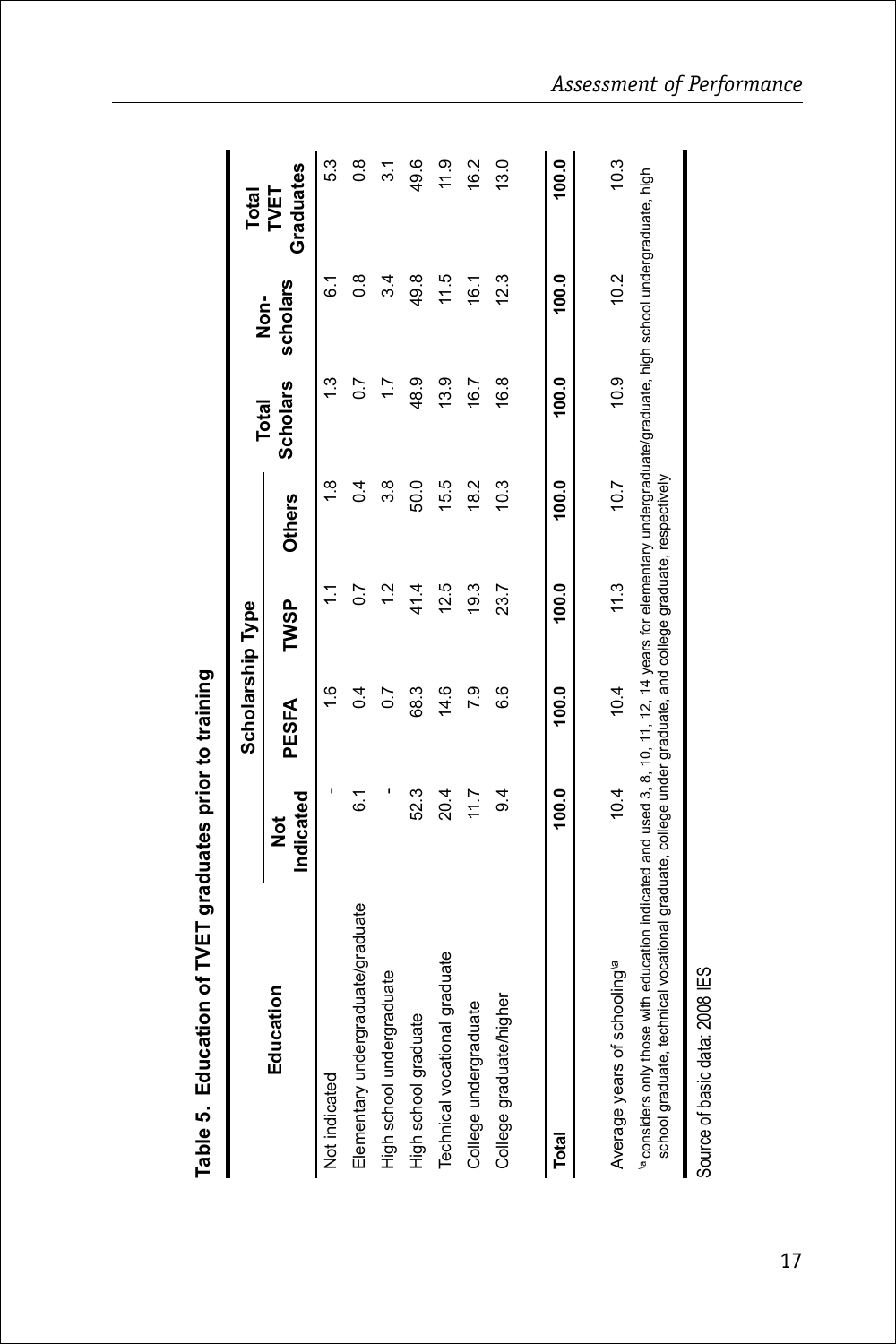|                             |                                | <b>Scholarship Type</b> |             |               | Total           | Non-     | Total                           |
|-----------------------------|--------------------------------|-------------------------|-------------|---------------|-----------------|----------|---------------------------------|
| <b>Employment</b><br>status | <b>Not</b><br><b>Indicated</b> | <b>PESFA</b>            | <b>TWSP</b> | <b>Others</b> | <b>Scholars</b> | scholars | <b>TVET</b><br><b>Graduates</b> |
| Not indicated               | 2.6                            | 1.8                     | 1.7         | 0.9           | 1.5             | 3.2      | 2.9                             |
| Yes                         | 21.8                           | 15.0                    | 23.9        | 25.2          | 22.5            | 25.3     | 24.9                            |
| No                          | 75.6                           | 83.1                    | 74.4        | 73.9          | 76.0            | 71.5     | 72.2                            |
| <b>Total</b>                | 100.0                          | 100.0                   | 100.0       | 100.0         | 100.0           | 100.0    | 100.0                           |

#### **Table 6. PESFA and TWSP expenses (PHP million), 2006–2009**

Source of basic data: 2008 IES

attending training, compared with PESFA scholars. This was obviously because of the eligibility requirements as TWSP targets hard-to-fill jobs that cover not only traditional TVET courses but also some specialized IT courses, and PESFA strictly targets high school graduates with no further training. If one computes the estimated average number of years of schooling, the TWSP scholars have a higher number of years of schooling completed than those in PESFA, other scholars, and nonscholars. Thus, it can be said that the TWSP scholars have a better educational background than those in PESFA, other scholars, and nonscholars.

In terms of employment status before attending the training, more PESFA scholars (83%) were unemployed than TWSP scholars (74%), other scholars (74%), and nonscholars (72%) (Table 6). Again this was perhaps due to the eligibility criteria of the scholarships with TWSP aiming at hastening the filling up of hard-to-fill jobs and allowing even the employed to avail themselves of the program.

In terms of distribution across priority sectors, both scholarships are heavy on information and communication technology but more so for PESFA compared with TWSP (Figure 2). The other large groups are in metals and engineering and in health, social, and other sectors, particularly for TWSP.

#### **Internal efficiency**

The internal efficiency dimension is measured by outcomes that are largely within the control of the sector. Internal efficiency is usually measured in terms of graduation/dropout rates. Another dimension of internal efficiency is the passing rate in competency assessments.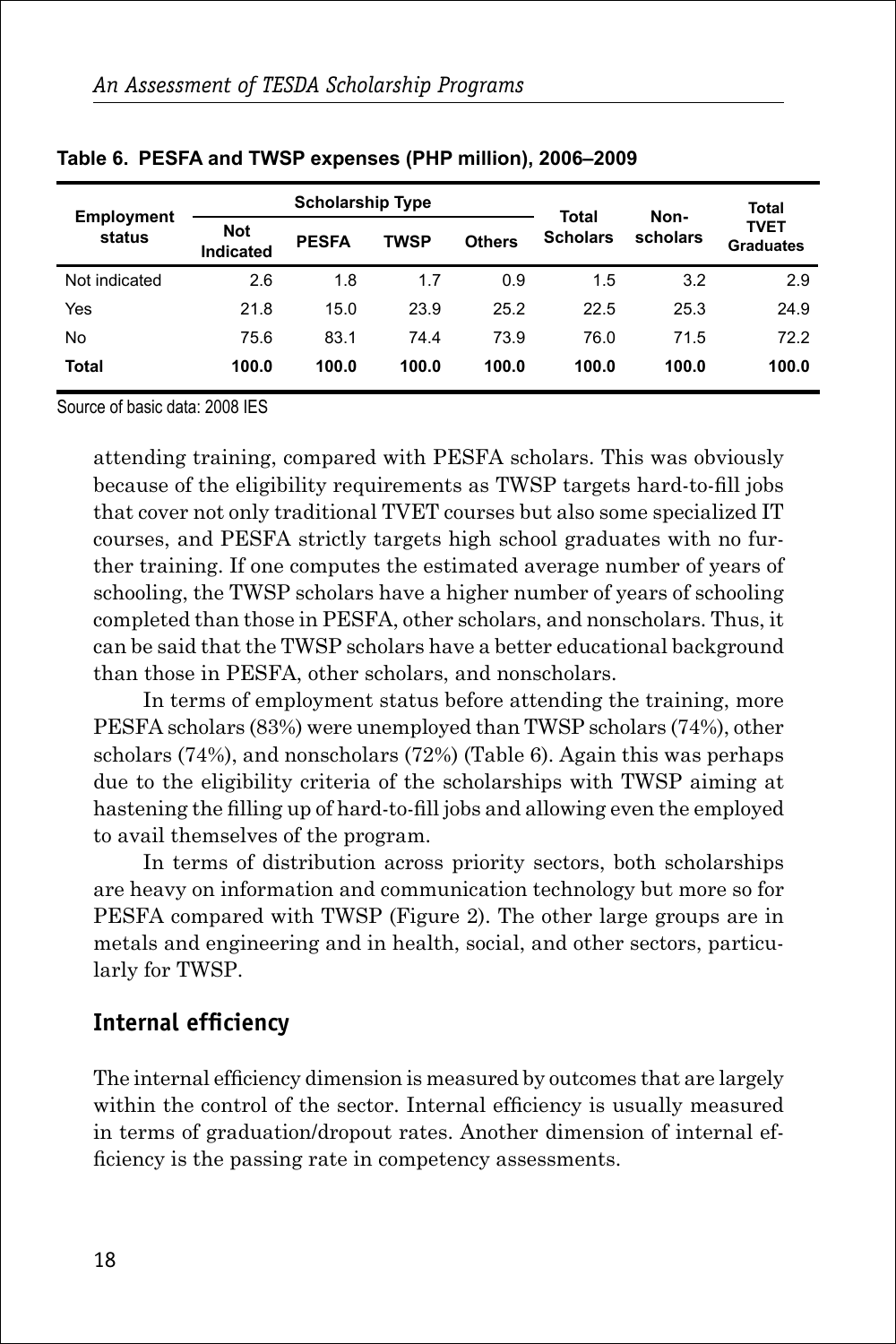

#### **Figure 2. Distribution of TVET scholars by priority sector and scholarship program**

Source of basic data: 2008 IES

*Graduation rates.* The graduation rates data are generated from the administrative reporting system<sup>4</sup>. Table 4 shows that in 2009, the latest data available at the time of writing the report, the graduation rates of the TWSP scholars was 98.5 percent and for PESFA, 99.1 percent (Table 4). Before 2009, the graduation rates, according to administrative reports, were not very far from these proportions. Thus, there appears to be no

<sup>4</sup> There are problems with the administrative reporting system although this is seen to affect more the data on employment rather than graduation.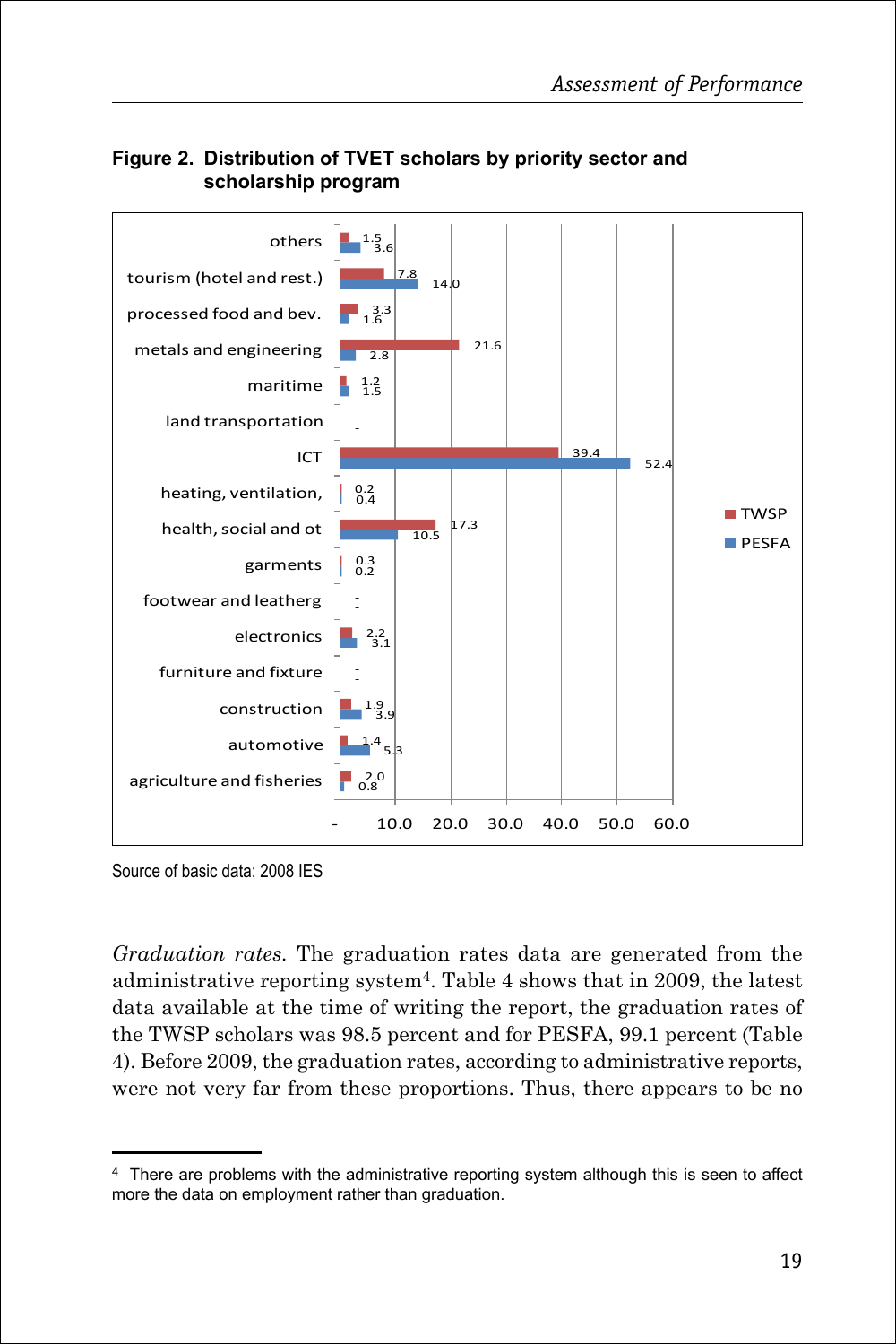problem of dropouts among scholars. This is particularly so if one notes that the graduation rates for the overall TVET sector is definitely lower although this has improved a lot recently5. During the FGD, it was revealed that only the training costs of those who had graduated were reimbursed by TESDA. This may have affected the reporting of graduation rates because definitely there was more motivation for TVIs to be complete in reporting graduates than in reporting dropouts.

*Certification.* In terms of certification, we use both administrative and impact evaluation study data. From the administrative reporting data, the certification rate reported for 2009 for the TWSP scholars was 78 percent while it was 70 percent for PESFA scholars, both of which were lower than that of the TVET-wide certification rate of 83 percent (Table  $4$ <sup>6</sup>. As mentioned earlier, there might be problems with accuracy of the administrative reporting data. Hence, we compared this with estimates from the 2008 IES data. The IES 2008 data showed that more than half (59%) did not take the assessment examinations on average (Table  $7$ )<sup>7</sup>. This was also true among PESFA (51%) and TWSP (50%) scholars. The proportion certified as a percentage of graduates was similar for PESFA (38%) and TWSP scholars (40%) which were higher compared with nonscholars (32%) but appeared to be lower compared with other scholars (46%). When one looks at the certification rates relative to those who took the assessment tests<sup>8</sup>, the certification rates were similar to the adminis-

<sup>5</sup> Lanzona (2008) showed lower graduation rates/higher dropout rates in earlier years (2000– 2005).

 $6$  Earlier estimates for 2000–2005 showed certification rates of 59 percent (Lanzona 2008).

 $7\;$  It was pointed out by TESDA that some of the programs did not have assessment tools at the time of the survey, in 2007. Unfortunately, it was not clear which programs did not have assessment tools at the time of the survey.

<sup>&</sup>lt;sup>8</sup> The comments from TESDA (Annex D) pointed out that the passing rate relative to those who took the assessment test was the more appropriate measure of internal efficiency. While valid, we would like to point out that this refers only to those who took the assessment test rather than those who completed the training. It must be appreciated with the qualification that there was self-selection involved here. It could be expected that only those who believed they had higher chances of passing took the assessment test. Given this, we maintain that the certification rate based on graduates is a better indicator of internal efficiency because it does not suffer from the self-selection problem, at least of those courses with training regulations (TR). It was also mentioned in the comments that the mandatory requirement of taking the assessment for those with TR was waived in 2009, weakening further this performance indicator. The TESDA rejoinder also points out that in the 2011 IES, the certification rate of TWSP scholars substantially increased and was higher than that of PESFA scholars.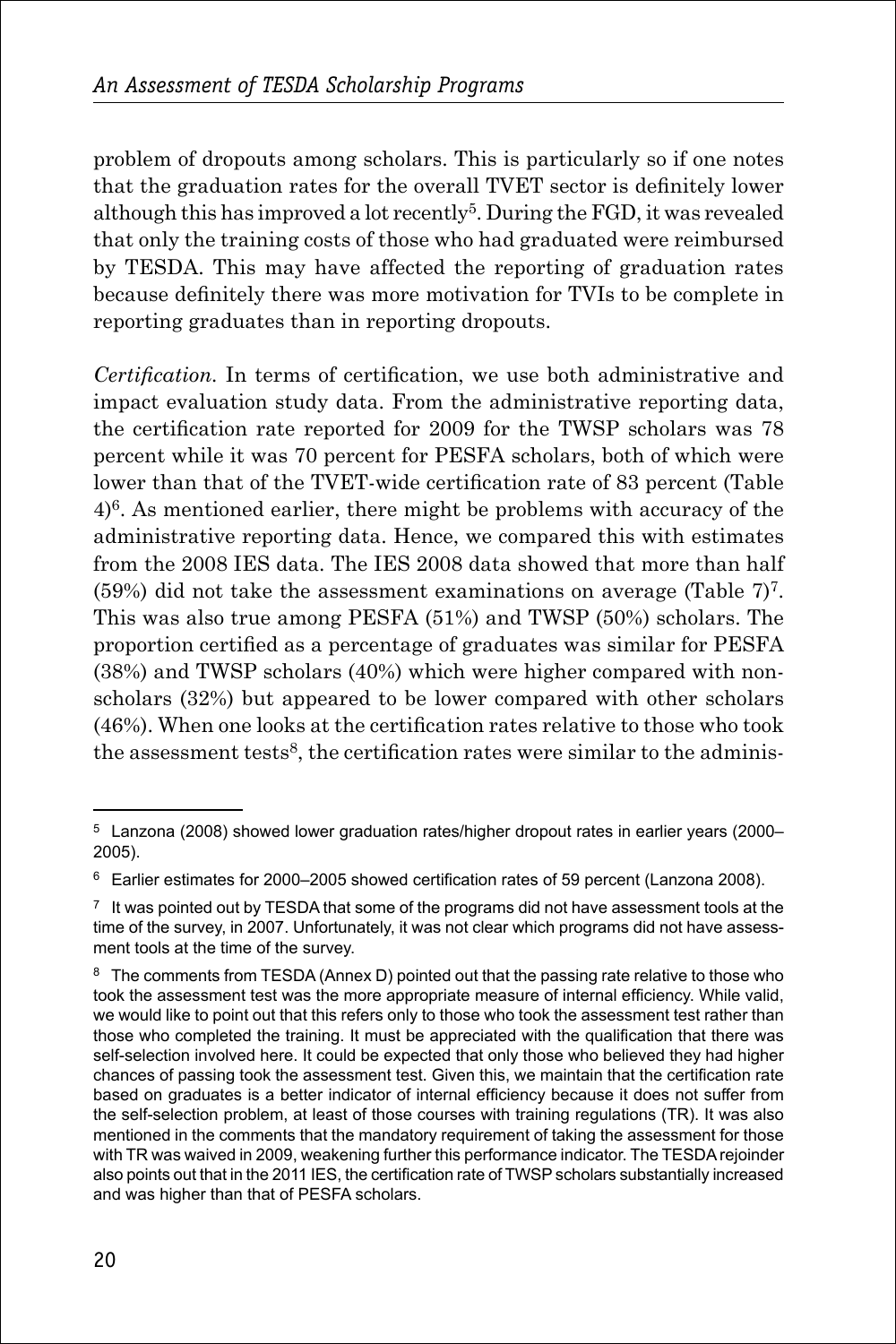trative reports mentioned earlier, indicating that the administrative data, despite expected problems, was not far from the more reliable IES data. It is noteworthy that PESFA and TWSP scholars have lower certification rates (77% and 80%, respectively) compared with the other scholars (84%) and even lower compared with nonscholars (83%). The lower passing rate for PESFA relative to TWSP, other scholars, and even nonscholars was more understandable because as mentioned earlier, they possessed lower educational (Table 5) as well as employment status (Table 6) backgrounds. Similarly, the poorer performance of TWSP scholars is a source of concern because education and employment background-wise they possessed as good or even better backgrounds than the other scholars and nonscholars.

That the passing rate was lower for TWSP scholars may be a source of concern because the educational qualification (Table 5) as well as employment status (Table 6) prior to training was comparable with the other scholars. The lower passing rate for PESFA scholars may be more understandable because they tend to have lower educational qualifications and more are unemployed compared to the other scholars.

It appears the certification rate reported in the administrative data may have been much higher than reported by the 2008 IES. Given potential problems with the administrative reporting system, this may be understandable.

| <b>Assessment</b>                   |                                | <b>Scholarship Type</b> |             |               | Total           | Non-     | <b>Total</b>                    |
|-------------------------------------|--------------------------------|-------------------------|-------------|---------------|-----------------|----------|---------------------------------|
| <b>Results</b>                      | <b>Not</b><br><b>Indicated</b> | <b>PESFA</b>            | <b>TWSP</b> | <b>Others</b> | <b>Scholars</b> | scholars | <b>TVET</b><br><b>Graduates</b> |
| As percent of all<br>graduates:     |                                |                         |             |               |                 |          |                                 |
| Not indicated                       | 2.6                            | 2.4                     | 1.6         | 0.9           | 1.6             | 1.1      | 1.2                             |
| Passed                              | 35.0                           | 38.0                    | 39.8        | 46.3          | 41.0            | 32.5     | 33.9                            |
| Failed                              | 6.9                            | 9.0                     | 8.6         | 7.7           | 8.4             | 5.7      | 6.1                             |
| Did not take                        | 55.5                           | 50.6                    | 50.0        | 45.1          | 49.0            | 60.7     | 58.7                            |
| Total                               | 100.0                          | 100.0                   | 100.0       | 100.0         | 100.0           | 100.0    | 100.0                           |
| Passed as<br>percent of<br>assessed | 78.6                           | 76.9                    | 79.7        | 84.3          | 80.4            | 82.7     | 82.2                            |

#### **Table 7. Certification of TVET graduates**

Source of basic data: 2008 IES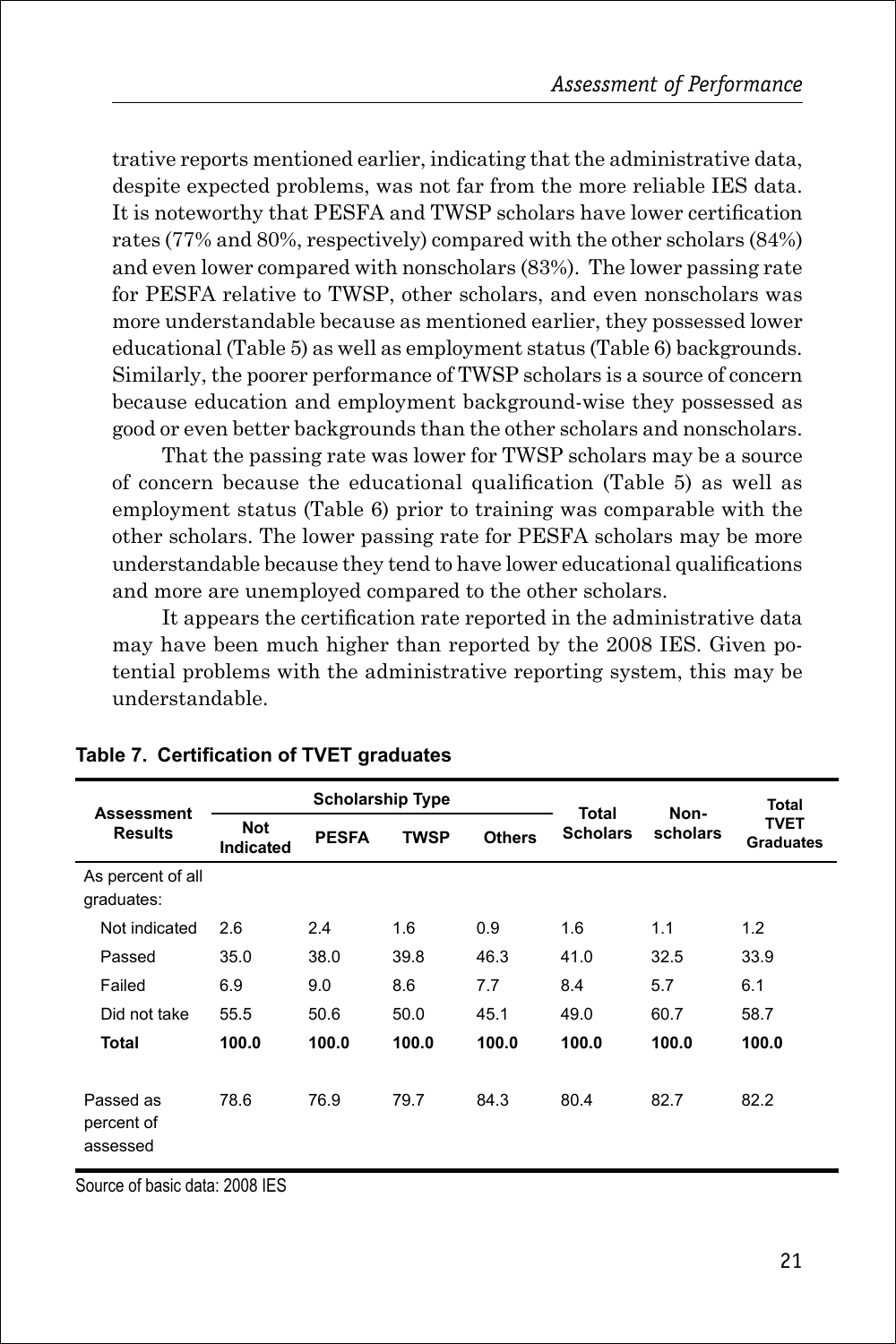## **External efficiency**

External efficiency is usually measured by the employment rate of TVET graduates. Having the necessary skills is only one aspect of employment. There are also the demand-side factors of employment that the TVET sector cannot be held responsible for9. However, since skills trainings are geared more toward the prospect of employment than say, general education, the employment rate is still a good indicator of external efficiency of TVET training. Thus, in assessing the external efficiency performance of the sector, we know that a 100 percent employment rate may be an unfair benchmark. This needs to be at the back of the reader's mind in appreciating the following discussions.

It is important to recognize that there are several dimensions of employment. Besides the employment rate, we have duration of job search, utilization rate or usefulness of training to job, and the quality of employment. We also look at these other dimensions of employment in this section.

*Employment rate.* To assess impact of scholarship on employment, one needs to benchmark it with employment for all TVET graduates. The administrative data reported that for 2009, the employment rate of TVET graduates was 18 percent for TWSP scholars, down from 27 percent in 2006/07 (Table 4). For PESFA scholars, it was even lower at 10 percent. Unfortunately, there is no official report on the employment of total TVET graduates. The reliability of the employment data for the total TVET sector is open to question due to the way administrative data is generated. This is discussed in Annex A.

Given the way data was generated, a more reliable estimate is given by the IES data. This study drew the sample from a specific group of TVET graduates, i.e., those who had graduated in the preceding year (see Annex B for more description). Using the first employment after gradu- $\alpha$  ation<sup>10</sup>, the 2008 IES data showed that the overall employment rate was at 34 percent (Table 8). For PESFA scholars it was 54 percent while for TWSP, 34 percent. For all graduates with scholarships, the employment rate stood at 40 percent, implying that scholars have higher employment

<sup>9</sup> This has been pointed out in the comment of TESDA (Annex D). But as explained, this only means that 100 percent may not be a valid benchmark.

 $10$  One weakness of this measure is that it did not normalize on the length of time since graduation before landing the first job.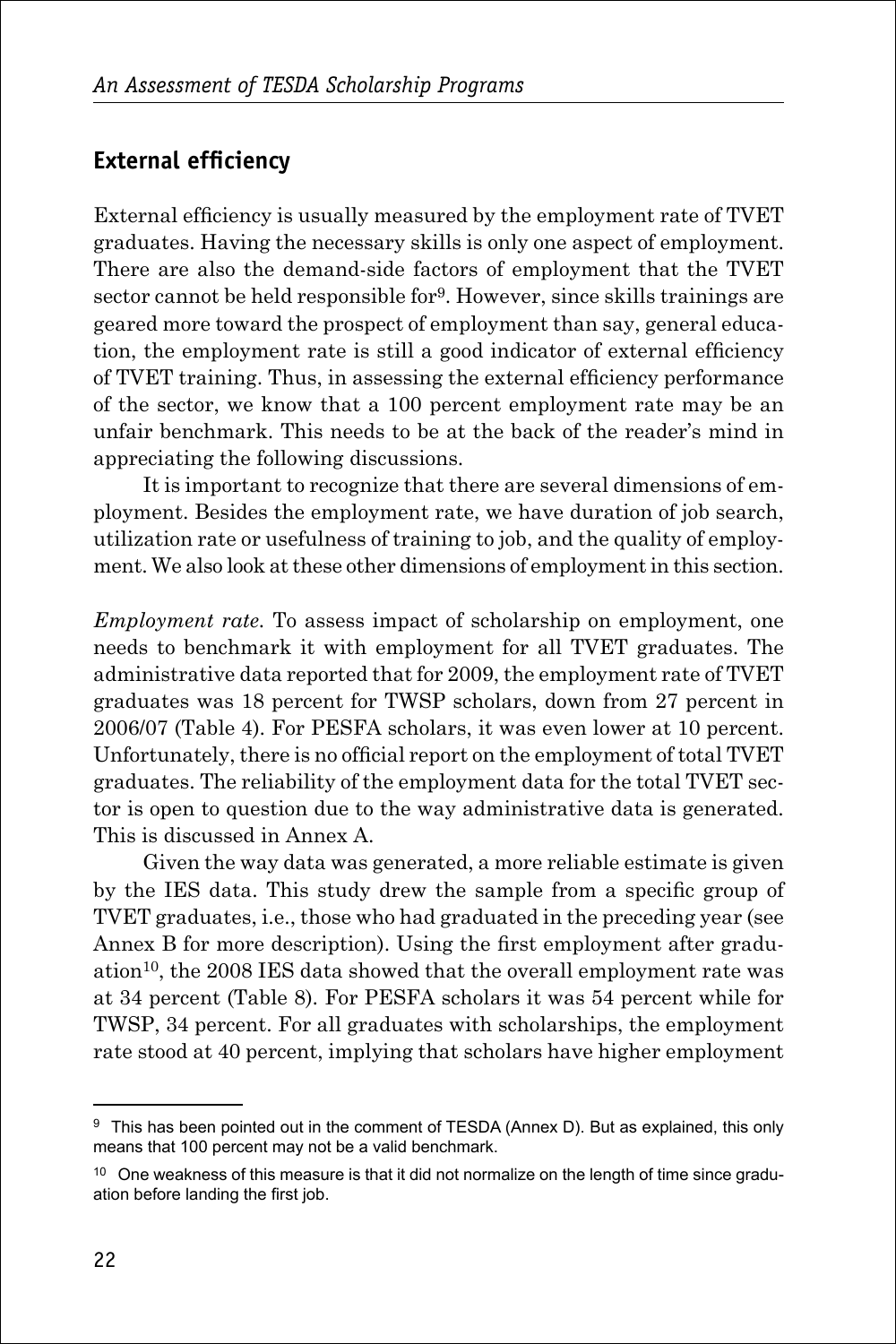| <b>Employment</b>                       |                                | <b>Scholarship Type</b> |             |               | <b>Total</b>    | Non-     | <b>Total</b>                    |
|-----------------------------------------|--------------------------------|-------------------------|-------------|---------------|-----------------|----------|---------------------------------|
| <b>Status</b>                           | <b>Not</b><br><b>Indicated</b> | <b>PESFA</b>            | <b>TWSP</b> | <b>Others</b> | <b>Scholars</b> | scholars | <b>TVET</b><br><b>Graduates</b> |
| (a) First job<br>after training:        |                                |                         |             |               |                 |          |                                 |
| Not indicated                           | 2.6                            | 2.3                     | 6.1         | 1.5           | 4.1             | 5.6      | 5.4                             |
| Yes                                     | 38.4                           | 53.7                    | 33.7        | 42.2          | 39.7            | 33.1     | 34.2                            |
| No                                      | 46.9                           | 38.0                    | 47.6        | 49.9          | 46.3            | 49.5     | 49.0                            |
| Continued<br>with the pre-<br>vious job | 12.0                           | 6.0                     | 12.6        | 6.4           | 9.8             | 11.7     | 11.4                            |
| Total                                   | 100.0                          | 100.0                   | 100.0       | 100.0         | 100.0           | 100.0    | 100.0                           |
| (b) Current<br>employment:              |                                |                         |             |               |                 |          |                                 |
| Yes                                     | 43.9                           | 55.6                    | 44.5        | 51.2          | 48.2            | 44.3     | 44.9                            |
| No                                      | 56.1                           | 44.4                    | 55.5        | 48.8          | 51.8            | 55.7     | 55.1                            |
| <b>Total</b>                            | 100.0                          | 100.0                   | 100.0       | 100.0         | 100.0           | 100.0    | 100.0                           |

#### **Table 8. Employment of TVET graduates**

Source of basic data: 2008 IES

rates than nonscholars, whose employment rate stood at 33 percent. But it is a cause for concern that the employment rate of TWSP scholars was at the level of nonscholars. Another measure of employment is current employment during the survey. Using this indicator, the employment rate for PESFA scholars was 56 percent while that for TWSP scholars was 44 percent. Again the employment of TWSP scholars was at the level of the nonscholars. This is a cause for concern because TWSP was designed to address identified frictional unemployment issues, hence these skills were supposed to have readily available jobs. It appears that TWSP has failed in this objective of addressing hard-to-fill jobs $11$ .

*Duration of job search.* In terms of job search duration<sup>12</sup>, IES 2008 data showed that the pattern after the first month appeared to be similar. Dur-

<sup>&</sup>lt;sup>11</sup> The TESDA rejoinder in Annex D points out that in the 2011 IES, employment rate of TWSP scholars has substantially increased and was higher than that for PESFA scholars. They have also noted the marked decline in the employment rate of PESFA scholars between 2008 and 2011.

<sup>&</sup>lt;sup>12</sup> This refers to the first job after graduation.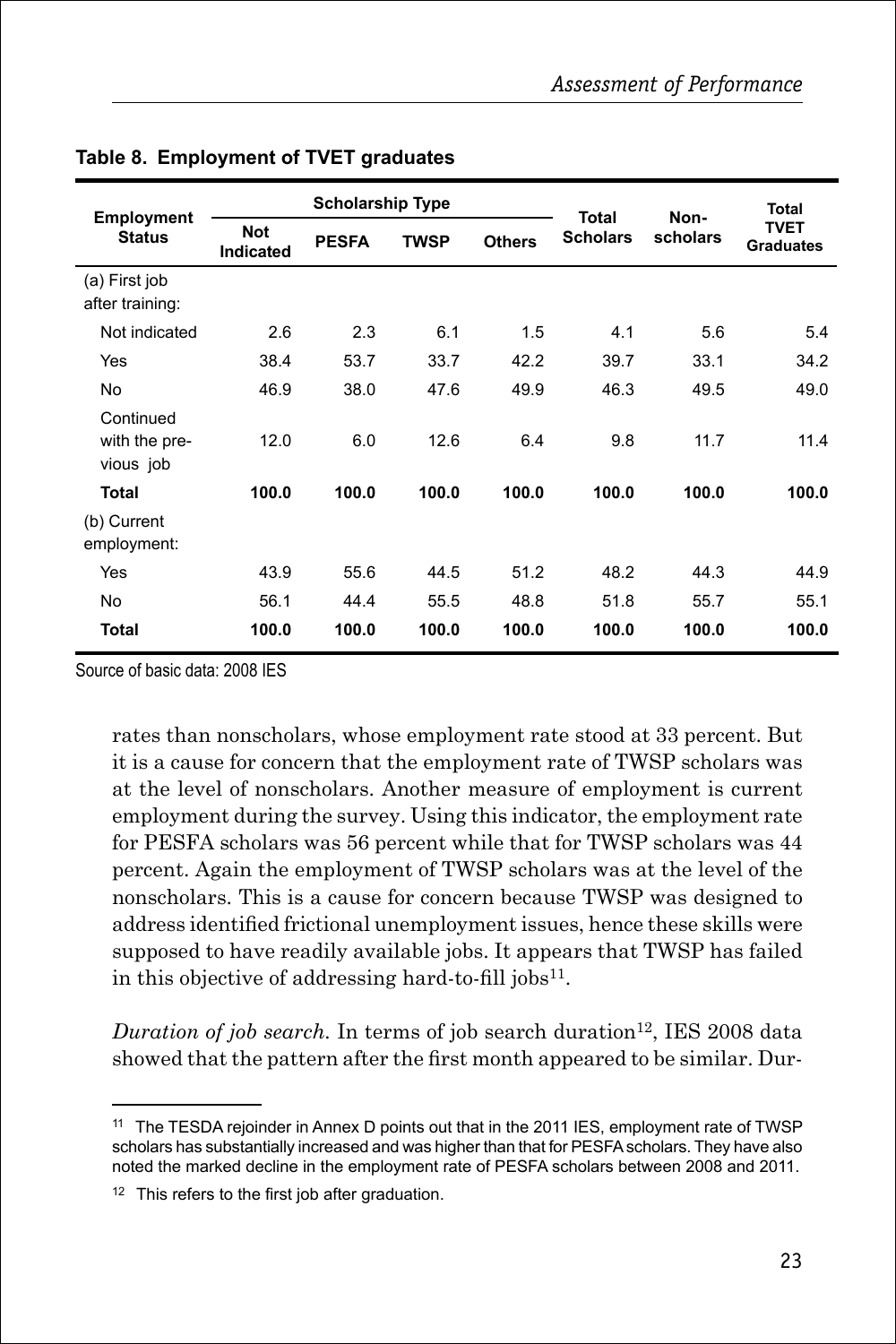| Length of                       |                              |              | <b>Scholarship Type</b> |               | <b>Total</b>    | Non-     | Total                           |
|---------------------------------|------------------------------|--------------|-------------------------|---------------|-----------------|----------|---------------------------------|
| Job<br><b>Search</b>            | <b>Not</b><br>Indicated      | <b>PESFA</b> | <b>TWSP</b>             | <b>Others</b> | <b>Scholars</b> | scholars | <b>TVET</b><br><b>Graduates</b> |
| Not indicated                   | $\qquad \qquad \blacksquare$ | 5.2          | 3.3                     | 4.8           | 4.1             | 5.6      | 5.3                             |
| $<$ 1 month                     | 33.1                         | 28.0         | 34.6                    | 37.5          | 33.6            | 36.6     | 36.0                            |
| 1-5 months                      | 36.6                         | 30.9         | 29.4                    | 24.9          | 28.8            | 25.3     | 26.0                            |
| 6-11 months                     | 22.6                         | 22.2         | 19.7                    | 14.5          | 19.1            | 19.0     | 19.0                            |
| 1 year and<br>above             | 7.7                          | 13.6         | 13.1                    | 18.4          | 14.5            | 13.5     | 13.7                            |
| <b>Total</b>                    | 100.0                        | 100.0        | 100.0                   | 100.0         | 100.0           | 100.0    | 100.0                           |
| Average<br>months <sup>\a</sup> | 4.6                          | 5.7          | 5.2                     | 5.7           | 5.5             | 5.3      | 5.3                             |

#### **Table 9. Duration of job search**

Source of basic data: 2008 IES

\a Using midpoints 0.5, 3, 8.5, 18 for intervals <1 month, 1–5, 6–11, 1 year and above, respectively, and discarding those who did not indicate length of search

ing the first month, the PESFA scholars had a lower probability (28%) of being employed compared with TWSP and other scholars and nonscholars (35%, 38%, and 37%, respectively) (Table 9). Using the estimate average months to land the first job after training, the lowest was shown by TWSP scholars (5.2 months) although this was not very much shorter than for nonscholars (5.3 months). Thus, using the simple comparisons, it appears that the scholarship programs were not able to lower substantially the duration of job search for the first job after training.

It needs to be realized that these figures include only those who have found employment. Table 8 says that almost half (49%) have not yet found their first employment since finishing training and an even greater proportion (55%) were employed. This table, therefore, understates the length of duration of job search.

Using administrative data from NCR for 200913 allows one to visualize the pattern of employment absorption of TVET graduates by plotting the proportion of graduates who were unemployed by length of time from completion of training. It shows that hardly any of the graduates were

<sup>&</sup>lt;sup>13</sup> This is the only available data to the research team during period of study. Again this has to be appreciated in the light of the early comments on the reliability of administrative data on employment.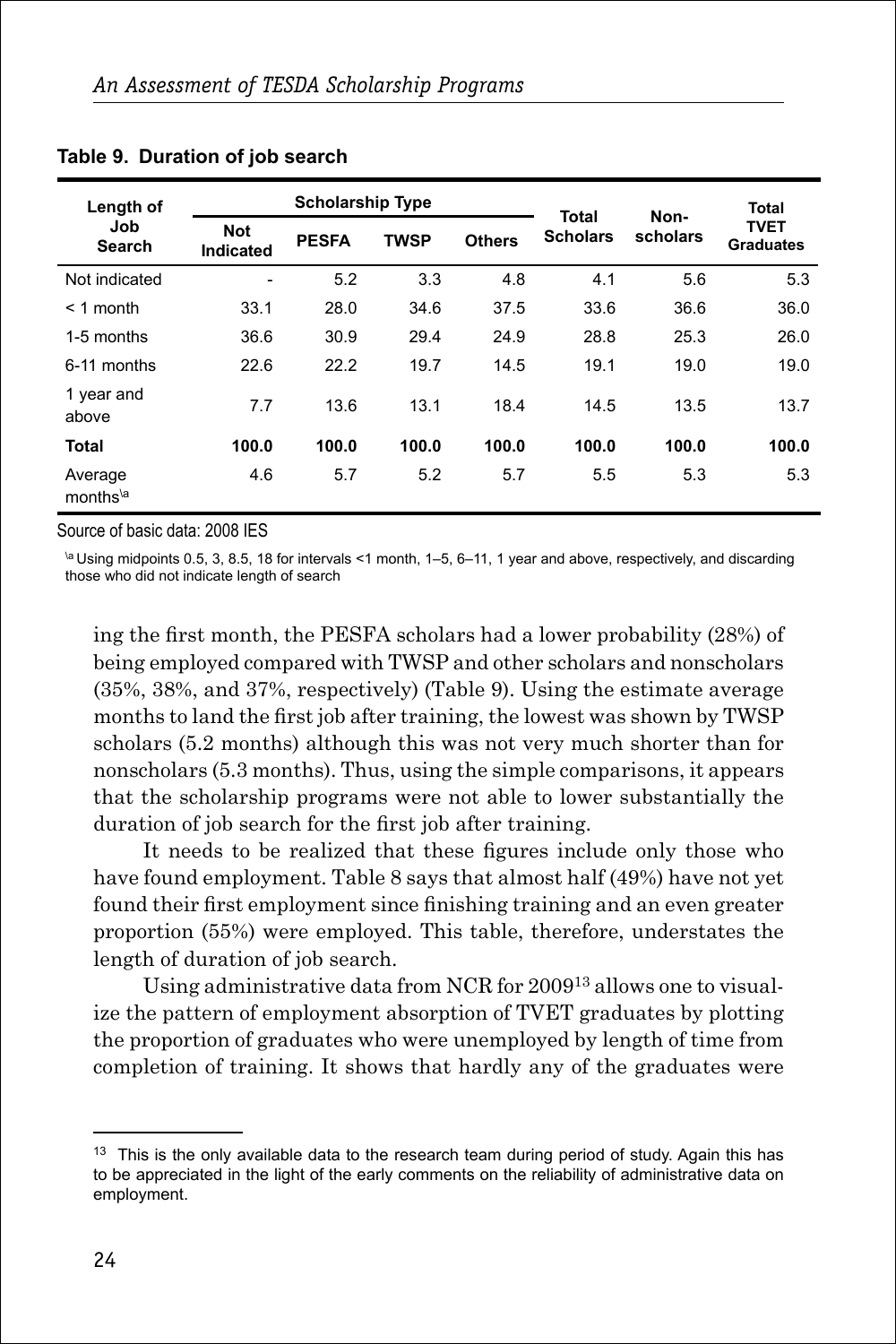employed after three months and it would require well beyond one year after training before the employment rates reach the performance requirements of the scholarships (Figure 3.A). In terms of employment by sector, the figure shows that office administrative, office support, and other business activities were the fastest group to be employed, with accommodation and specialized construction activities as the slowest, and the food and beverage service in the middle (Figure 3.B). Comparing these results with IES data again highlights the problem with administrative data sources.

*Utilization rates.* In terms of utilization rates or usefulness of training to the job, IES 2008 data showed that PESFA scholars had a higher proportion with the "very useful" rate (32%) followed by TWSP scholars (26%), which was not different from the utilization rate of nonscholars (26%) (Table 10). The simple comparisons seem to show that the scholarships had better utilization rate only for PESFA scholars and not for TWSP scholars compared with nonscholars.

*Quality of employment.* Finally, in terms of the quality of employment, the IES 2008 data showed that there was not much difference in the quality of employment among the different scholarships. Those who had permanent jobs/business accounted for 18 percent for both PESFA and

| <b>Usefulness of</b>                |                         | <b>Scholarship Type</b> |             |               | <b>Total</b>    | Non-     | <b>Total</b>                    |
|-------------------------------------|-------------------------|-------------------------|-------------|---------------|-----------------|----------|---------------------------------|
| <b>Skill</b>                        | <b>Not</b><br>Indicated | <b>PESFA</b>            | <b>TWSP</b> | <b>Others</b> | <b>Scholars</b> | scholars | <b>TVET</b><br><b>Graduates</b> |
| Not indicated                       | -                       | 1.3                     | 2.0         | 1.0           | 1.6             | 1.0      | 1.1                             |
| Very useful                         | 19.4                    | 32.3                    | 25.9        | 23.2          | 26.3            | 26.2     | 26.2                            |
| Some use                            | 15.0                    | 9.2                     | 9.4         | 13.0          | 10.4            | 9.2      | 9.4                             |
| No use at all                       | 9.5                     | 12.8                    | 7.2         | 14.0          | 10.0            | 7.8      | 8.2                             |
| Unemployed                          | 56.1                    | 44.4                    | 55.5        | 48.8          | 51.8            | 55.7     | 55.1                            |
| <b>Total</b>                        | 100.0                   | 100.0                   | 100.0       | 100.0         | 100.0           | 100.0    | 100.0                           |
| Passed as<br>percent of<br>assessed | 78.6                    | 76.9                    | 79.7        | 84.3          | 80.4            | 82.7     | 82.2                            |

#### **Table 10. Utilization rate**

Source of basic data: 2008 IES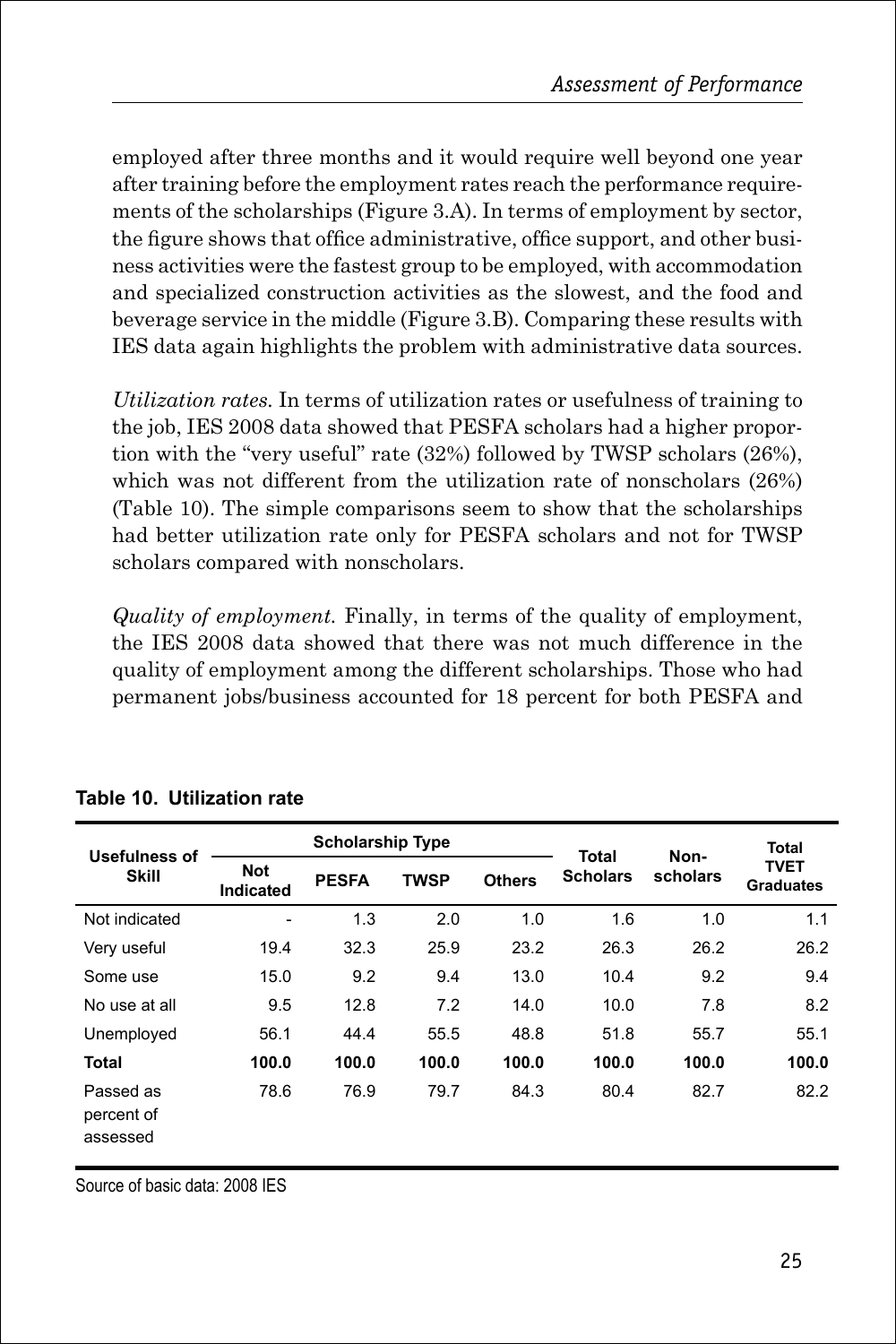

**Figure 3. Distribution of TVET scholars by priority sector and scholarship program**

Source of basic data: 2008 IES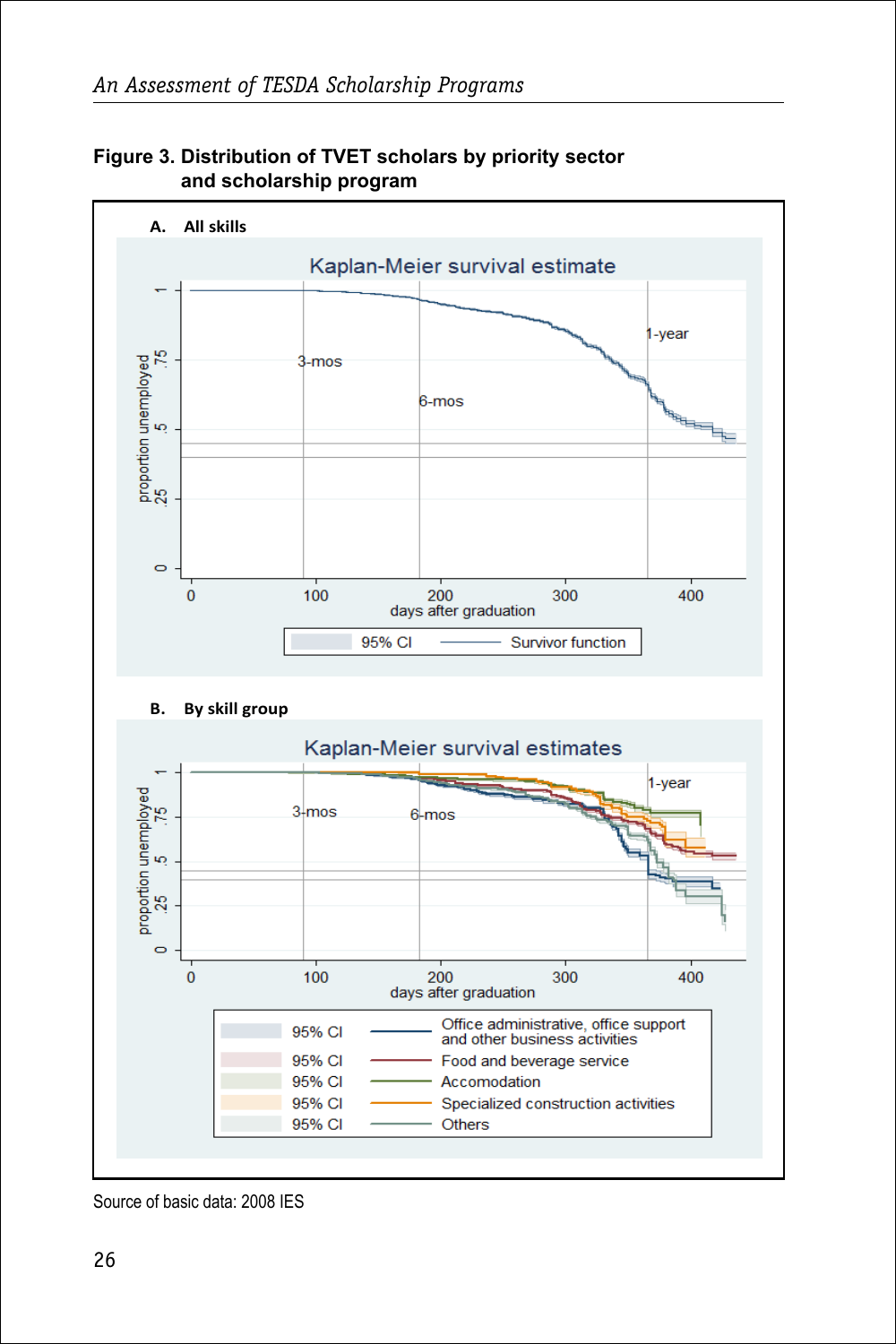| Nature of                                 |                              | <b>Scholarship Type</b> |             |               | <b>Total</b>    | Non-     | <b>Total</b>                    |
|-------------------------------------------|------------------------------|-------------------------|-------------|---------------|-----------------|----------|---------------------------------|
| <b>Employment</b>                         | <b>Not</b><br>Indicated      | <b>PESFA</b>            | <b>TWSP</b> | <b>Others</b> | <b>Scholars</b> | scholars | <b>TVET</b><br><b>Graduates</b> |
| Not indicated                             | $\qquad \qquad \blacksquare$ | 1.3                     | 1.7         | 0.8           | 1.4             | 1.0      | 1.0                             |
| Permanent job/<br>business                | 10.4                         | 18.2                    | 17.9        | 13.5          | 16.7            | 19.1     | 18.7                            |
| Short term/sea-<br>sonal/business         | 23.6                         | 25.5                    | 17.1        | 29.1          | 21.8            | 16.9     | 17.8                            |
| Work for differ-<br>ent employer<br>daily |                              | 0.4                     | 1.3         | 1.7           | 1.2             | 1.8      | 1.7                             |
| Other                                     | 9.9                          | 10.1                    | 6.4         | 6.2           | 7.1             | 5.5      | 5.8                             |
| Not employed                              | 56.1                         | 44.4                    | 55.5        | 48.8          | 51.8            | 55.7     | 55.1                            |
| <b>Total</b>                              | 100.0                        | 100.0                   | 100.0       | 100.0         | 100.0           | 100.0    | 100.0                           |

#### **Table 11. Quality of employment**

Source of basic data: 2008 IES

TWSP scholars, while for nonscholars, the figure was 19 percent (Table 11). The simple comparison shows that the scholarship programs seem to have not improved the quality of employment of the scholars measured in terms of job stability.

## **Impact of scholarship**

Simple comparison of mean characteristics of scholars against nonscholars assumes that they have identical characteristics and the only difference is that one group has scholarship while the other does not have scholarship. The comparison done earlier, however, showed that there were differences in characteristics, such as education and employment status, between PESFA, TWSP, other scholars, and nonscholars. One needs to control for the effects of the difference in these characteristics for the comparison to provide valid impact estimates. Analysis that controls for the difference in characteristics using the reciprocal of the propensity scores as weights $14$ 

<sup>&</sup>lt;sup>14</sup> Re-weighting using the reciprocal of estimated propensity scores (probability of receiving treatment) as weights create a balance between treatment and control units (Imbens 2004) or for this study those with and without scholarships. Matching using propensity scores is also another way of balancing treatment and control units.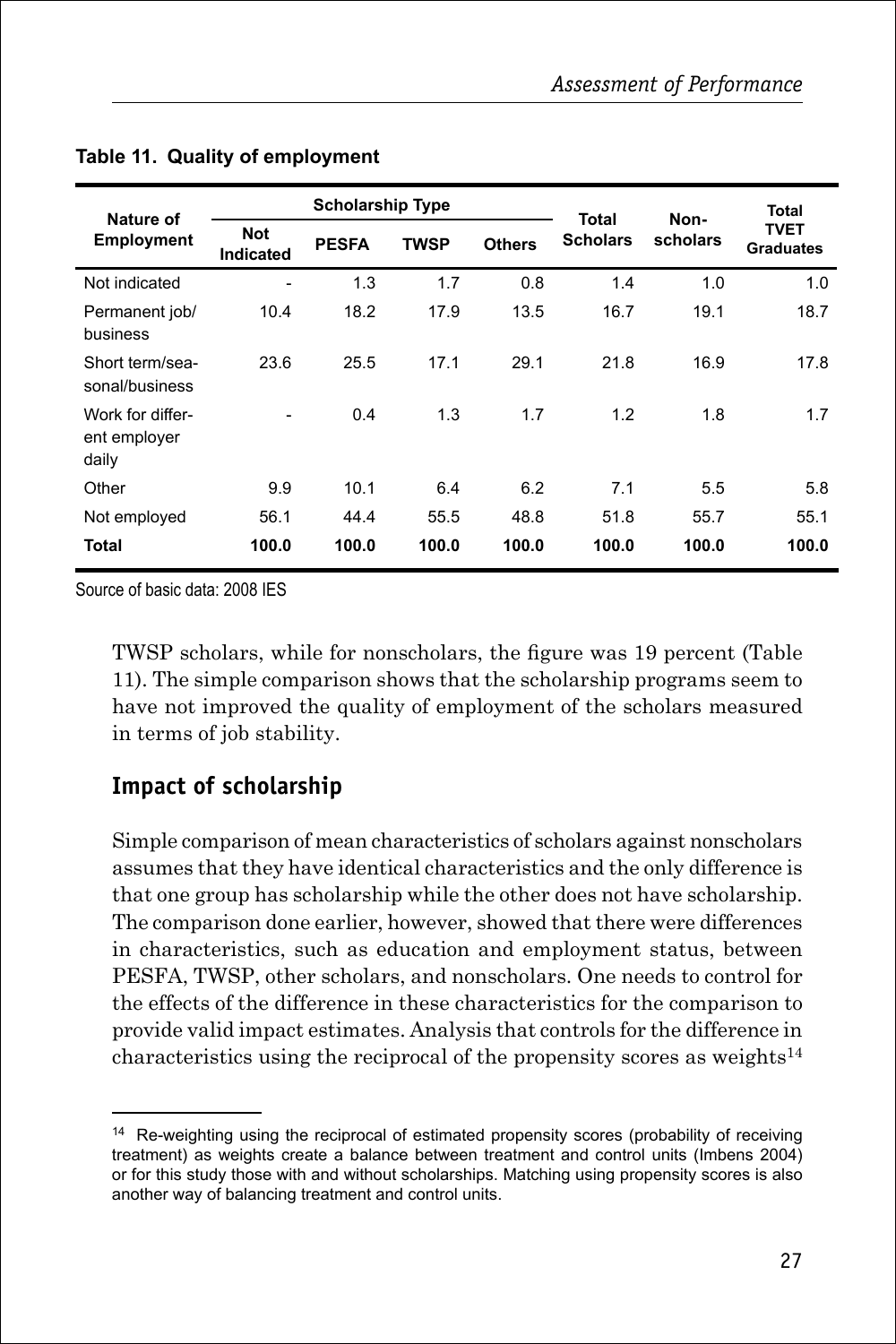| Outcome                                         | <b>Scholarship Type</b> |              |          |  |
|-------------------------------------------------|-------------------------|--------------|----------|--|
|                                                 | All                     | <b>PESFA</b> | TWSP     |  |
| Probability of taking certification examination | $^{+++}$                |              | $^{+++}$ |  |
| Probability of being employed after training    | $^{+++}$                | $^{+++}$     |          |  |
| Duration of job search /a                       |                         | ٠            |          |  |
| Usefulness of training <sup>/a</sup>            | $\cdot$                 | $\bullet$    |          |  |
| <sup>/a</sup> Employed subsample only           |                         |              |          |  |

#### **Table 12. Summary of impact estimates**

Note: (+), (++) and (+++) indicate significant positive effect at the 10 percent, 5 percent, and 1 percent alpha levels, respectively;  $(-)$ ,  $(-)$  and  $(-)$  indicate significant negative effect at the 10 percent, 5 percent, and 1 percent alpha levels, respectively; (.) not significant effect.

Source: Orbeta and Abrigo (2011)

showed several interesting results summarized in Table 12. Scholarship, in general, increases the probability of taking certification assessments. This was particularly true for TWSP but not for PESFA scholars. Scholarship, in general, also increases the probability of being employed. This result was particularly true for PESFA but not for TWSP scholars. It was noted earlier that employment rate of TWSP scholars was lower than the average. This is worrisome because TWSP scholars are supposed to be targeted at skills which have ready employment opportunities. Having a scholarship also reduces the length of job search. This was particularly true for TWSP scholars but not for PESFA scholars. This result is more consistent with expectations because as mentioned earlier, TWSP scholarships are supposed to be targeted at the frictionally unemployed, while PESFA scholarships are for increasing access to vocational and technical training for the poor. The scholarships were also found to have no impact on the usefulness of training on subsequent employment. This is worrisome as scholarships are supposed to be targeted at priority skills as determined in the National Technical Education and Skills Development Plan. The results imply that even with this guidance, the scholars did not find their training useful in their employment.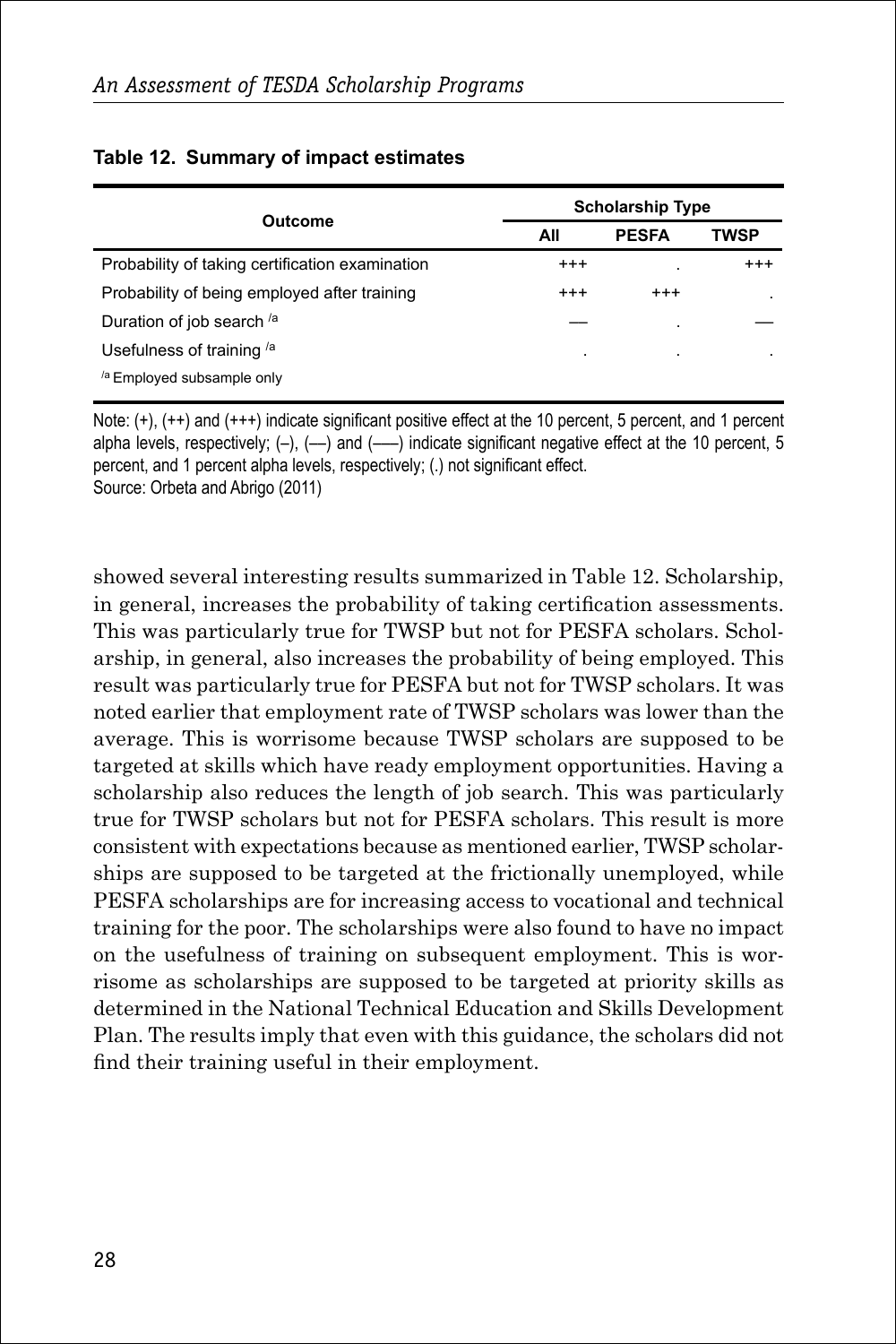# **6 Summary and Recommendations**

This section provides a summary of the assessment and recommendations arising from the assessment. It starts by discussing the basic issue of whether TVET scholarships are worth spending public money on. The second set is the summary and recommendations on steps for improving the efficiency of administering the scholarship programs.

As mentioned in the beginning, the basic question is "Are TVET scholarships worth spending scarce public resources on?" The answer to this question requires a clarification of the role of TVET in the development of the economy, in general, and the role of government in TVET, in particular.

#### **On the role of TVET**

The role of TVET in the overall economy is well recognized as every country has technical and vocational training graduates as important parts of their labor force. The growing number of people enrolling in TVET courses also clearly indicates the role of TVET in the economy. However, it must be recognized that in the Philippines, like in many other countries, it continues to be a very small proportion of the overall labor market. Estimates from the employed persons by highest grade completed using the 2008 APIS15, for instance, showed that those with TVET education accounted for only about 3 percent of the labor force. Of course, this an underestimate of those who had TVET training because there may be college graduates who had TVET training, too, but this will not be reflected as their highest educational qualification.

If TVET graduates are an important part of the country's labor force, what is the appropriate role of government in the sector?

 $15$  Note that postsecondary education as the highest grade completed is not currently identified under the quarterly Labor Force Survey by the NSO.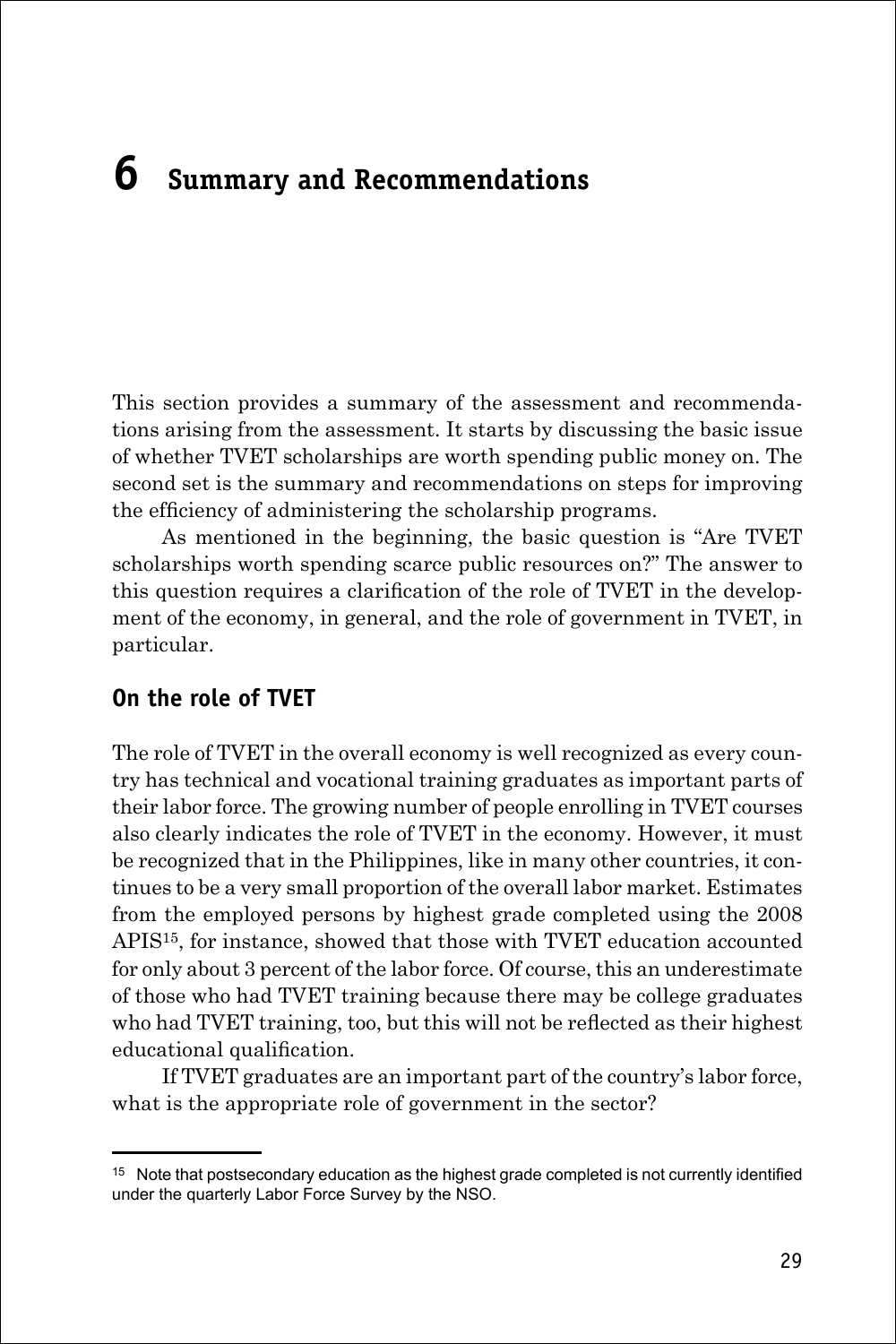## **On the role of government in TVET**

Based on the most recent National Technical Education and Skills Development Plan (NTESDP) 2005–2009, TVET serves national development objectives in three areas, namely: (a) decent productive employment; (b) quality of TVET provision; and (c) matching supply and demand. Accordingly, decent and productive employment requires continuous enhancement of competencies through skills training. Quality TVET provision is achieved by promulgating standards on system, processes, and procedures among TVET providers. Finally, provision of training must be guided by adequate and timely labor market information.

From the foregoing, regulation of the TVET sector and dissemination of information are clearly public mandates. Beyond these, however, it is not very clear what the objectives of public policy are. One question is whether TESDA should be operating TVIs when they are also regulators of TVIs (cf. Lanzona 2008). It will be difficult for private TVIs to compete with TESDA-operated TVIs.

Since a considerable amount of money is spent on TVET scholarships, one will naturally ask what the role of scholarships in TVET is.

## **On the role of scholarships in TVET**

The most natural way of answering the question is examining the rationale of the TVET scholarships.

The primary objective of PESFA is to improve equity and access to TVET opportunities and to ensure immediate employment. Secondary objectives include inducing investments in TVET and encouraging TVIs to offer courses that are more responsive to labor market demands. In the case of TWSP, the primary objective is to address structural unemployment as well as pump-prime the economy.

Enhancing employability and equity in access to TVET training are long-running objectives. Influencing the mix of course offerings of the TVIs, addressing the structural unemployment problems, and pump-priming the economy are relatively more recent objectives.

Another oft-mentioned objective is expanding the proportion of TVET graduates in the labor market, i.e., some skills do not need college education and are better filled by TVET graduates. Since the returns are more private than public, a better way of increasing general access to TVET for everyone would be through student loans.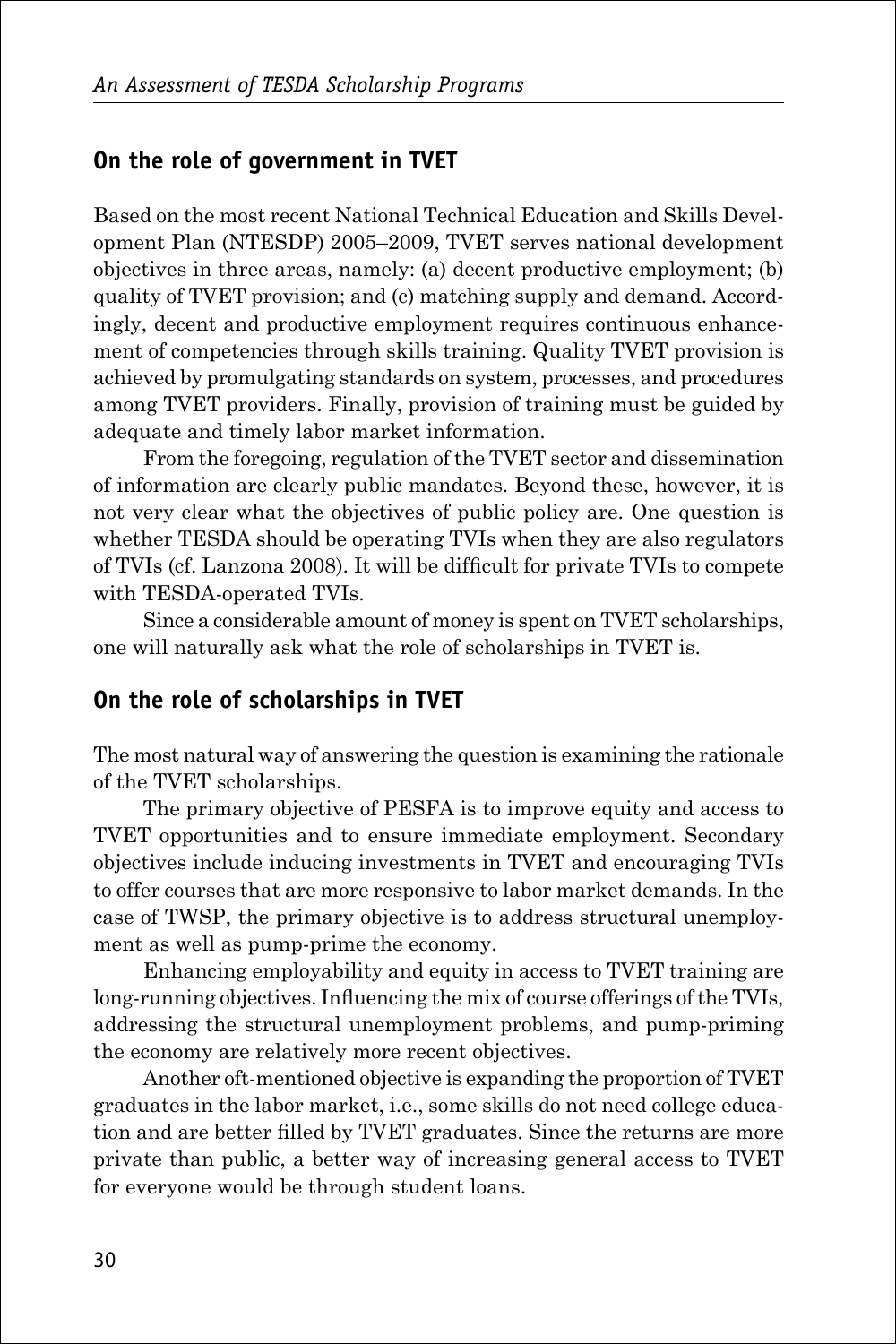Did these scholarship programs achieve their objectives?

To put everything in perspective, it is good to recall that the coverage of the scholarships is quite low. The highest estimate involving TVET graduates was 17 percent in 2007.

We answer this question by examining the internal and external efficiency of TVET scholarships.

## **Internal efficiency**

On internal efficiency, there appears to be no problem with the graduation rate of scholars. This was found to be higher than the graduation rate of TVET programs in general. On the aspect of certification, however, it was shown that only less than half of the graduates take certification assessments. While this may be understandable for nonscholars who had to spend their own money, this may be a cause for concern for scholars because certification is one of the performance indicators of the program. What is even more puzzling is that the proportion of scholars who took assessment tests was not decidedly higher. For those who took assessment tests, the certification rates of TWSP and PESFA scholars were higher compared with nonscholars but lower compared with other scholars. While this may be more understandable in the case of PESFA scholars who tend to have lower education qualification and have higher proportion of unemployed before training, this may be less acceptable for TWSP scholars who have similar education and employment characteristics as the other scholars. Thus, the scholarships appear to have increased graduation rates but have failed to increase assessment rates as well as certification rates. This means the scholarship programs did not clearly contribute to the improvement in quality of graduates as certification rates was not clearly higher among scholars compared with nonscholars.

## **External efficiency**

Scholarships, in general, were found to significantly increase the probability of employment. But this was found to be only true for PESFA scholars and not for TWSP scholars. This is puzzling because TWSP is supposed to address the frictional unemployment problem, particularly the so-called hard-to-fill jobs, implying that these are readily available jobs waiting for persons with the right skills to come along. In terms of the duration of job search, TWSP reduced the period but PESFA had no effect. In terms of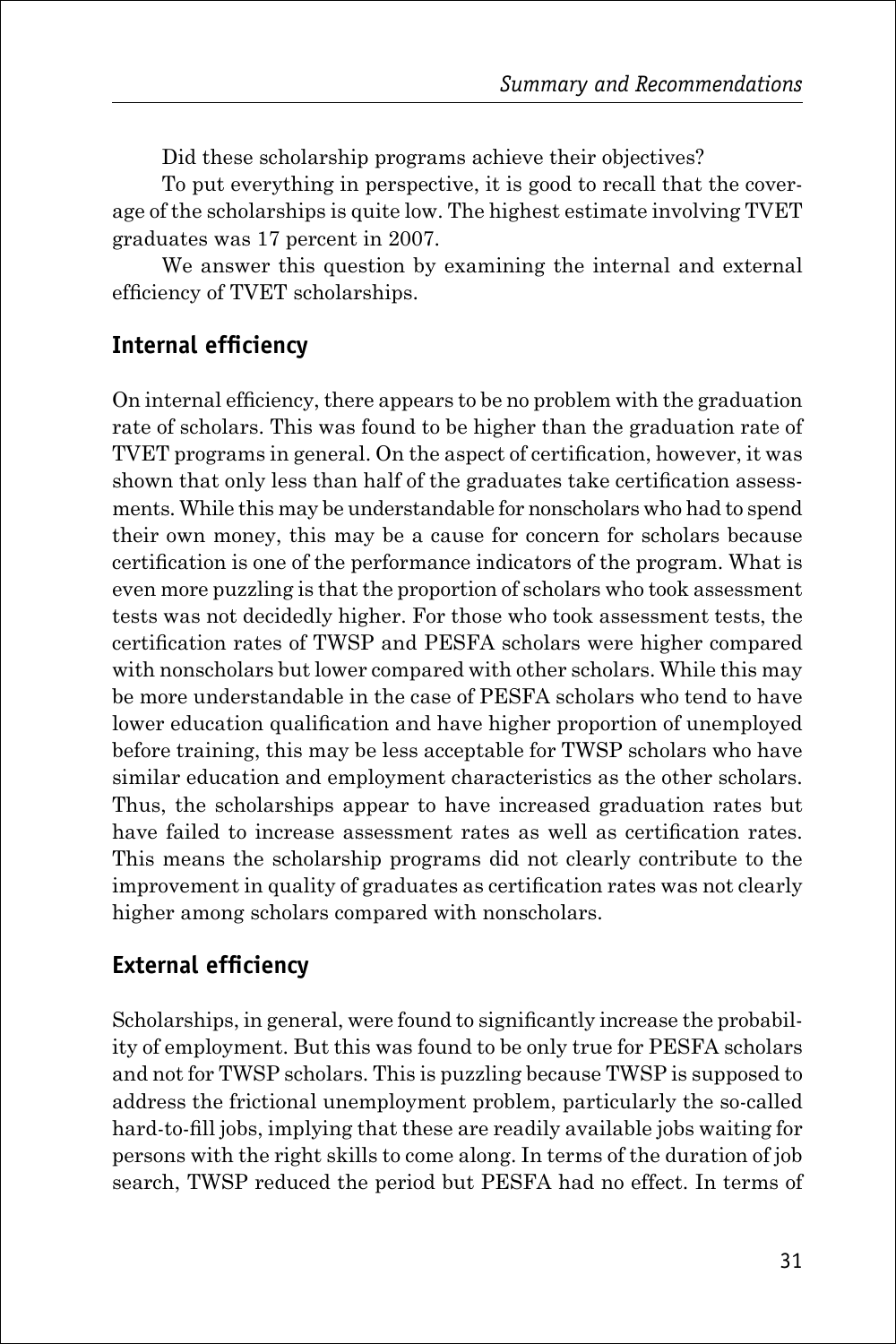the other dimension of employment, such as usefulness of training in the job, being in better jobs such as wage and salary workers or own-account workers, PESFA scholars were significantly better while there was no significant impact on these areas for TWSP scholars.

In assessing employment performance, it must be noted that employment rates were generally low, and that the highest was only 56 percent for PESFA scholars. The average was 45 percent for all TVET graduates. Thus, the low employment rates of TVET scholars are really a general problem for TVET graduates. It is not confined to TVET scholars. In fact, the scholars have significantly higher employment rates compared with nonscholars. Considering that the scholarship coverage rate is quite low, the employment-raising effect of scholarship is not sufficient to raise general employment rates of TVET graduates. Considering that providing scholarships is not cheap and, consequently, limited public resources will prevent it from expanding that much, it may be unfair to put as an objective for scholarship programs the need to raise the employability of all TVET graduates. Scholarships can contribute as demonstrated by PESFA but not much. Raising employability of all TVET graduates is way beyond the capabilities of scholarship programs.

The scholarship programs are more successful in terms of internal efficiency, but less so in terms of external efficiency. But it is important to realize that this result is more because of the performance of the TVET sector in general, rather than the scholarship programs in particular. It is the whole TVET sector that needs to improve its general external efficiency. Scholarship programs are just too small, covering less than a quarter at its peak, to be able to influence the general performance of the sector.

Equity in access is a well-accepted public objective. It is toward this objective that scholarship16 programs should be directed. Scholarships for expanding access of the poor but able have always been considered more efficient than maintaining schools. The PESFA program is designed to address this objective. The TWSP experience has also demonstrated that it did not make progress in improving employability by targeting the socalled hard-to-fill jobs.

How can we improve the administration of the TVET scholarship programs?

<sup>&</sup>lt;sup>16</sup> Given the objective, this should perhaps be more appropriately called grants-in-aid. Scholarship usually refers to reward for academic excellence.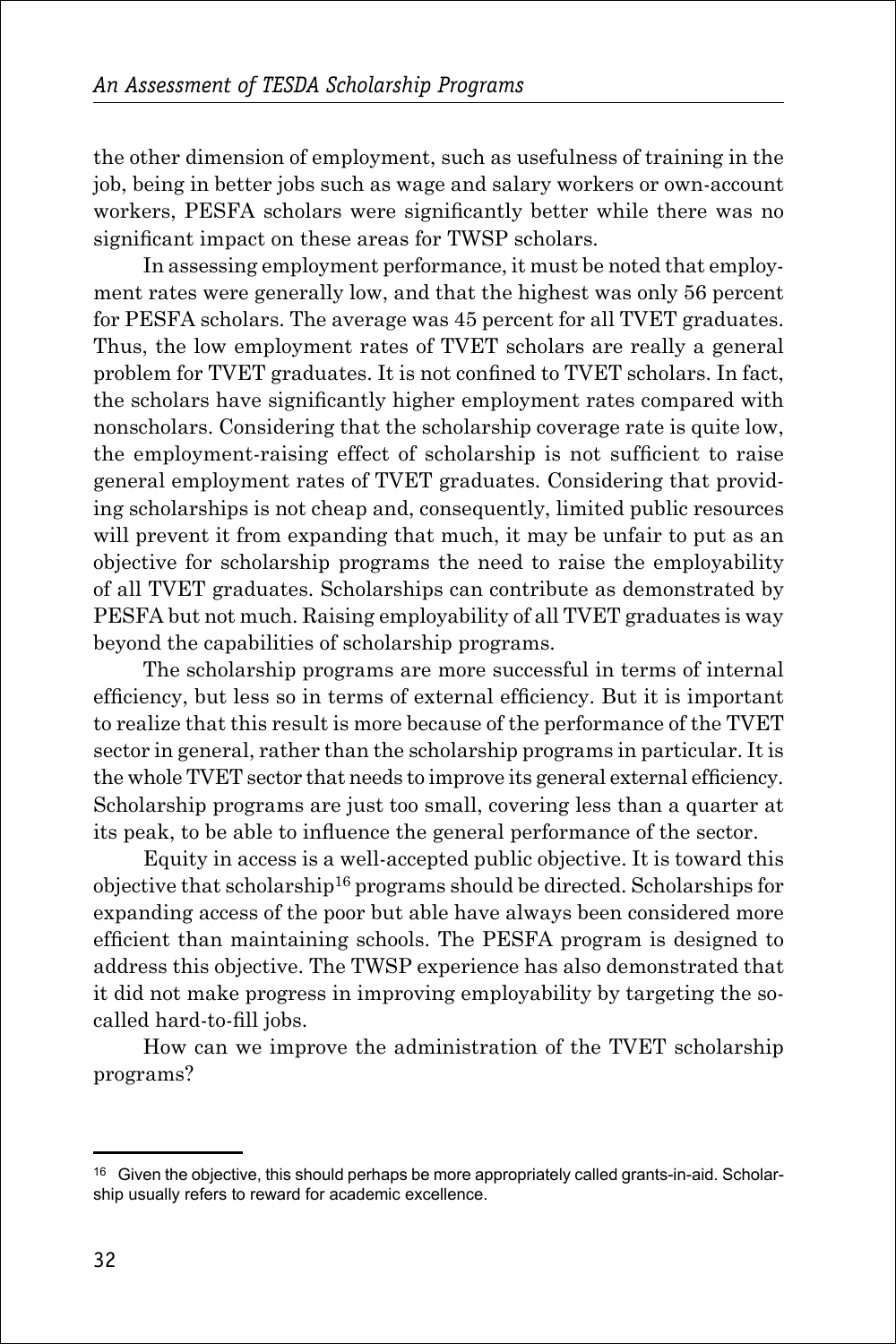## **Monitoring and evaluation**

There appears to be a weak capacity for monitoring within TESDA. A glaring problem is the lack of a standardized reference period for computing the employment rate—the primary indicator of external efficiency. It was learned from the FGDs that administrative data is dependent on the volition of the TVIs to check on the employment of its graduates. Whatever the TVIs report for the period is used to compute employment rates without consideration as to the length of period from completion of training and the extent of reporting coverage. As shown earlier, employment rates are dependent on the length of time since graduation. This lack of reference period and reporting coverage in the administrative reporting system is clearly shown by the wide difference in the estimates based on administrative data compared with the IES, which is a representative survey of a cohort of TVET graduates in a year and has a one year lag from completion of training.

It is also important to realize that good monitoring should accompany regulation—the basic public mandate. If graduation data and employment rates cannot be estimated well, the assessment of the effectiveness of scholarship program will suffer.

Because of lack of monitoring systems, it is difficult to cross-reference grantees even as low as across districts. It would then be possible for one person to avail himself or herself of the same scholarship programs in different districts.

## **Selection of skills**

Current selection of skills is determined by priorities identified in the Medium-Term Philippine Development Plan (MTPDP) and the NTESDP. The allocation across regions, however, is dependent on the number of schools with registered training programs on a particular skill. This method makes it supply driven rather than demand driven. Leaving the final determination of skills funded to the training capability of the TVIs will most likely result in oversupply of easy-to-supply skills which may not necessarily match the demand.

The experience of TWSP is revealing. The TWSP was designed to address the frictional unemployment problem. From the foregoing analysis, it was clear that it did not appear to have achieved this objective. For one, the employment rate of its scholars was lower compared with other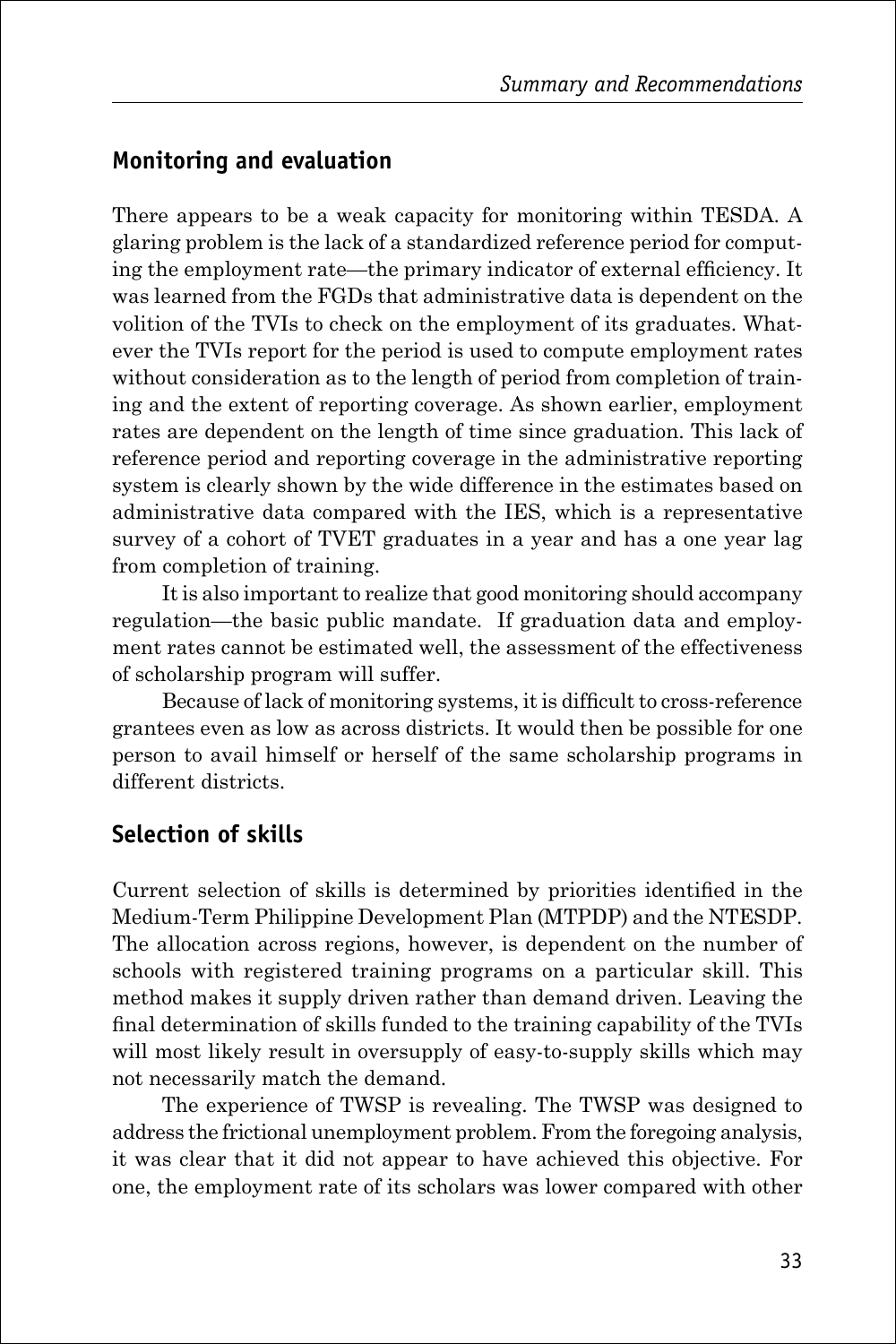scholars, denying its supposed greater market orientation compared with the other scholarships. The only thing it was able to achieve was the shorter duration of job search. It was not able to affect the employment rate, the usefulness rate, and quality of employment.

It was revealed during the FGDs that a more transparent rule of skill selection appears to be an effective deterrent of pressure from politicians. This has been demonstrated in a well-defined slot allocation rule for PESFA. It must be mentioned, however, that PESFA rules are also seen as largely supply driven.

## **Enhancing the role of private employers**

This continues to be a challenge for the sector. If one looks at the methodologies used to involve the private sector in the TVET sector, it appears that employers have been adequately involved in all aspects—from determining the skills in demand to the promulgation of training regulations. However, if the employment record of TVET graduates, in general, and TVET scholars, in particular, is the basis of assessment, the current system appears to be wanting. There is a need to explore some more avenues for involving the private sector. What follows are some of the options:

One is the greater role of the private sector in the allocation of TVET resources. This has been tried in the arrangement of the Business Processing Association of the Philippines (BPAP) with TESDA that allows BPAP to allocate the scholarship vouchers with a higher employment rate requirement for the BPAP in-house trained (80%), compared with  $50$  percent for the third-party trained<sup>17</sup>. Unfortunately, there has been no external evaluation of this scheme that could have informed policy discussion in this area.

Another option is mandating a longer in-firm portion of TVET trainings. There are several prototypes that we can learn from, such as the dual training system (DTS) and enterprise-based training. There appears to be few takers of the DTS mode. We need to learn why. Obviously the best for employability would be enterprise-based training, but based on statistics, this is the thinnest proportion among the modes of training.

<sup>17</sup> Joint TESDA-BPAP Circular No. 9 series of 2008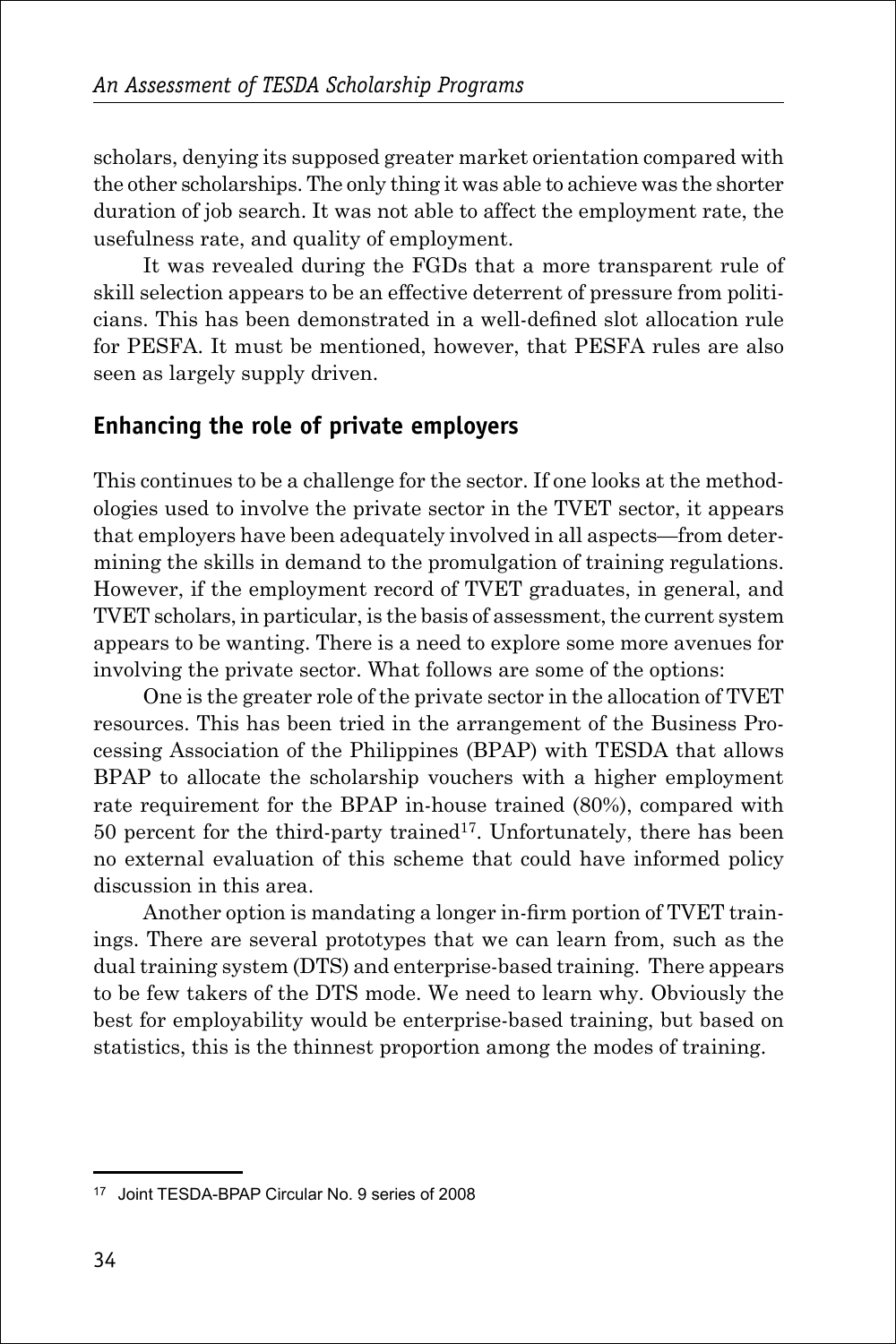An apparently relatively untested<sup>18</sup> mode is to ask prospective employers to advance the training cost and recoup the cost via salary deduction from prospective employees. This may mean that employers will be directly involved in the selection of trainees as well as the selection of training institutions. This has the form of outsourcing the training of its prospective employees. It should be noted that this is common practice, in spite of the prohibition on placement fees, in overseas employment where placement fees are paid for via salary deduction.

There may be a need to examine closely the hiring policies of employers. It was revealed in the FGD that employers want applicants to have work experience before hiring them. This is obviously a chicken-egg loop for new-entrant TVET graduates. If this is really the case, then the in-firm requirement for training must be strengthened to make this a substitute for the "experience" requirement of hiring. Again, the greater role of the private sector is called for to address this issue. This is not in any way related to scholarships but it affects the employability of TVET graduates in general. As argued earlier, the low employment rate of TVET scholars is primary because the employment rate of TVET graduates in general is low.

## **Regulation of TVET**

Standard-setting is the job of the public sector. Standards are enforced via regulation. The primary instrument of regulation by TESDA is the TR which defines the requirements needed to be granted authority to offer a TVET course. There is an annual compliance review but there is not enough data on compliance rates and what was done if a violation had been discovered. It was pointed out in the FGD that TESDA does not have the police power to implement the sanctions and that the TRs are considered mere guidelines rather than a set of rules that need to be followed. It should also be mentioned that regulation and good monitoring go together. Monitoring and evaluation capacity in TESDA was mentioned in the FGD as one of the weak points of TESDA.

<sup>&</sup>lt;sup>18</sup> During the FGD with the TVIs, one participant mentioned that they have experimented on this with their trainee-employees. It was revealed that the program did not sit well with existing employees and might have better prospects among the unemployed.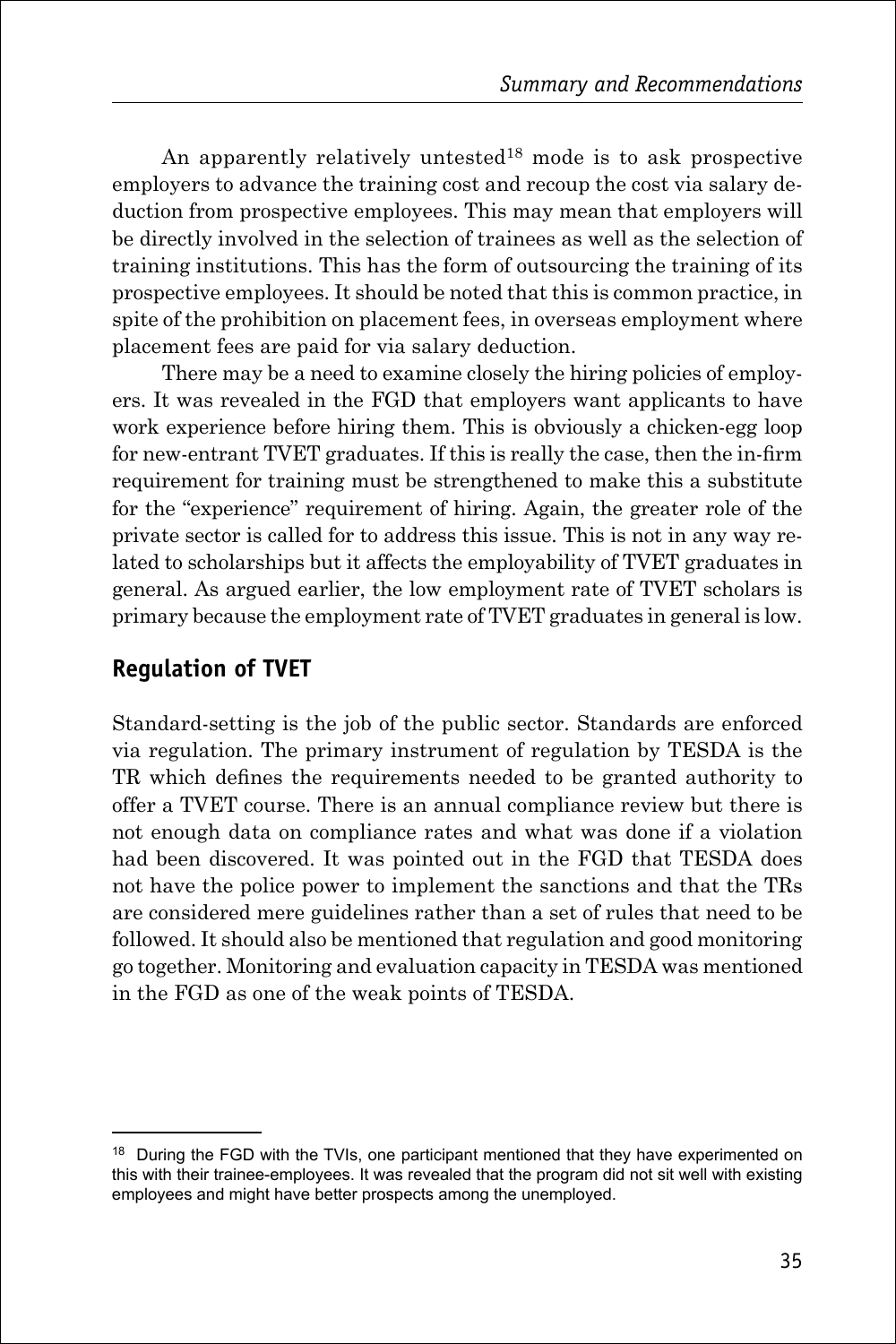## **Selection of scholars**

The selection of TWSP scholars is left entirely to the TVIs, while PESFA scholars must apply in the field offices of TESDA. The more stringent requirement for PESFA scholars has resulted in a large bulk having only a high school degree. TWSP and other scholars, meanwhile, have a bigger proportion with a higher education attainment than a secondary diploma. This may be the result of the intended target and the more liberal qualification requirements for TWSP scholarship. One cannot discount that this can also be the consequence of the fact that TVIs are only reimbursed for graduates and not for dropouts. As such, the TVIs utilizing TWSP scholarships may tend to be sparing in identifying scholars and select the more educated beneficiaries to improve the proportion of those completing the training. This may be good for the TVIs but may not be for society if access to TVET of those who cannot afford TVET education is the objective. The downside, as shown, is that there is a larger proportion of trainees with higher educational attainment than secondary.

## **Multiple availment**

The single availment rule was abandoned in 2009 for TWSP supposedly in response to the financial crisis (Annex D). The obvious impact of this is in the computation of the employment rate. It should have been realized that the lack of jobs then was due to slowdown of the economies globally, not lack of skills, and packing up skills would not have solved the lack of jobs during that period. At the very least, this should have been rigorously evaluated if it really worked. As far as we know, there was no evaluation done in relation to scrapping of the single availment rule.

## **Should we have several TVET scholarship programs?**

There is no justification for several scholarship programs if there is only one justifiable objective—expanding access to TVET for the poor but able. TWSP was introduced with a different objective—address structural unemployment. But it is clear from the foregoing that it has failed to produce better results in terms of employment, except perhaps for reducing the duration of job search. It has failed to improve the employment rate and neither was it able to improve the usefulness of training on the job performed and the quality of employment, unlike in the PESFA. Thus,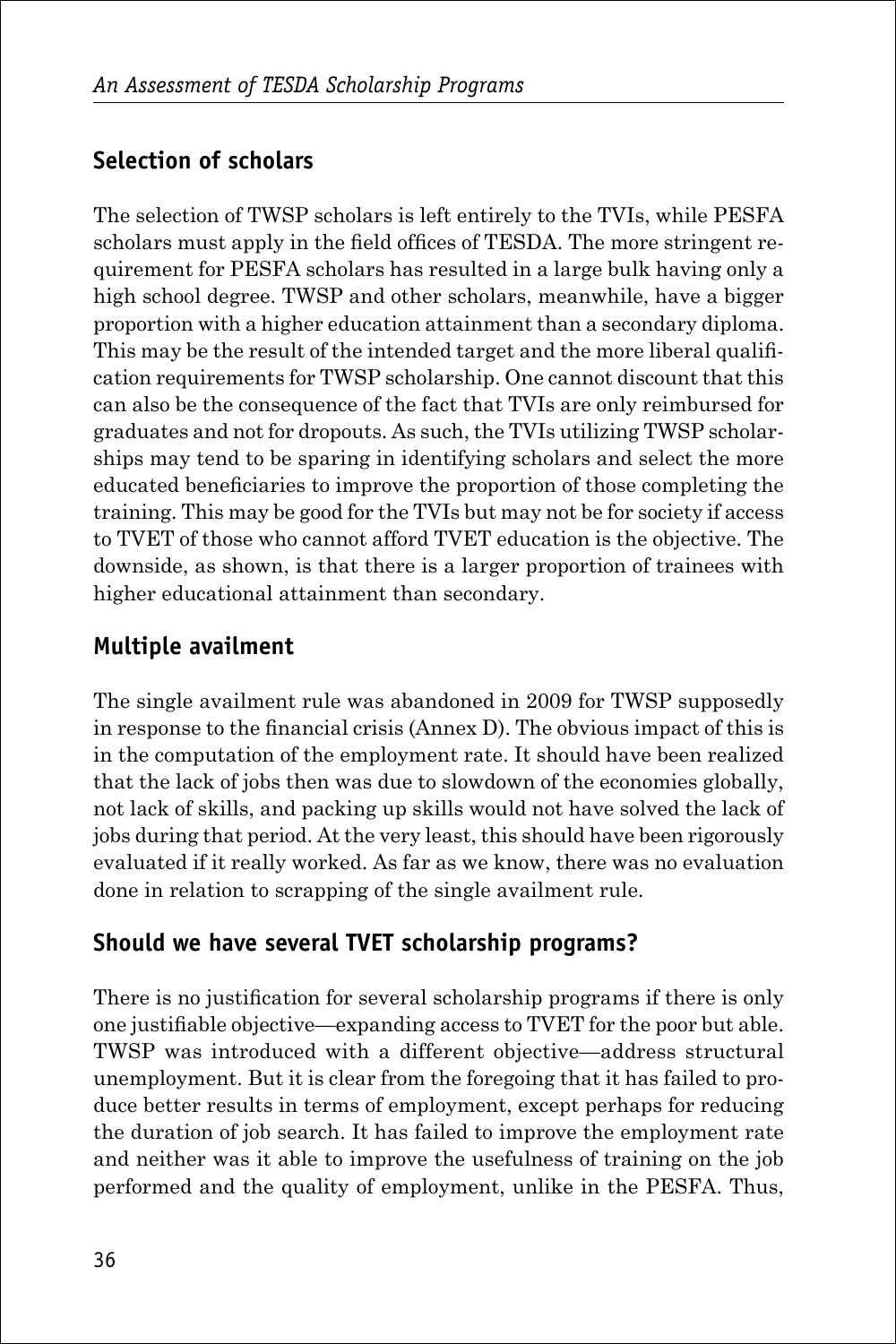there must be a serious rethinking of whether or not to continue a scholarship program with this objective. The already stretched-out administrative capacity of the TESDA should also militate against running several scholarship programs.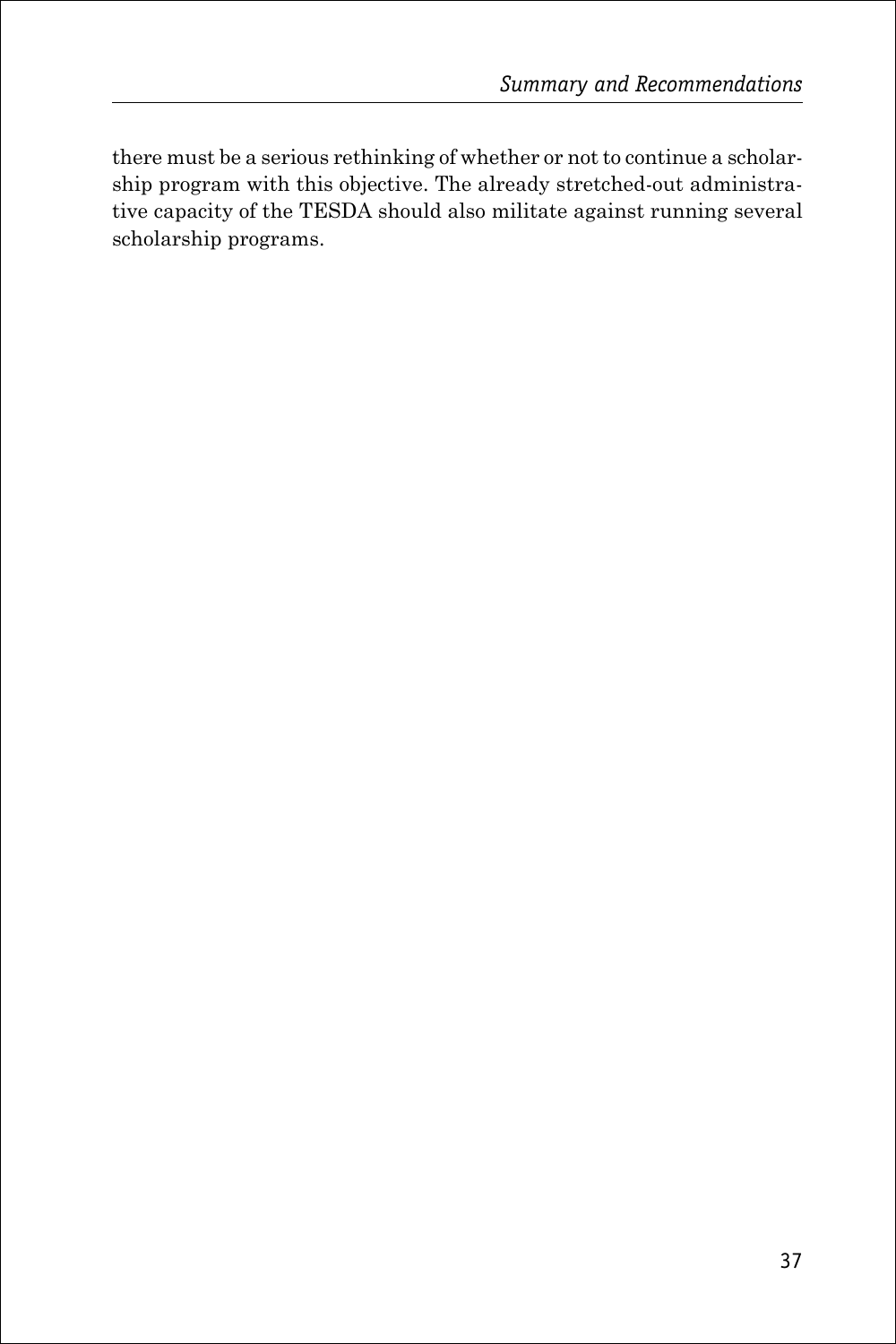## **References**

- Imbens, G. 2004. Nonparametric estimation of average treatment effects under exogeneity: a review. *Review of Economics and Statistics*  86(1):83–119.
- Lanzona, L. 2008. Technical, vocational education and training in the Philippines. Background paper for the World Bank Skills study.
- Manasan, R. 2009. Reforming social protection policy: responding to the global financial risis and beyond. PIDS Discussion Paper Series No. 2009-22. Makati City: Philippine Institute for Development Studies.
- Orbeta, A. and M. Abrigo. 2011. Scholarships, certification, multiple training and employability of TVET graduates. Background report to this study.
- Technical Education and Skills Development Authority (TESDA). 2010a. 2008 Impact Evaluation Study of TVET programs. Retrieved on 28 February 2011 from TESDA database.
- ———. 2010b. Current TVET Data and Related Statistics 2005–2009. Retrieved on 28 February 2011 from TESDA database.
	- ———. n.d. 2005 Impact Evaluation Study of TVET programs. Manila: TESDA.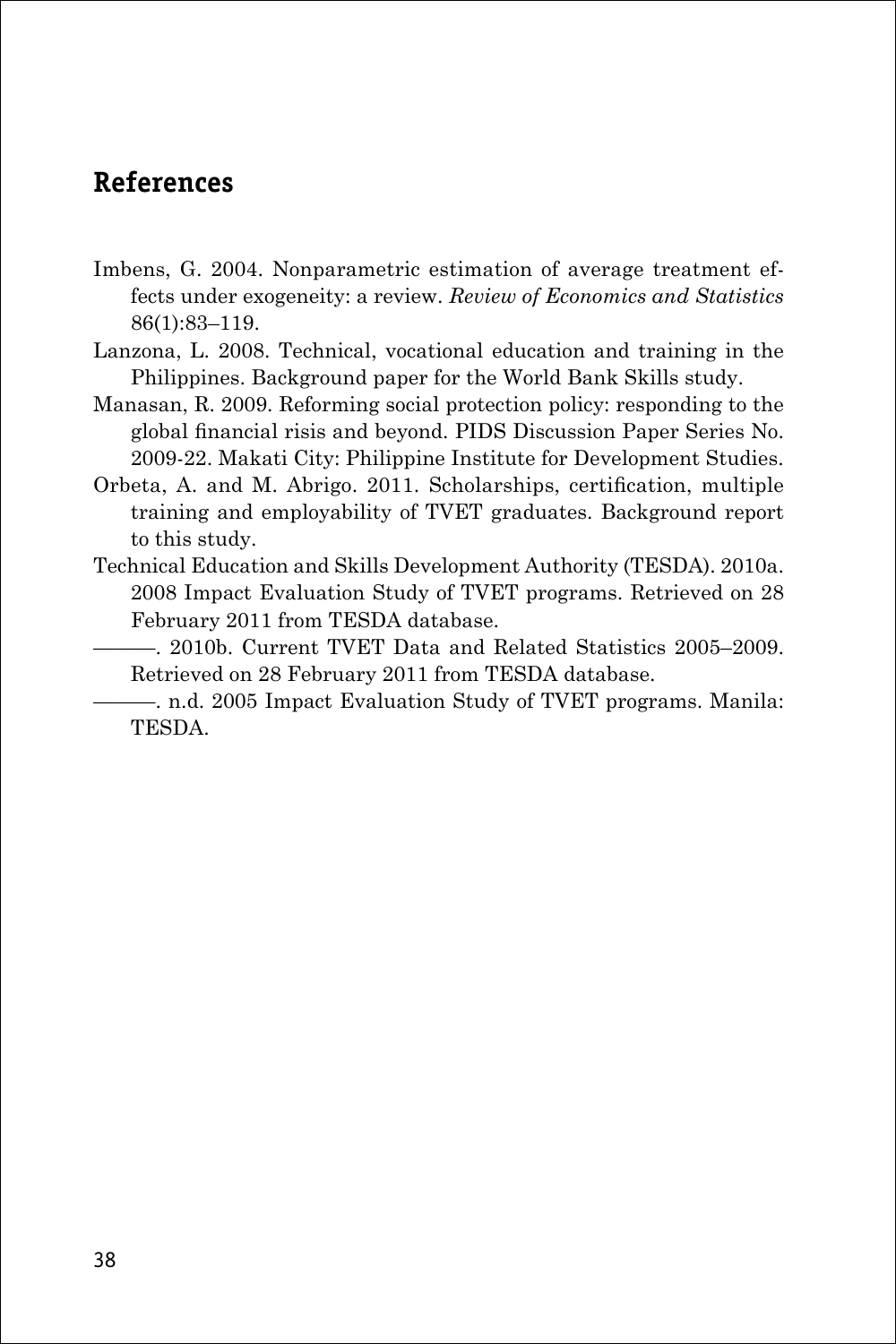#### **Annexes**

#### **Annex A. The TESDA Administrative Reporting System19**

The administrative reporting system is based on the reports of TVIs who are required to file a report of every training conducted using the MIS03- 02 worksheet drawn from the TESDA Participant's Profile form (NMIS Form-01C). The worksheet includes data on (a) personal information; (b) education background; (c) course/training; (d) assessment; and (e) employment. For all registered training programs, the TVIs are required to submit to the TESDA district/provincial office the MIS03-02 five days after the start of training and are required to update it five days after the end of the training through the terminal reports (MIS Form 100). The district/provincial office submits the consolidated monthly report on the 25th of the month to the regional office. In turn, the regional office submits the consolidated report to the national office on or before the 15th of the succeeding month. It is from these reports that the data on enrollment, graduation, and employment are drawn and reported in the TVET statistics yearbook.

It is clear that the data on employment has no clear reference period. From the FGDs, it was revealed that the data on employment is largely dependent on the volition of the TVIs. There also appears to be no periodic and systematic checking on the employment status of graduates. Those with scholarship vouchers would have more incentive to hurry up the submission of the completion reports because re-imbursement is dependent on this report. It has also been mentioned in the FGDs that employment of graduates is one factor considered in providing additional vouchers to the TVIs.

<sup>&</sup>lt;sup>19</sup> This was drawn from documents gathered from TESDA and validated during the FGD with TESDA officials at the national and NCR offices.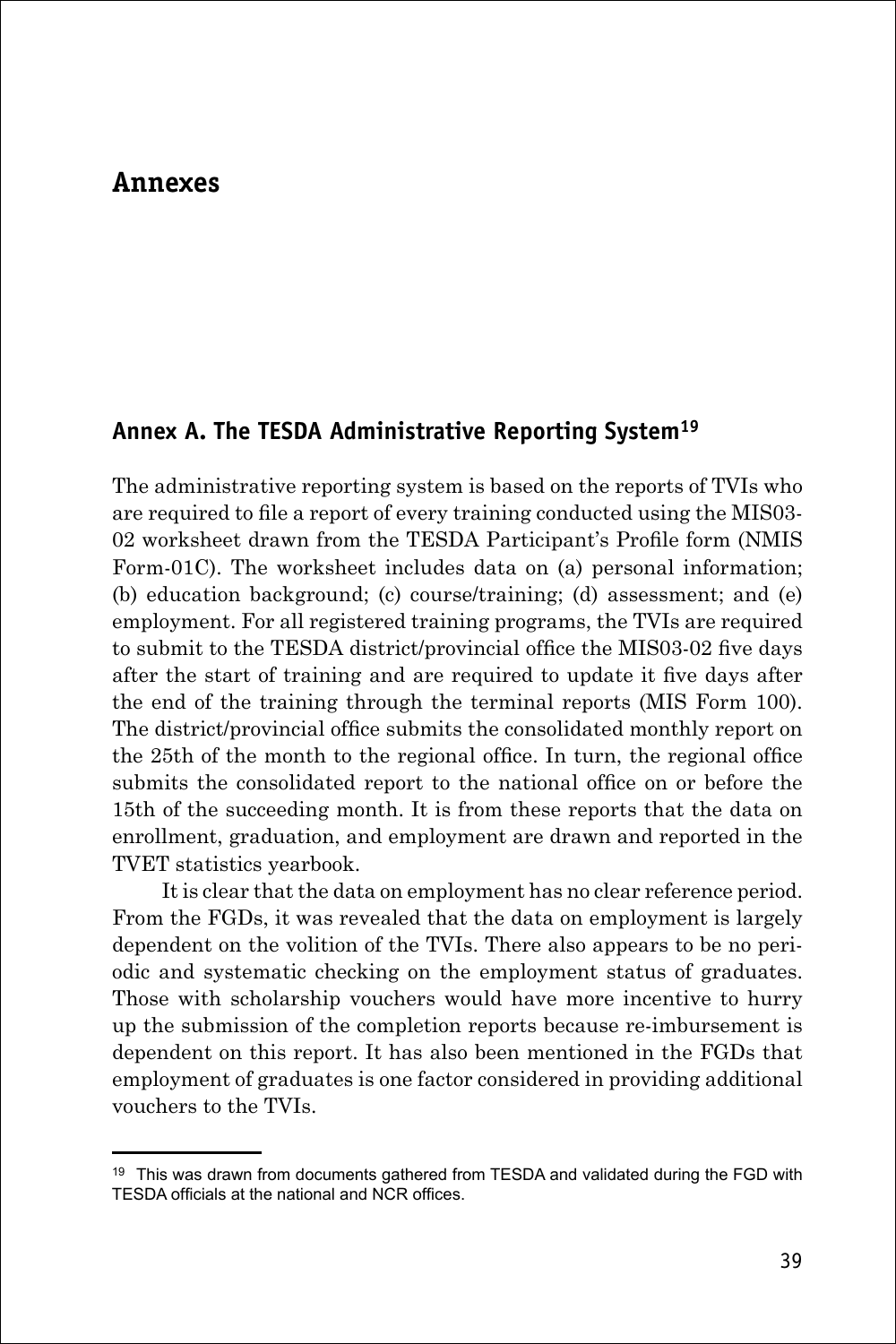## **Annex B. Impact evaluation studies**

Impact evaluation studies<sup>20</sup> are one of the regular studies done by the TESDA. The latest one, the 2008 IES, was the fourth carried out since 2000. The objective of the IES is to provide a comprehensive analysis of the TVET programs. The 2008 IES, for instance, has the following specific objectives:

- Estimate the employment and skills utilization rates of the TVET graduates;
- Determine the income levels of the employed graduates;
- Establish the average length of job search in finding employment;
- Identify training programs for which graduates have better chances of employment;
- Analyze the types of employment in which the TVET graduates landed a job; and
- Identify reasons for not looking for work.

The coverage of the IES is the graduates of TVET programs of the previous year. The survey is a representative survey deriving its sampling frame from the TVET program terminal reports or MIS Form 100 submitted by the regional offices. The survey is done through personal interview using a structured questionnaire. The questionnaire asks three sets of questions, namely: (a) graduate's profile; (b) training particulars including all TVET training attended; (c) competency assessment for each training; and (d) employment. From the questionnaire, the reference period for employment is the past two weeks and working for at least one hour. The employment being referred to is the first employment after finishing a TVET program.

Given the way the data is generated, the computation of the statistics such as employment rate would presumably be much more reliable.

<sup>&</sup>lt;sup>20</sup> More appropriately called tracer studies.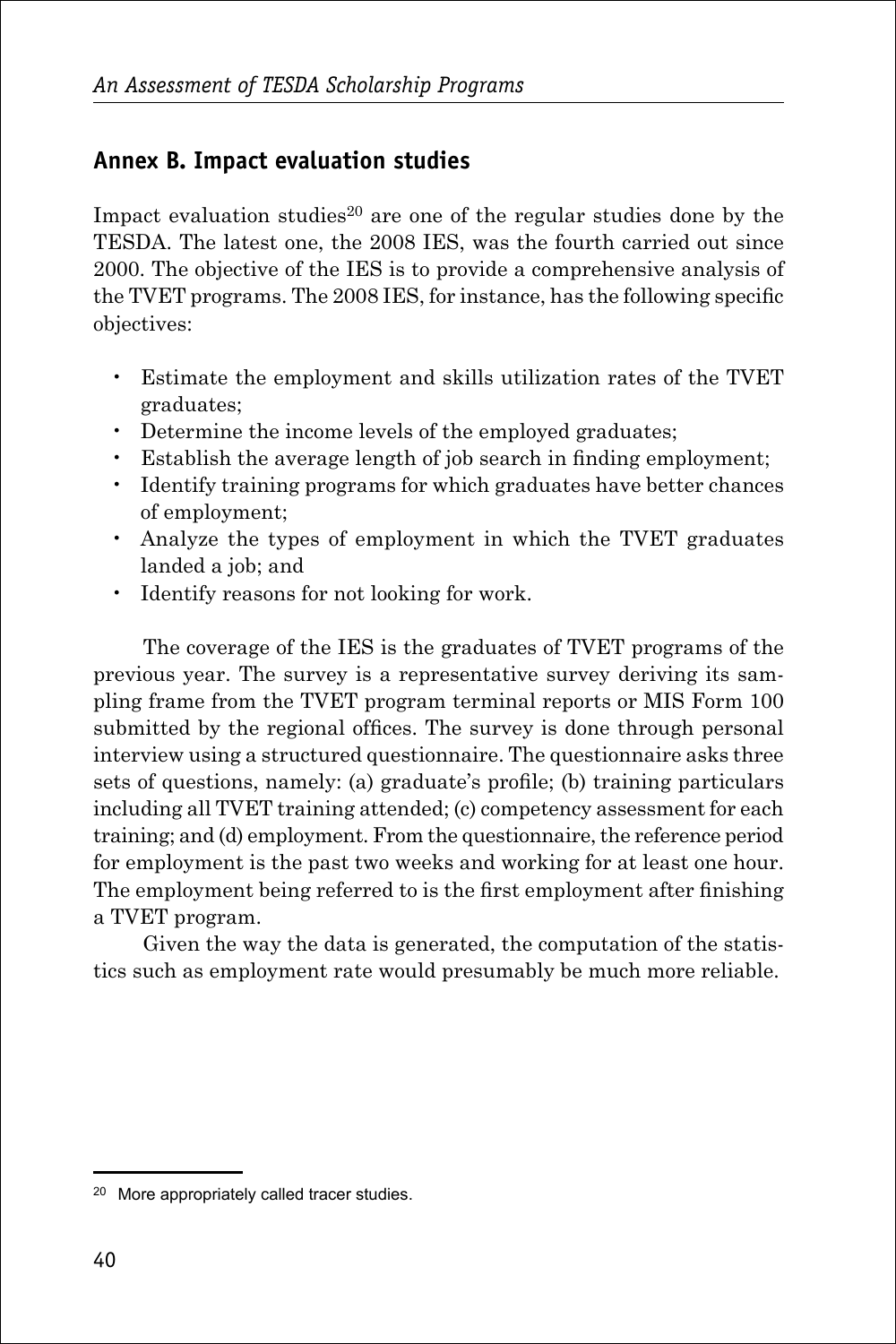## **Annex C. Focus group discussion guide questions**

- I. Skills Selection
	- 1. The selection of sectors and skills to fund is based on priority-specific sectors/skills for TWSP and priority from the MTPDP for PESFA. Priorities are area-based. Can you describe the process of skills selection in your region? Was there any specific deviation from the national guidelines? What was reason for the deviation?
	- 2. How often are these priorities changed/re-assessed? When was the last change/reassessment done? Describe how the reassessment was done?
	- 3. If the sectors and skills being funded are based on priority, what could be the factors contributing to the relatively low employment rate of 18 percent (2009 TWSP Physical and Financial Performance Report) among graduates?
	- 4. What are your recommendations on skills selection to improve the employability of the student-scholars?
- II. Training Institution Selection
	- 1. How are the TVIs selected? Did TESDA recruit them or the TVIs approached TESDA?
	- 2. Describe the main features of the Unified TVET Program Registration and Accreditation Systems (UTPRAS).
	- 3. Did your office participate in curriculum development? Please describe your participation in curriculum development.
	- 4. How are the performance indicators for TVIs monitored (e.g., at least 60% employment within one year; 75% passing rate in certification)? What are the sanctions for failing to meet the minimum, and how are these sanctions enforced? Were there problems in enforcement?
	- 5. What are your recommendations for better selection of TVIs?
- III. Scholar's Selection and Benefits
	- 1. Who are eligible to become a TWSP/PESFA scholar? How is the screening monitored?
	- 2. Are you satisfied with the way TVIs recruit student-scholars?
	- 3. Did your office participate in benefit level determination? Describe your participation in benefit level determination.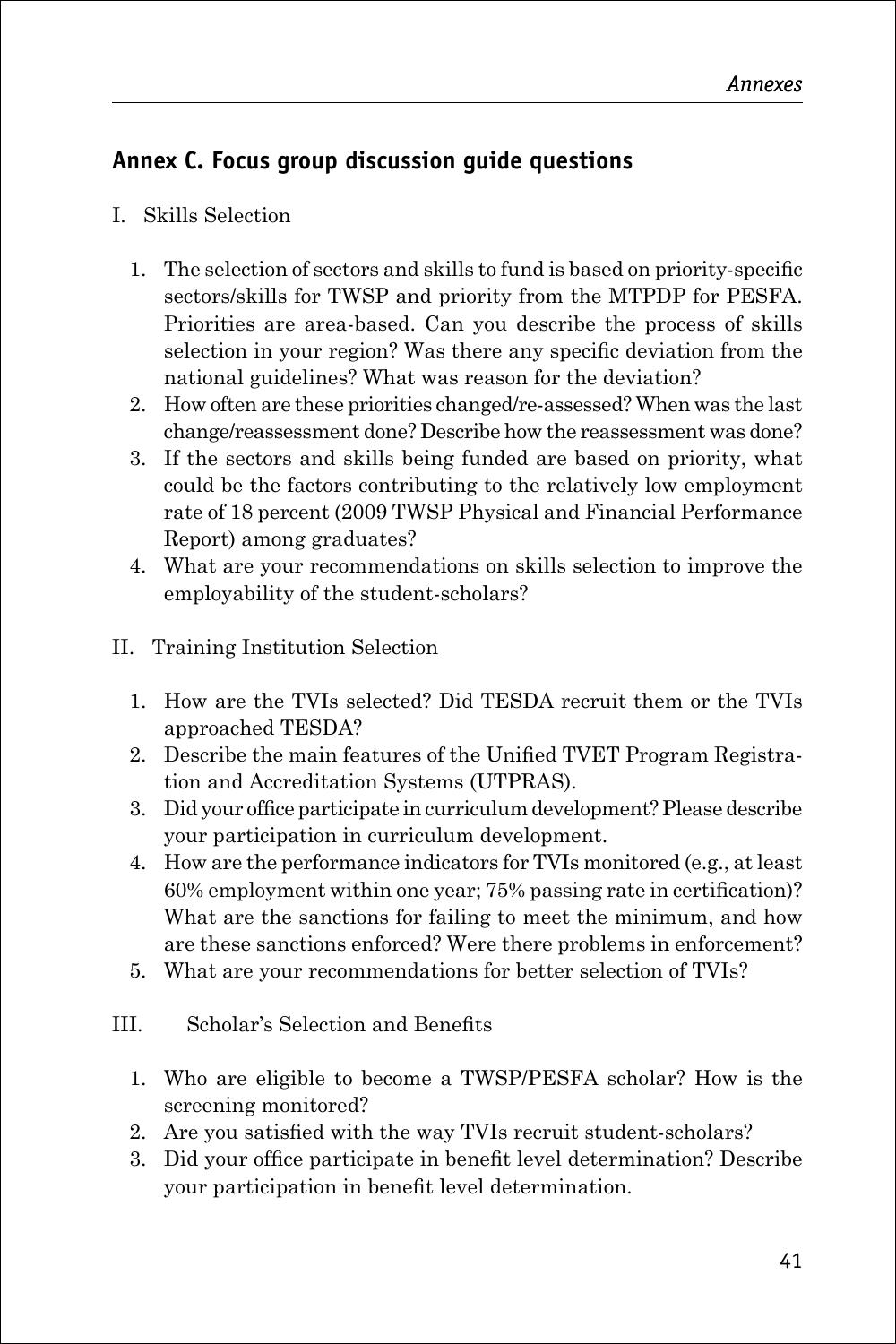- 4. What's your assessment of the level of benefits (e.g., training cost, training support fund, tool kit cost)? Are these sufficient to encourage participation?
- 5. What are your recommendations for better selection of studentscholars?
- IV. Operational Issues
	- 1. What are the key constraints at each stage (programming, training, monitoring and evaluation) in implementing the program?
	- 2. In TWSP, allocation of the regional share between sectors/skills is left to you. Please describe how you decide on the allocation.
	- 3. Describe the computation and reporting of employment and dropout rates.
	- 4. Given that mandatory assessment is no longer required for payment of TVIs, how do you enforce the rule on certification rate?
	- 5. What are your key recommendations to improve the efficiency of program implementation?
- V. Scholarship for the TVET Sector (OPTIONAL)
	- 1. What's your position of the role of scholarship in the TVET sector?
	- 2. How much of the following statements had been achieved:
		- i. "The scholarship grants will serve as the carrot that would direct prospective jobseekers towards in-demand occupations"
		- ii. "Increasing enrollment in the TVET institutions would help improve the capability of the TVET institutions to provide quality training"
		- iii. "Support services in the form of trainers' capability building and curriculum development will likewise improve their service delivery"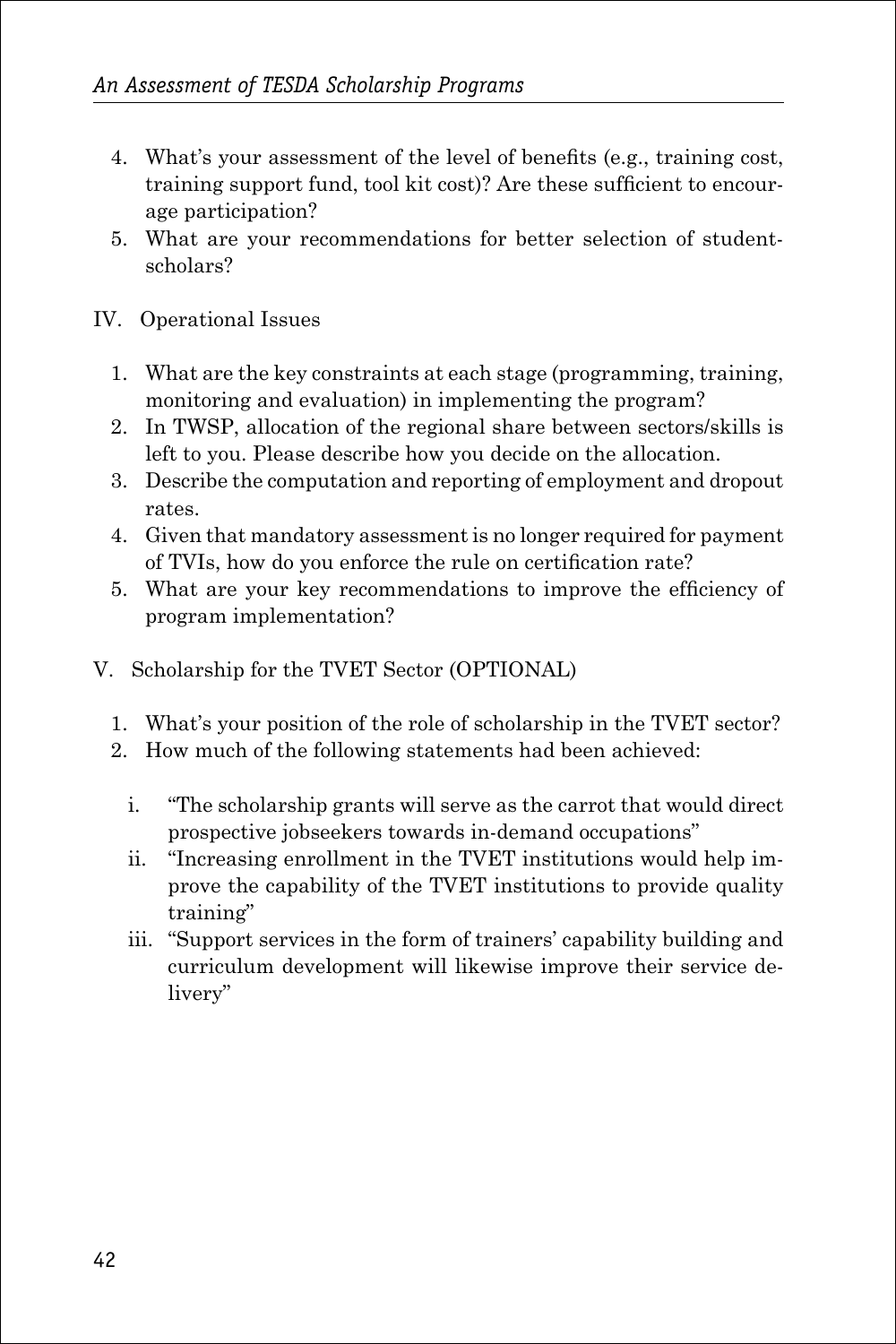## **Annex D – Comments/observations on the report from TESDA**

#### TECHNICAL EDUCATION AND SKILLS DEVELOPMENT AUTHORITY

26 July, 2011

HON. FLORENCIO B. ABAD Secretary Department of Budget and Management Malacanang, Manila

ATTENTION: LAURA B. PASCUA Undersecretary

Dear Secretary Abad:

Greetings from TESDA!

May we respectfully submit our comments/observations in reference to the study on TESDA Scholarship Programs conducted by the Philippine Institute for Development Studies (PIDS) as commissioned by your Office for your consideration.

General Comments:

- A good number of the findings are valid and have been recognized by TESDA specifically on:
	- 1. Better performance in terms of internal efficiency as measured by the graduation rates which were registered at 98.5% for 2009 TWSP scholars and 99.1% for PESFA.
	- 2. Low percentage of graduates who took the competency assessment. Based on the IES 2008, only 51.3% of the PESFA scholars took the assessment and 50.3% for TWSP.
	- 3. Low employment rates of TVET graduates and TVET scholars due to the absence of an effective tracking system. Based on administrative data, the PIDS study indicated the employment rates for TWSP at 27% in 2006–2007, 31.2% in 2008, and 18% in 2009. The 2008 IES employment rates for PESFA and TWSP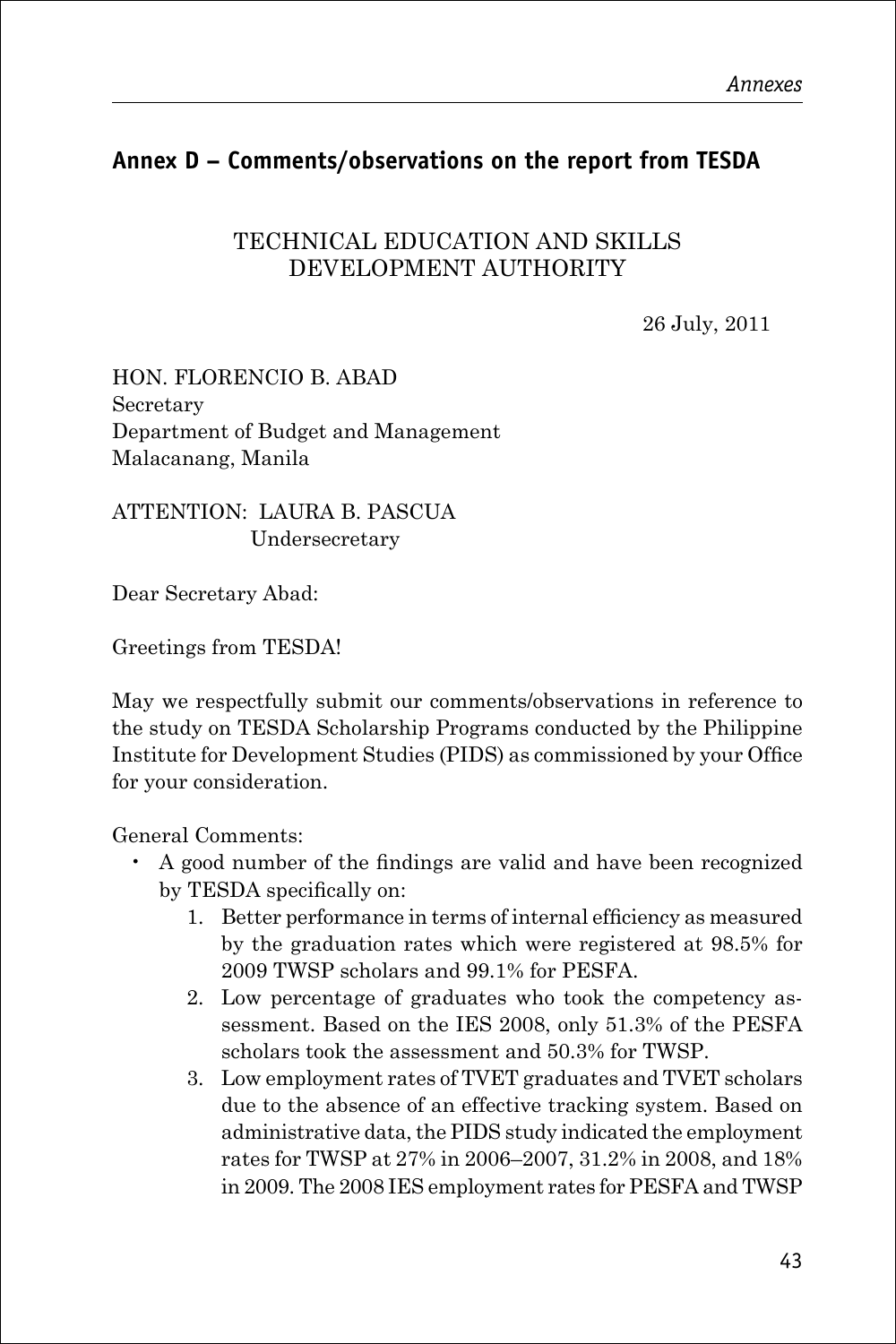are 56% and 45%, respectively. Given that the 2008 IES is a national statistic referenced to an NSCB-approved research, it is recommended that the IES figures be used in the PIDS study, or at least be likewise noted with appropriate referencing.

- While these findings are valid, it is also important to indicate the policy changes and other concerns that occurred during the implementation of the scholarship programs which contributed to the results. Some of these include:
	- 1. Change in the age requirement of scholars from 18 to 15 years old. Graduates below 18 years old are not employable. The legal age to be employed is 18 years old. In the rapid assessment in the sectoral TVET cluster rapid assessment of the profile of the 2009 graduates, it showed that 11.58% were aged below 18 and therefore not employable in the enterprises.
	- 2. The entry level educational requirement of scholars also included non-high school graduates. In general, most employers hire high school graduates.
	- 3. In the desire to rapidly increase the absorptive capacity and increase TWSP fund utilization, the qualifications covered in the TWSP were expanded and were not limited to hard-fill and in-demand skills.
	- 4. Soft qualifications such as barista, massage therapy, beauty care/hair cutting, among others, crowded the scholarship outputs. These qualifications had very limited available jobs.
	- 5. Other policy changes included the lifting of the single availment policy and competency assessment as a requirement for the payment of scholarship.
	- 6. The employment facilitation or referral system for the scholars which was the responsibility of TVIs was not monitored.
	- 7. Admittedly, the TWSP, especially in 2009 created a supply of trained scholars for which not enough jobs are available, especially in the light of the global economic crisis at that time.

Comments on External Efficiency/employment rates of scholar-graduates:

 • We have noted the use of the results of the 2008 IES in the PIDS study. While this study had provided indications on the comparative performance of graduates of PESFA and TWSP, only 12.2% of the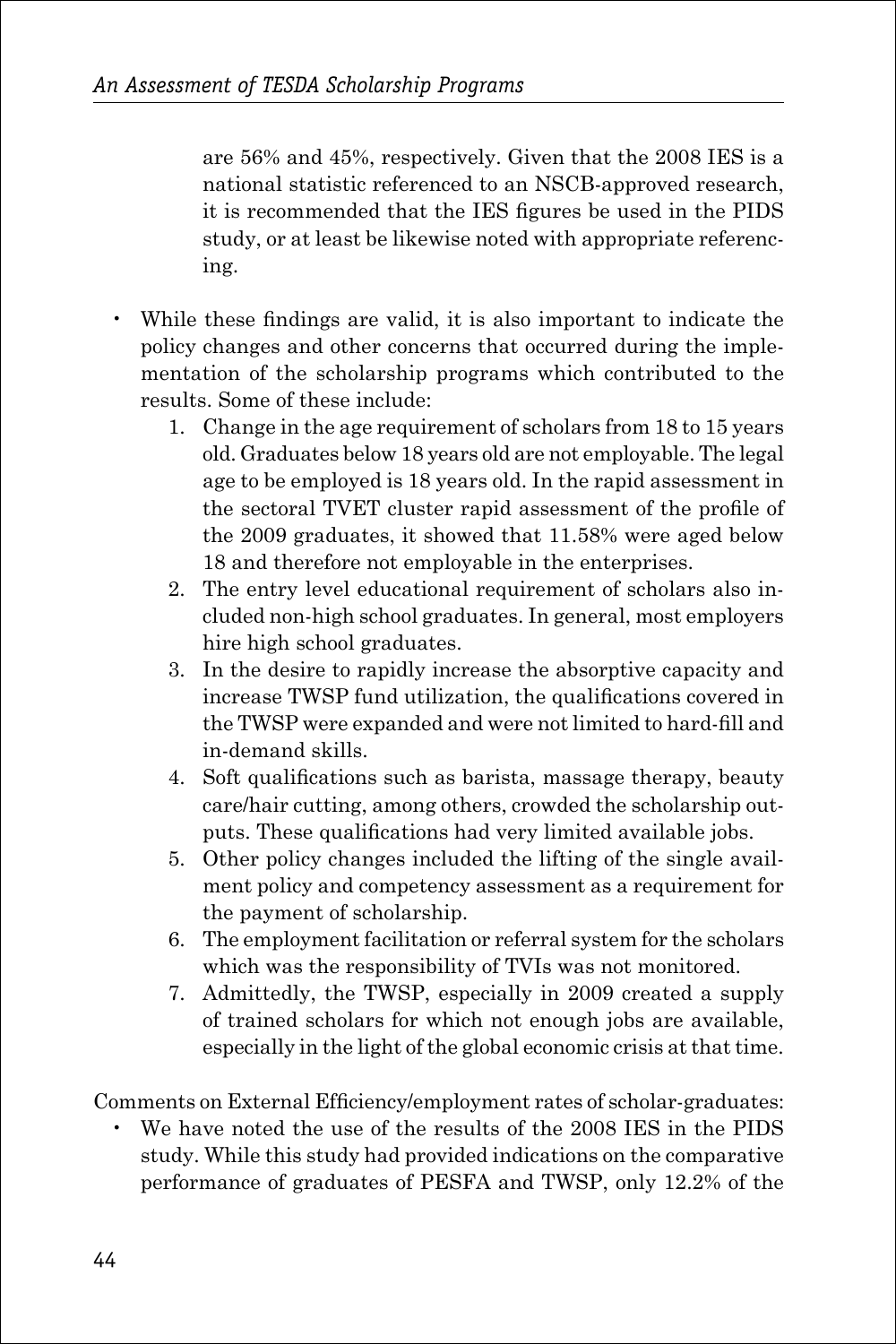sample in the 2008 were beneficiaries of these scholarship programs (3.2% - PESFA and 9.0% -TWSP).

- The 2011 IES which covers the 2009 TWSP is expected to be completed in August 2011. This will provide more comprehensive findings. The TWSP graduates account for 65% of the total sample in the 2011 IES. The limitations cited by the PIDS study in the employment monitoring are addressed by this NSCB-approved survey.
- While the employment rate is set as a measure of external efficiency, the study should consider that the ultimate decision for hiring rests only on the employer. The hiring practices and other qualification requirements of the companies influence the final outcome of the employability of the graduates. Technical competence is not the sole factor in the hiring decision.
- Further, the employment of TVET graduates, whether scholars or non-scholars is largely hinged on the availability of jobs, which is a product of several factors such as policies and investments.
- It has to be emphasized also that employment has two paths: wage employment and self-employment or entrepreneurship/livelihood. Employment monitoring especially of the TWSP, is mainly focused on wage employment.
- The determination of employment rates should also look into other aspects such as TVET graduates who continued studying and those who did not actively look for work. These graduates are not part of the labor force and this number should be deducted from the base in computing for the employment rate.
- Despite the findings, there is still a need for continuing investments in TVET scholarships, especially for inclusive growth and for equity and access.
- The IES 2011 shall be extended/expanded to study the varying degrees of employability viz the qualifications selected by the scholars

Comments on Certification Rates:

- Certification rate is one of the performance measures of the TWSP. In the PIDS study, it is included as a measure of internal efficiency.
- The study pointed to the low percentage of takers for PESFA and TWSP and overall TVET graduates. The 2008 IES also showed the same results as follows: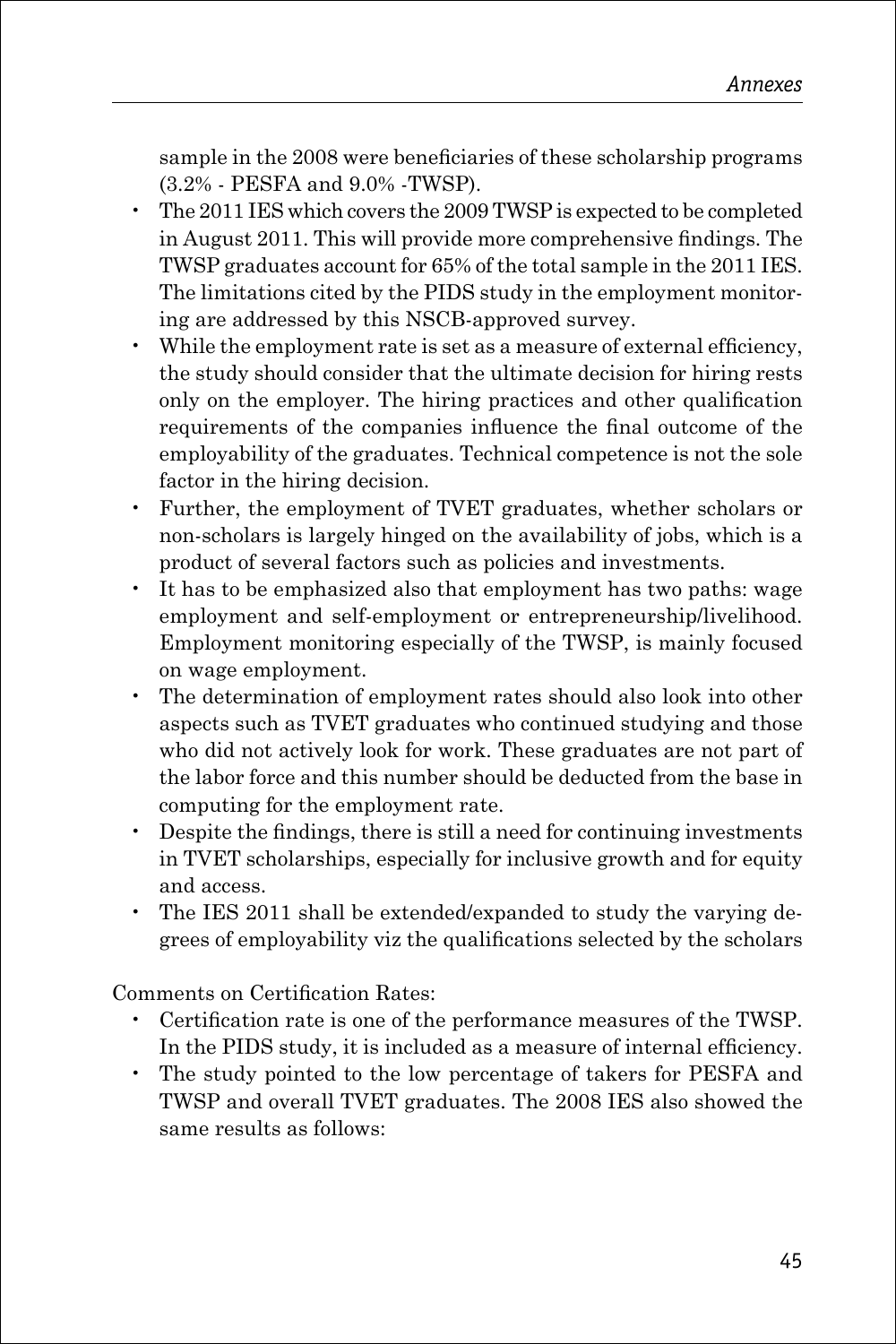|                                                                   | <b>PESFA</b> | <b>TWSP</b> | <b>Total TVET</b><br><b>Graduates</b> |
|-------------------------------------------------------------------|--------------|-------------|---------------------------------------|
| % of Assessment<br><b>Takers Versus Total</b><br><b>Graduates</b> | 51.3         | 50.1        | 47.5                                  |
| <b>Certification Rate</b>                                         | 77.9         | 80.5        | 84.5                                  |
| <b>Not Indicated</b>                                              | 1.0          | 1.5         |                                       |

- The low percentage of takers of competency assessment is a concern given the policy at the time that scholars of qualifications covered with Training Regulations (TRs) are to be mandatorily assessed. Assessment was also one of the requirements for payment. However, in the later part of 2009, this mandatory assessment was not made a requirement for payment. Thus, the widespread non-compliance.
- There is need for PIDS to review the computation of passing or certification rate for PESFA and TWSP scholars by using the 2008 IES. In the PIDS report, the passing rates are 38% for PESFA and 40% for TWSP which are way lower than the 2008 IES certification rates of 77.9% and 80.5% for PESFA and TWSP, respectively. It must be clarified with PIDS that the passing or certification rate is computed based on the number of passers against the total number of takers not the total graduates, which Table 7 in their study indicates.

Thank you for your continued support to technical vocational education and training.

Very truly yours,

 Original Signed SEC. EMMANUEL JOEL J. VILLANUEVA Director General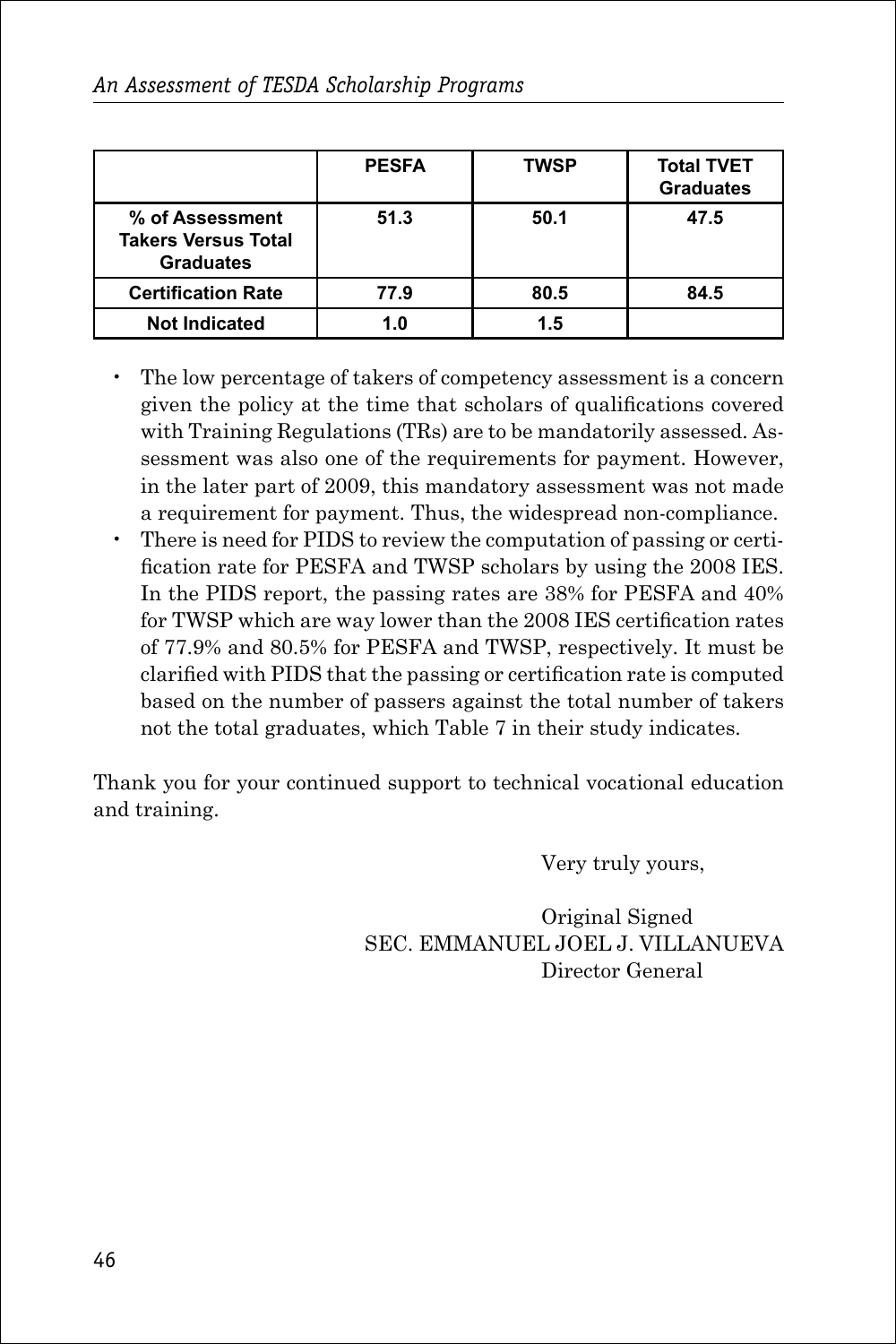### **An Assessment of TESDA Scholarship Programs Postscript**

The DBM-PIDS study on the assessment of TESDA Scholarship Programs in line with the ZBB approach provided useful findings and recommendations toward improving the implementation and outcomes of the scholarship programs.

While most of the findings are generally valid, it must be emphasized, however, that these results and conclusions are drawn based on the limited, and in some cases, incomplete data sets and information available during the study period. The authors of the study have duly acknowledged the data and information constraints. It is in this light that the utilization of the results of the study has to be cross-referenced with more up-to-date statistics and studies/ researches that have been made available recently, as well as the measures introduced to improve the management and implementation of the scholarship programs.

One important consideration is the 2011 IES of TVET programs which was completed in October 2011. This study showed different findings on the comparative analysis of the TWSP and PESFA scholarship programs as against the 2008 IES which was used in the DBM-PIDS study.

Based on the 2011 IES results, 61.5 percent of the TWSP scholar-graduates in the labor force are employed at the time of the survey. This is higher than the employment rate of PESFA scholars which is registered at 52.4 percent and for the total TVET graduates employment rate of 60.9 percent. This indicates improvement in the employment rates (based on graduates in the labor force) of TWSP scholar-graduates compared to the results of 2008 IES, from 60.0 percent to 61.5 percent. For PESFA, however, there is a marked decline in employment rate from 64.8 percent in 2008 to 52.4 percent in 2011.

The same is true for assessment and certification which showed an increase in terms of percentage of takers as against total graduates for both PESFA and TWSP. From 51.3 percent for PESFA and 50.1 percent for TWSP in 2008, these increased in the 2011 IES to 68.9 and 70.3 percent, respectively. Higher certification rates were also registered for PESFA and TWSP from 77.9 percent and 80.5 percent in 2008, respectively, to 88.8 percent and 87.5 percent in 2011.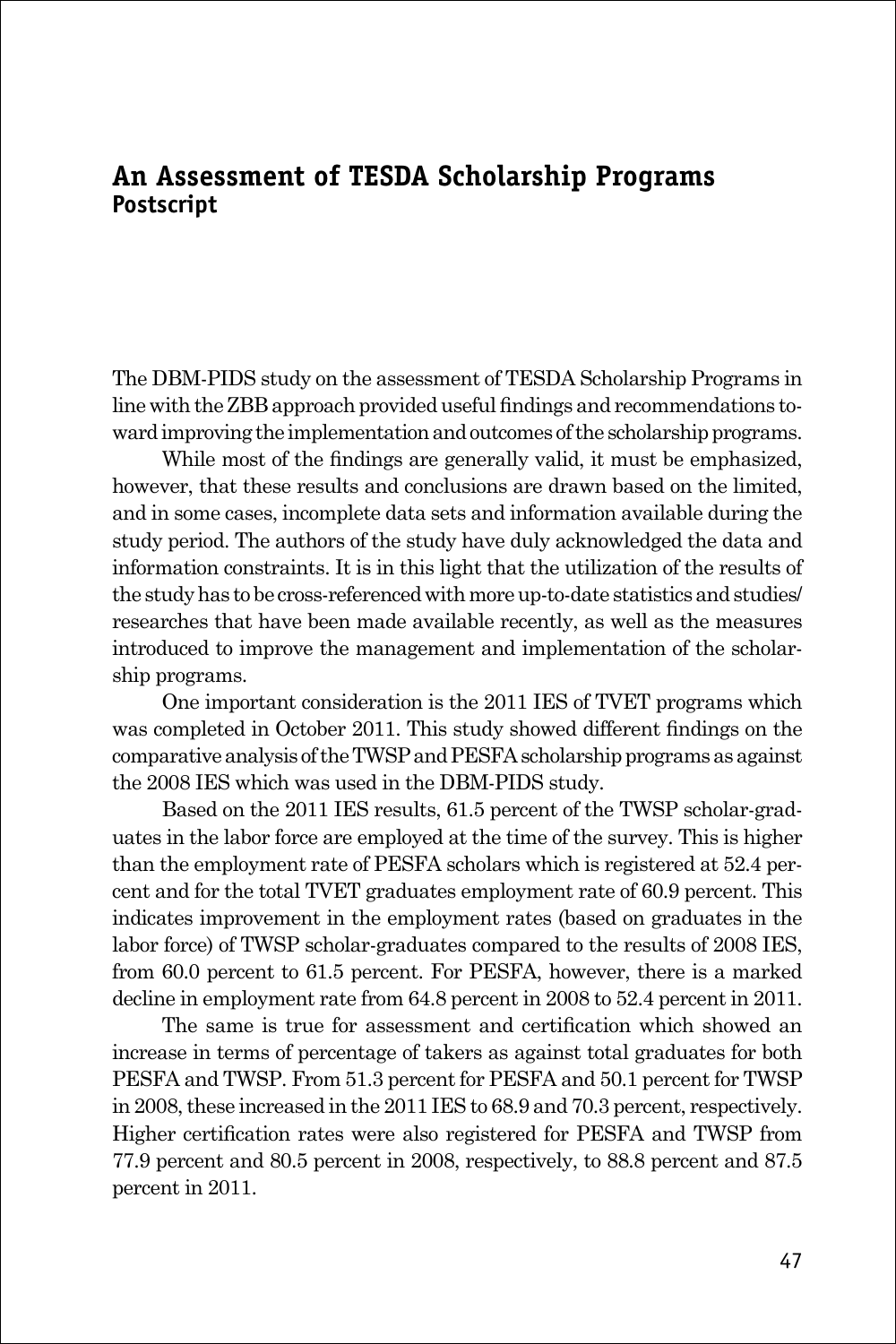It is also important to highlight the measures introduced by TESDA recently as part of continual improvement of program management and implementation. These include the following:

- Prioritizing the industry and skills covered in the scholarship programs focusing on technical education and skills development programs that are supportive of the seven sectoral winners and key employment generators identified by DOLE, including the five area-based, sector-focused and employment generation identified by DBM (Agrifisheries; BPO/Creative industries; Tourism; General infrastructure; and Electronics and semiconductor).
- Targeting beneficiaries and giving priority to the unemployed, including those from families qualifying for the CCT; of employable age (18); and setting the educational attainment based on industry requirements.
- Qualifying the participating TVET institutions based on their program offerings and compliance to the performance metrics of 55 percent employment rate and 84 percent certification rate.
- Institutionalizing functional career guidance and referral services in the TVET institutions to facilitate tracking of graduates.
- Enhancing the role of industry and private employers through partnership agreements, particularly in the following areas:
	- o identifying critical skills requirements;
	- o selection of training providers and scholars;
	- o establishing and maintaining training development fund for their respective sectors; and
	- o direct involvement in the monitoring of the program, including the employment of graduates.
- Strengthening of monitoring and reporting system with the introduction of the Unique Learner Identifier (TWSP-ULI), TWSP learner tracking forms, and TWSP graduate tracer survey forms, in addition to the regular administrative reports being submitted by the field offices.

As the study concluded, "the role of TVET in the overall economy is well recognized". This is particularly true in providing skills to the labor force that will enable them to become productive and employable. Thus, government support to improve relevance, access, and equity in TVET needs to be continued.

TESDA, as the authority in TVET in the country, remains committed in ensuring that the necessary measures for efficient and effective scholarship programs are implemented.